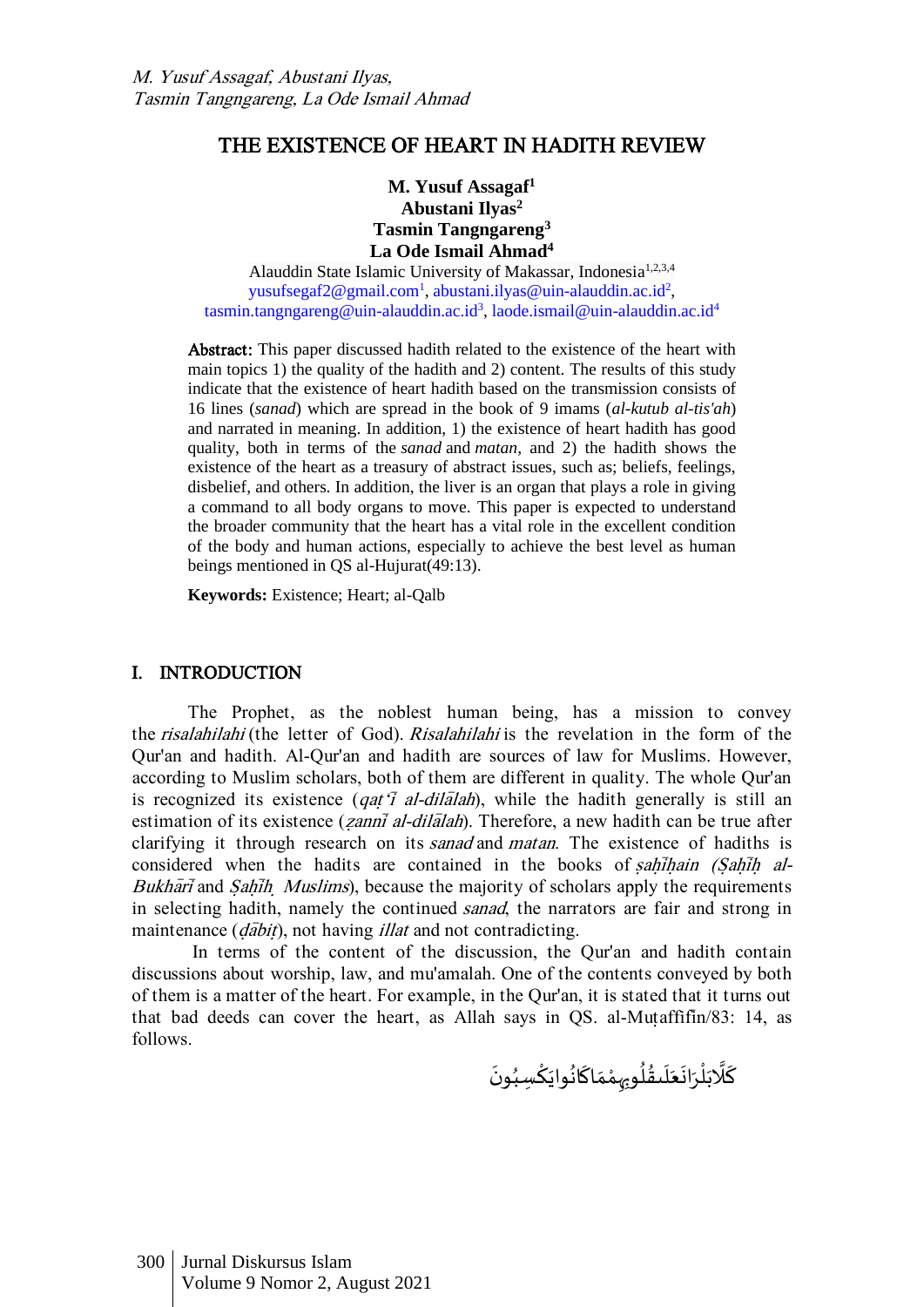The translation:

"Never! Even what they do has covered their hearts." 1

The verse explains those who deny Allah's verses and commit sins, based on that their hearts are closed because of the many sins they have committed. Al-Wahidi explains the verse's meaning that their hearts are defeated (by lust) until they are closed and darkened because of the immoral actions, like rust (on iron) that covers the heart.<sup>2</sup> Even though immoral acts can cause black spots on the heart, it turns out that the heart can be cleaned, namely by repenting and avoiding disobedience, as in the QS. al-Furqan (25; 69) that;

ؽؙۻؘٳعَفْلَهُالْعَذَابُيَوْمَالْقِيَامَةِوَيَخْلُدْفِ<sub>ِ</sub>مِمُهَانًا ً  $\overline{\phantom{a}}$ ر<br>م ْ ٍ<br>ا ؙ۠۠  $\ddot{\cdot}$  $\overline{\phantom{a}}$  $\ddot{\ }$  $\ddot{\phantom{0}}$ ֦֧֦֧֦  $\overline{\phantom{a}}$ ់<br>•  $\ddot{\phantom{0}}$ ُ  $\ddot{\cdot}$  $\frac{1}{2}$ ֦֧֦֧֦ ر<br>ر  $\overline{\phantom{a}}$ ֦֧֦֧֦֧֦֧֦֧֦֧֦֧֦֧֦֧֦֧֦֧֦֧֦֧֦֧֦֧֦  $\overline{\phantom{a}}$ ُ

The translation;

"Except for those who repent and believe in Allah and do good deeds; then their evil is replaced with good. Allah is the Most Forgiving, Most Merciful."

These verses show that the heart has a vital role in the structure human body structure. Therefore, the author is interested in studying the existence of the heart in hadith review as the highest interpretation of the Qur'an.<sup>3</sup>

#### II. THEORETICAL OVERVIEW

#### A. Definition of Heart

Heart based on Kamus Besar Bahasa Indonesia (KBBI) has much meanings, namely; 1. The part of the belly, which is red-blackish, is located on the right side of the large stomach, which helps take food juices in the blood and producing bile, 2. Meat from the liver as food (slaughtered animal liver), 3. Heart, 4. Something on the human body is considered a place for all inner feelings and a place of understandings (feelings), 5. What is spiritually felt, 6. The nature (character) of the human spirit, 7. The inner part. <sup>4</sup> From those meanings, it indicates the heart based on its shape, function, and location.

Heart in the Arabic language is generally referred to the word القلب. Muhammad Fu'ad al-Baqi in Mu'jam al-Mufahras li Alfaz the Qur'an explains that the word al-qalb with various changes in its form is mentioned approximately 130 times in the Qur'an which is spread over 42 surah and 112 verses, while the varied meaning and purposes based on the context of the discussion of a verse. 5

<sup>&</sup>lt;sup>1</sup>Kementerian Agama RI, Al-Qur'an dan Terjemahnya, (Cet. I; t.t., PT Tiga Serangkai Pustaka Mandiri, 1430 H / 2009 M), h. 588.

<sup>&</sup>lt;sup>2</sup>See Abū al-Hasan 'Ali bin Ahmad bin Muhamma bin 'Ali al-Wahidi al-Naisaburi, Al-Wajiz fi Tafsir al-Kitāb al-'Azīz, (Cet. I; Bairūt: Dār al-Qalam, 1415 H), h. 1183.

 $3$ Kementerian Agama RI, Al-Qur'an dan Terjemahnya, h. 366.

<sup>4</sup>Kementerian Pendidikan Indonesia, Kamus Besar Bahasa Indonesia,(Cet. XVI; Jakarta: Pusat Bahasa, 2008 M), h. 532.

<sup>5</sup>See Muhammad Fu'ad 'Abd al-Baqi, Al-Mu'jam al-Mufahras li Alfaz al-Qur'an al-Karim, (Kairo: Dar al-Kutub al-Misriah, 1364 H), h. 549-551.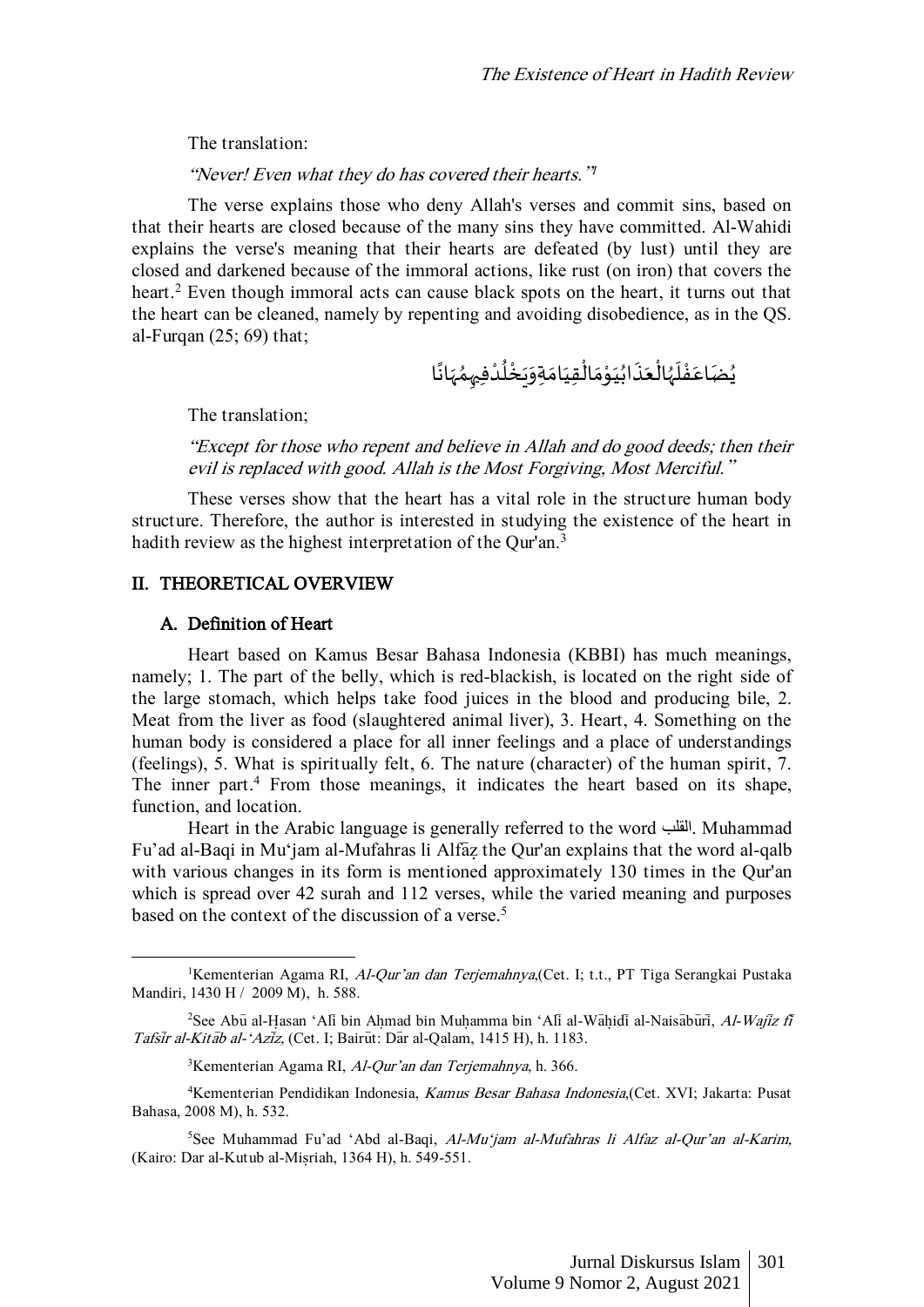The word *al-qalb* is a *masdar* form of the root word of *qalaba-yaqlubu-qalban*. Ibn Faris explained that the word al-qalb, which consists of the letters *qaf*, *lam* and *ba'* has 2 basic meanings, namely; *yadullu 'ala khalis syai' wa sharifih* (the core/center of something and its glory) and *yadullu 'ala radd syai' min jihhah ila jihhah* (the change of something from one side to the other).<sup>6</sup> Meanwhile, according to Ibn Manzur, the word *al-qalb* shows the meaning of changing something from one direction to another.<sup>7</sup> The explanation shows that the meaning of the word *alqalb* is the core/center of something and has nobility, while the situation is fluctuating.

The heart which means the essence and glory can be seen in the description of QS al-Baqarah(02; 225), as follows;

ٌ ور ُ ف غ َّللا اُ و ْ م ُ ك ُ وب ُ ل ُ ق تْ ب س اك ِم ب ْ م ُ ك ُ ِخذ ا ؤ ُ ي ْ ِكن ل و ْ م ُ ِك ان م ْ ي ِي أ ف ِ و ْ غ ا الل ِ ب ُ َّللا اُ م ُ ك ُ ِخذ ا ؤ ُ ي َل ٌ ِيم ل ح

The translation;

"Allah will not call you to account for what is unintentional in your oaths, but He will call you to account for what your hearts have earned. And Allah is Oft-Forgiving, Most Forbearing." 8

The heart, which means fluctuating, can be seen from the description of QS. al-An'am(06: 110), namely;

#### ْ وَنُقَلِّبُأَفْئِدَ ۖهُوَأَبْصَارَهُمْ كَمَا لَمْ يُؤْمِنُوا بِهِ أَوَّلَ مَرَّةٍ وَنَذَرُهُمْ فِيْ طُغْيَانِهِمْ يَعْمَهُوْنَ ٍ<br>ُ  $\ddot{\phantom{0}}$ ំ  $\ddot{\cdot}$  $\overline{\phantom{a}}$ ់<br>្ ر<br>ر  $\ddot{\ }$  $\overline{a}$ ؙؙ۠۠۠۠  $\ddot{\cdot}$ ُ ِّ  $\overline{I}$  $\ddot{\phantom{0}}$ ُ  $\overline{\phantom{a}}$ ُ ْ ُ ْ  $\tilde{\mathbf{r}}$  $\frac{1}{2}$ ֦  $\ddot{\cdot}$ ំ<br>• ؚ<br>ۣ  $\frac{1}{2}$ ْ  $\ddot{\cdot}$ ْ  $\ddot{\phantom{0}}$ ْ ٍ<br>م ֦֧֦֧֦֧֝<u>֚</u> ْ ٍ<br>ٌ ؚ<br>ؙ  $\ddot{\cdot}$  $\ddot{\cdot}$  $\ddot{\ }$  $\ddot{\ }$ ا<br>م  $\ddot{\cdot}$

The translation;

"And We shall turn their hearts and their eyes away (from guidance), as they refused to believe therein for the first time, and We shall leave them in their trespass to wander blindly."<sup>9</sup>

The verse shows that faith in the heart has no guarantee that it will be consistent. The sentence "We turned their hearts away" shows that the faith in the heart can change from believing to doubting or even unbeliever (*kufur*).

Abu Hamid al-Gazali, al-Jurjani, Ibn Qayyim al-Jauziyyah, and Samih 'Atif al-Zain (a psychologist) stated in their respective works that the heart has two meanings, namely;

- 1. A lump of flesh that resembles an elliptical *sanaubar* fruit is located on the left side of the chest and is a flesh that has unique features; there are cavities inside that can pump/flow black blood and act as a source of life.
- 2. Something subtle (*latifah*), in which there are divine (*rabbaniah*) and psychological (*ruhaniah*) values that have a relationship with the

<sup>8</sup>Kementerian Agama RI, Al-Qur'an dan Terjemahnya, h. 36.

<sup>&</sup>lt;sup>6</sup>Lihat Abu al-Husain Ahmad bin Faris bin Zakariya al-Quzwini al-Razi, Mu'jam Maqayis al-Lugah, Juz V, (t.t.: Dār al-Fikr, 1399 H/1979 M), h. 17.

<sup>&</sup>lt;sup>7</sup>See Abū al-FadlMuhammad bin Mukrim bin 'Ali Jamal al-Din al-Ansari al-Ifriqilbn Manzūr, Lisan al-'Arab, Juz I, (Cet. III; Bairut: Dar Sadir, 1414 H), h. 685.

<sup>&</sup>lt;sup>9</sup>Kementerian Agama RI, Al-Qur'an dan Terjemahnya, h. 141.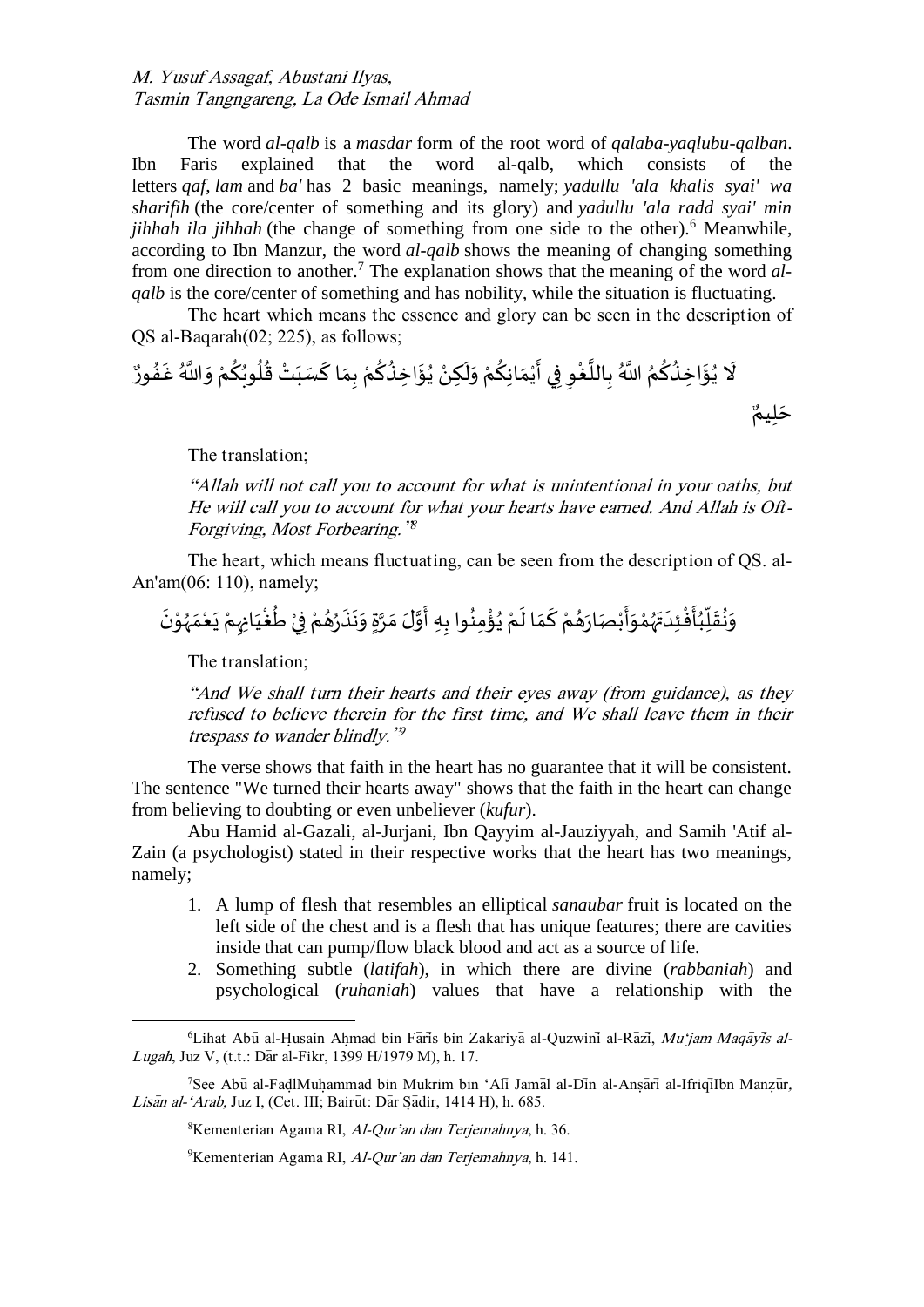physical/bodily heart (heart). The subtle heart is the essence of humanity. Therefore, a human can feel, know and recognize or understand something. Moreover, who gets the command, sanctions, reproaches, and demands. 10

Meanwhile, according to al-Hakim al-Tirmizi, the heart is the abode of faith(*nur al-iman*), humility (*nur al-khusyu'*), piety(*al- taqwa*), love (*al-mahabbah*), willingness (*al-rida*), faith (*al-yaqin*), worry (*al-khauf*), hope (*al-raja'*), patience (*al-sabr*), and awareness (*al-qana'ah*) <sup>11</sup>. The explanation of al-Hakim al-Tirmizi is basically in line with what has been said by Abu Hamid al-Gazali and explains matters of the heart; there is a physical and non-physical form.

The word *al-qalb*, when it was translated into Indonesian, was sometimes interpreted with liver and sometimes also heart. The two terms seem to overlap and sometimes present problems in explaining the difference. However, the author assesses that the two terms are the same because one of the meanings of the word *al-qalb* in the *Mu'jam al-Wasit* dictionary is an organ that functions to drain blood<sup>12</sup>, and the heart, in medical terms, is called an internal organ in the body that functions circulate blood throughout the body.<sup>13</sup> Therefore, the word *al-qalb* can be termed liver and heart.

## B. Terminology of Heart

Besides the word القلب, heart in Arabic language is also sometimes referred to the words اللباب and الفؤاد الصدر.

1. The word الصدر

The word *al-sadr* is the *masdar* form of the word root *sadara yasduru* whose plural form is *sudur*. Ibn Faris explained that the word which consists of the letters <sup>2</sup> من, د and ر denote two primary meanings, namely; (1) *yadullu 'ala khilaf al-wird* (indicating the opposite meaning of coming), namely, returning to the place where he left after leaving and (2) *yadullu 'ala sadr al-insan wa gairuh* (showing the meaning of the human heart and other things), namely, organs in humans and other creatures.<sup>14</sup> Meanwhile, Ibn Manzur explains that the word *sadara* means something that precedes something (beginning), such as the day preceding night or summer preceding winter.<sup>15</sup>

<sup>&</sup>lt;sup>10</sup>See Abu Hāmid Muhammad bin Muhammad al-Tusi al-Gazali, Ihya 'Ulum al-Din, Juz III, (Bairut: Dar al-Ma'rifah, t.th.), h. 3., Take a look as well on Samih 'Atif al-Zain, 'Ilm al-Nafs, Juz I, (Bairūt: Dar al-Kitab al-Lubnani, 1411 H/1991 M), h. 209., 'Ali bin Muhammad bin 'Ali al-Zain al-Syarif al-Jurjani, Al-Ta'rifat, (Cet. I; Bairut: Dar al-Kutub al-'Ilmiah, 1403 H/1983 M), h. 178., Ibn Qayyim Muhammad bin Abi Bakr bin Ayyub bin Sa'ad Syams al-Din al-Jauziyah, Al-Tibyan fi Aqsam  $al$ -Qur'ān, (Bairūt: Dār al-Ma'rifah, t.th.), h. 414.

<sup>&</sup>lt;sup>11</sup>See Abu<sup>\*</sup> Abdillah Muhammad bin 'Ali al-Hakim al-Tirmizi, Bayan al-Farq bain al-Sadr wa al-Qalb wa al-Fu'ad wa al-Lubb, (Oman: Mu'assasah Ali al-Bait al-Milkiah li al-Fikr al-Islami, 2009 M), h. 3.

<sup>&</sup>lt;sup>12</sup>See Majma' al-Lugah al-'Arabiah, *Al-Mu'jam al-Wasit*, Juz II, (Kairo: Dar al-Da'wah, t.th.), h. 753.

<sup>&</sup>lt;sup>13</sup>See Nur Hidayati dan Dwi Retnowati, *Kamus Lengkap Biologi*, (Cet. I; t.t.: Dwimedia Press, 2010), h. 315 dan 350.

<sup>&</sup>lt;sup>14</sup>See Ibn Faris, *Mu'jam Maqayis al-Lugah*, Juz III, h. 337.

<sup>&</sup>lt;sup>15</sup>See Ibn Manzūr, *Lisān al-'Arab*, Juz IV, h. 446.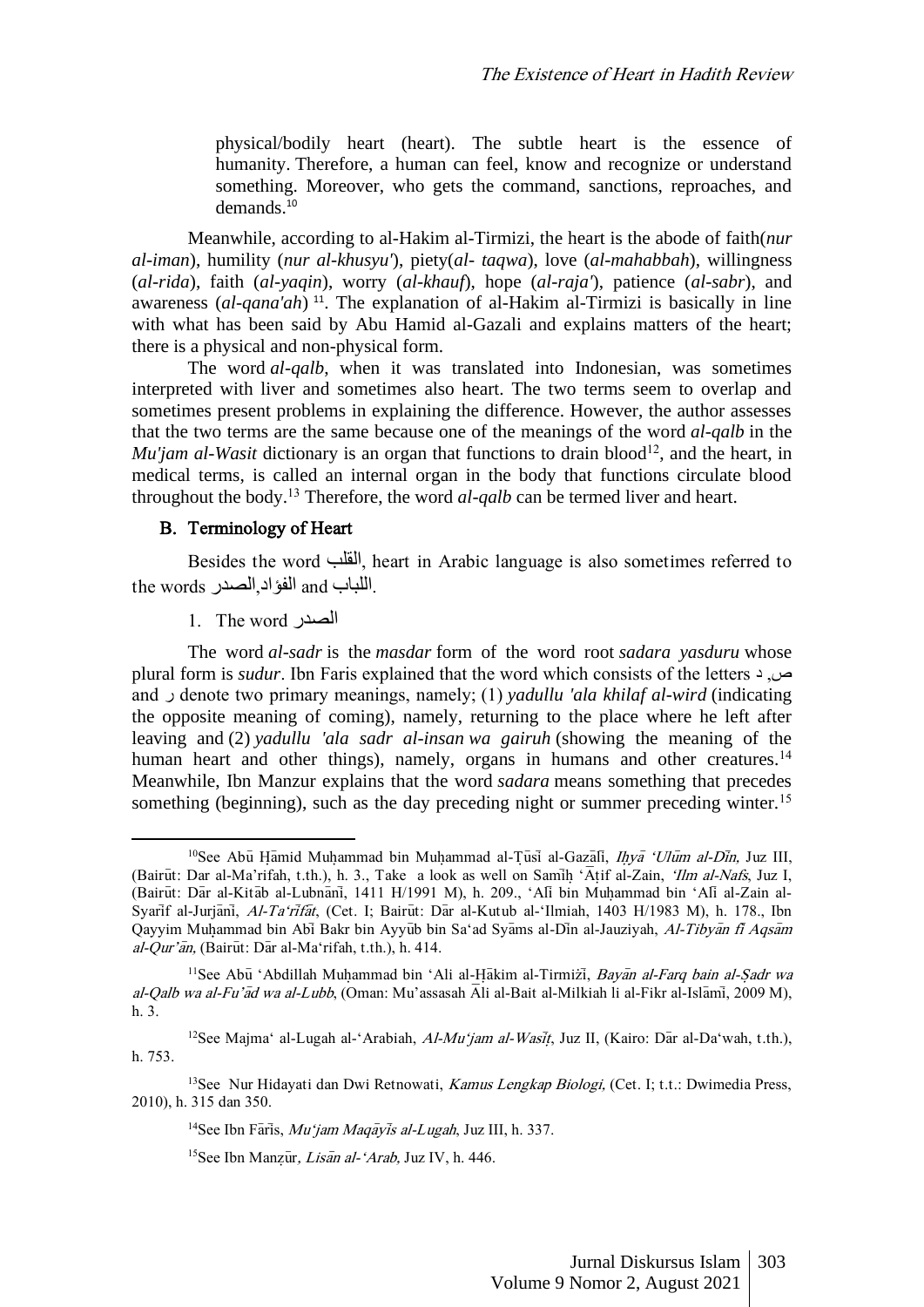Thus, the word *al-sadr* means something that precedes or begins everything, which is one of the human body organs in the chest cavity.

# 2. The word الفؤاد

The word al-fu'ad is a *masdar* form of the change in the root word *fada yafudu.* The sick letter (*alif*) in the word fada is the letter *waw*. Ibn Faris explained that the series of letters و, ف, and د form a word then (the meaning) can be transferred. The word الفود means most of the hair that goes through the ears; then it is said to be borrowing for the expression "two wings of an eagle" with فودان. <sup>16</sup> Meanwhile, Ibn Manzur explained that *fu'ad* is the membran of the liver, while *al-qalb* is the seeds and galls. <sup>17</sup>Based on *al-Mu'jam al-Wasit*, the word *al-fu'ad* is interpreted as *alqalb* (liver/heart) and equates its function, namely in terms of seeing. However, the two words still have differences: something empty, there is no anxiety, sadness, or bad things in it.<sup>18</sup> Thus, it can be understood that the word *al-fu'ad* means liver or heart as the word *al-qalb*. However, the emphasis is different in terms of circumstances: al-fu'ad is empty from a bad situation, while *al-qalb* can change from happy to sad or vice versa.

3. The word لباب

The word *al-lubab* is a *masdar* form of the change on the word root *labba yalubbu*. According to Ibn Faris, a word consisting of the arrangement of the letters ل and ب with tasydid has two meanings: luzum *wa sabat* (certainty and firmness) and shows the meaning of *khulus wa jadah* (clarity and kindness). <sup>19</sup> Meanwhile, according to Ibn Manzur, the word اللباب shows the meaning that is clean from everything. . 20 Thus, the word *al-lubab* can be interpreted with a heart that is clear from all forms of ugliness.

Based on these terms, *al-Hakim al-Tirmizi* described the layers/levels of the heart. They think that *al-sadr* is the first layer or the defense fortress of the heart from disruption of desire, while *al-qalb* is the second layer located on *sadr* (chest) like the black part of the eye that is in white or as a living room in a house. Furthermore, *alfu'ad*<sup>21</sup> is the third layer after *al-qalb*. The deepest layer or core of the heart is *al-lubab*, empty of all evil. Therefore, in this layer is the highest peak of human belief of the unity of God/*tauhid*. Here is a picture of the layers of the heart:

<sup>&</sup>lt;sup>16</sup>See Ibn Faris, *Mu'jam Maqavis al-Lugah*, Juz IV, h. 458.

<sup>&</sup>lt;sup>17</sup>See Ibn Manzūr, *Lisān al-'Arab*, Juz III, h. 329.

<sup>&</sup>lt;sup>18</sup>See Maima<sup>\*</sup> al-Lugah al-'Arabiah, *Al-Mu<sup>\*</sup>iam al-Wasit*, Juz II, h. 670.

<sup>&</sup>lt;sup>19</sup>See Ibn Faris, *Mu'jam Magavis al-Lugah*, Juz V, h. 199.

<sup>&</sup>lt;sup>20</sup>See Ibn Manzūr, *Lisān al-'Arab*, Juz I, h. 729., lihat juga Abū Mansūr Muhammad bin Ahmad bin al-Azhari al-Hurawi, Tahzīb al-Lugah, Juz XV, (Cet. I; Bairūt: Dār Ihyā al-Turās al-'Arabi, 2001 H), h. 243.

 $^{21}$ Al-Fu'ad inilah yang dilengkapi dengan al-'aql sebagai alat untuk memahami hakikat dari sesuatu.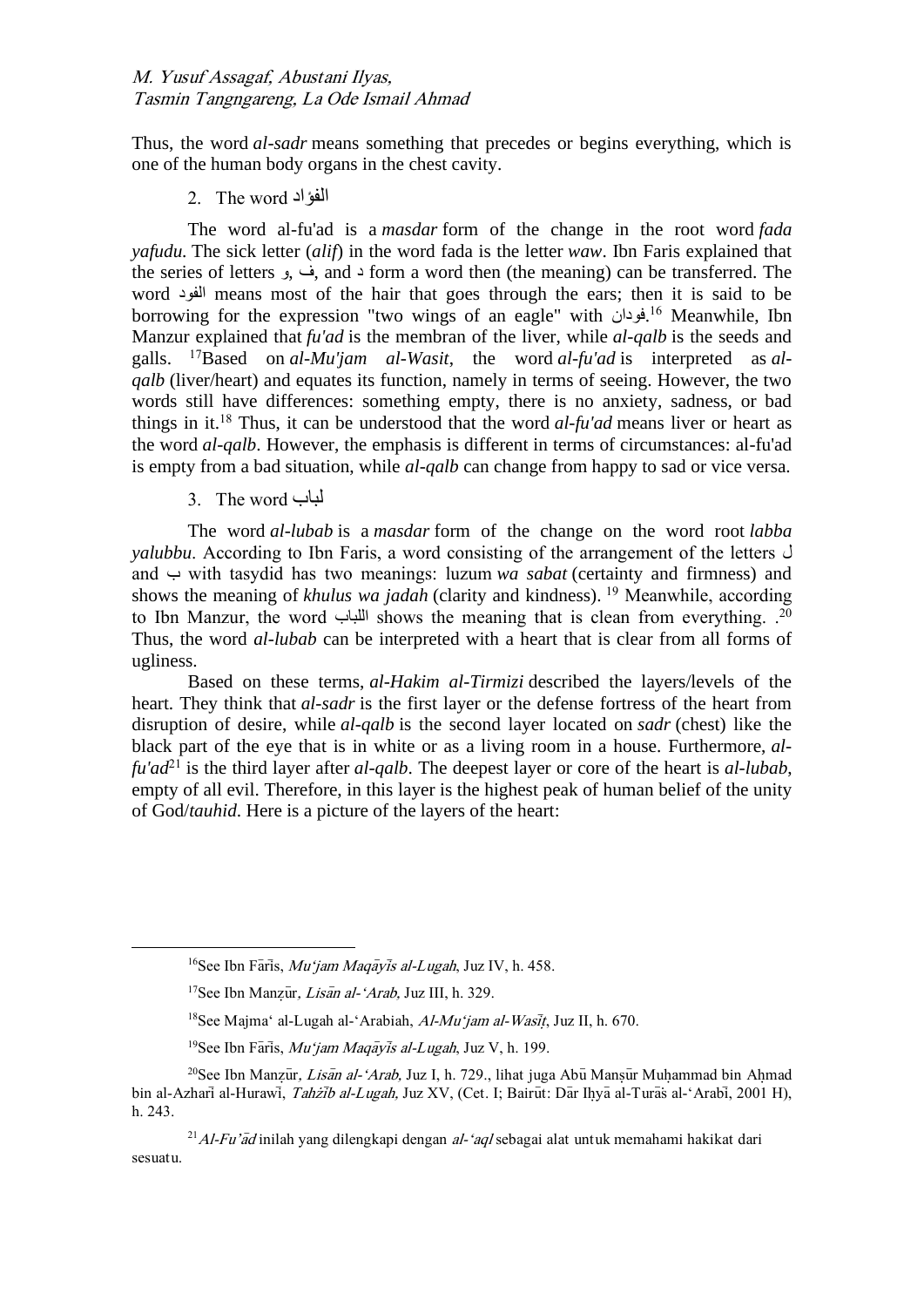

# C. The Rules of Validity of Hadith

Considering the existence of the Prophet's hadith, only a small part which has *qat'i al-wurud* status (definitely its existence) and most of it is still in *zanni alwurud* status (estimated), then research on the quality of a hadith is still essential to ensure the truth of the narration and its legal force.

The hadith validity method that the author uses in this study is the validity method that Ibn al-Salah has formulated from the results of his study of the book of *Sahih al-Bukhari* and *Muslims*, which in Islam is considered as a holy book, the most valid after the Qur'an.<sup>22</sup> The validity rules that Ibn al-Salah has formulated in his book are;

ِل ْ د ع ْ ن ال ِ ِط ع اب ِل الضا ْ د ع ْ ِل ال ْ ق ن ِ ب ُ ه ُ اد ن ِسْ إ ِصلُ ا ت ي ِذيْ ا ال ُ د ن سْ ُْ اْل ُ ث ْ ِدي ح ْ ِ ِط ال اب الضا ً َّل ا ل ع ُ م َل او ً اذ ش ُ ن ْ و ُ ك ي َل و ُ اه ه ت ْ ن ُ ىم ل ِ إ . 23

"*Sahih Hadith is a hadith which is continued in the chain of hadith from the (narrators who are) fair (and) dabit from (narrators who are) fair and dabit (too), (until the path of) the last (sanad), and not (contains) syaz and 'illat".*

The validity method proposed by Ibn al-Salah is also used as a benchmark/requirement for the validity of the *sanad* and hadith by most Muslim scholars. From these methods, *ittisal al-sanad* (continuation of the *sanad*), *al-'adl* (the fair narrator), and *dabit* (the narrator has intense memorization) are used as criteria for the validity of the *sanad*. In contrast, they avoided contradictions and defects (meaning) as criteria for the validity of the hadith.

 $^{22}$ SeeAbu al-Fida<sup>2</sup> Isma<sup>-</sup>il bin 'Amr bin Kasir al-Qurasyi al-Basri, *Ikhtisar 'Ulum al-Hadis*, (Cet. II; Bairut: Dar Kutub al-'Ilmiyyah t.th.), h. 25.

<sup>&</sup>lt;sup>23</sup>See Ibn al-Salah 'Usman bin 'Abd al-Rahman Abu 'Amr, Ma'rifah Anwa<sup>s</sup> 'Ulum al-Hadis, (Beirut: Dar al-Fikr, 1406 H/1986 M), h. 11.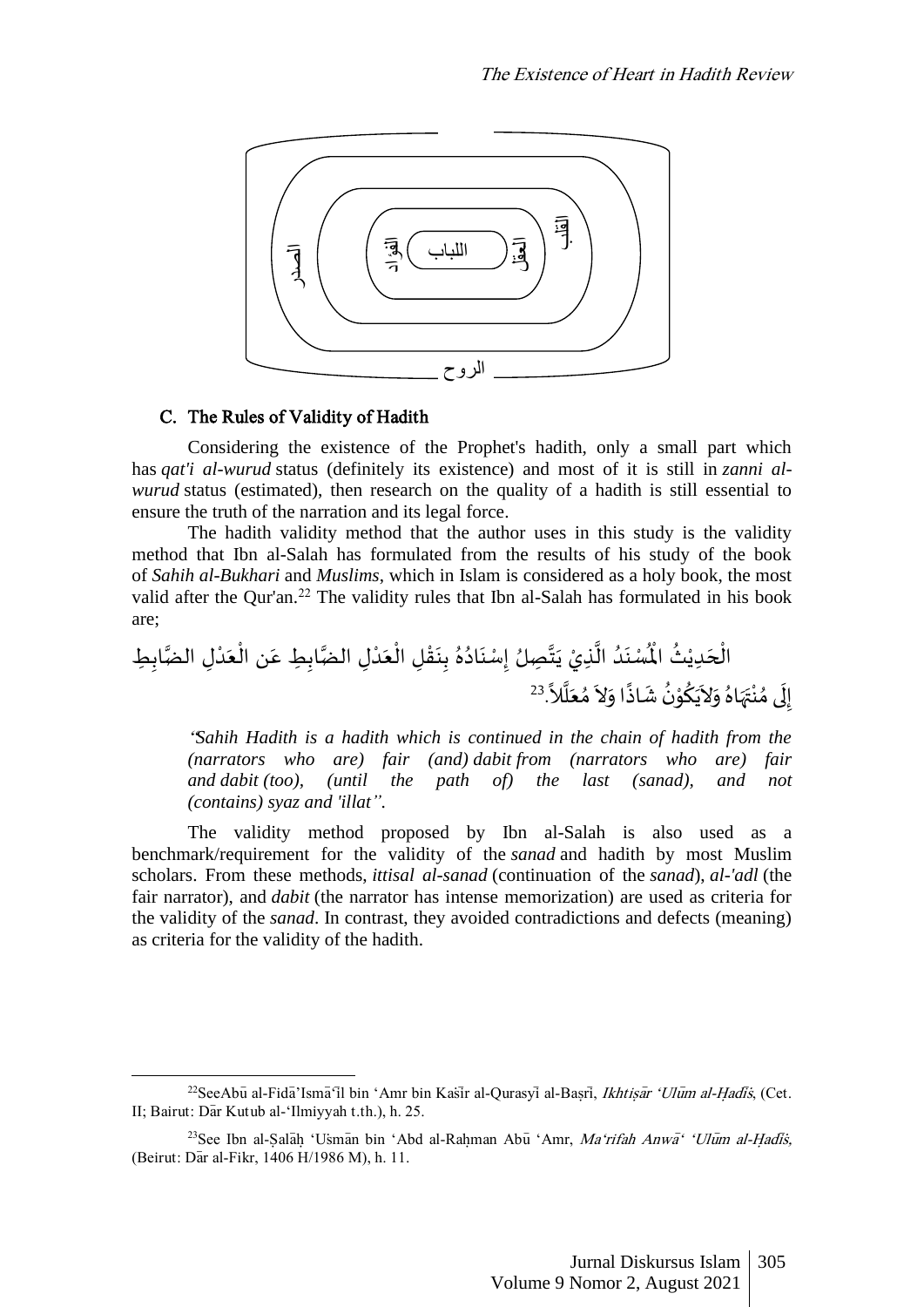## III. RESEARCH METHODOLOGY

The method used in collecting hadith is the *takhrij* method which analyzes (tahlili) the content of the hadith by using the approach of hadith science and tasawwuf science.

## A. The Approach of Hadith Science

The dimension of the study in this paper is the hadith about the existence of the heart. Therefore the first step in this research will refer to the sourcebook of hadith first. Furthermore, interpreting hadith can be done using hadith science books, such as *'ilm rijal al-hadis, 'ilm al-jarh wa al-ta'di*<sup>24</sup>*l, 'ilm ma'* ani*<sup>25</sup>* , and so on.

# **B.** The Approach of Tasawwuf Science

This research seems to discuss more faith issues and how to respond to divine messages through the heart. Therefore, in this study, it is essential to use the Sufism approach to enrich the explanation of existence.

### IV. RESULT OF THE RESEARCH

### A. Takhrij al-Hadiths

The hadith that the author discusses in this article is a hadith that contains information about halal and haram laws issues that have clear boundaries, but between the two, some things are vague (syubhat). At the end of the hadith, the heart's existence is a determinant of the good or bad condition of the body. The hadith is shown as follows;

، وَبَيْنَهُمَا مُشْتَبِهَاتٌ لَا يَعْلَمُهُنَّ كَثِي  $\overline{\phantom{a}}$ ا ؚ<br>ۣ ؚ<br>؞  $\mathbf{r}$ ֦֧֦֦֧֝<u>֦</u>  $\ddot{\cdot}$  $\tilde{t}$  $\overline{\phantom{a}}$ ِ  $\ddot{\phantom{0}}$ ْ ؚ<br>؞  $\frac{1}{2}$ ر<br>ر  $\ddot{\phantom{0}}$ ֦֧<u>֫</u>  $\ddot{\cdot}$  $\tilde{ }$ و<br>. ، وَإِنَّ الْحَرَامَ بَيِّنٌ ِّ ي  $\ddot{\cdot}$  $\frac{1}{2}$  $\ddot{\cdot}$  $\overline{\phantom{a}}$ ْ بة  $\frac{1}{2}$  $\overline{\phantom{a}}$ ٍ<br>پ إِنَّ الْحَلَالَ بَيِّنٌ، وَإِنَّ الْحَرَامَ بَيِّنٌ، وَبَيْنَهُمَا مُشْتَبِهَاتٌ لَا يَعْلَمُهُنَّ كَثِيرٌ مِنَ النَّاسِ، ِّ ي  $\ddot{\phantom{0}}$  $\overline{\phantom{a}}$  $\overline{\phantom{a}}$ ْ بة الة  $\ddot{\cdot}$ فَمَنِ اتَّقَى الشُّبُهَاتِ اسْتَبْرَأَ لِدِينِهِ، وَعِرْضِهِ، وَمَنْ وَقَعَ فِي الشُّبُهَاتِ وَقَعَ فِي الْحَرَامِ، كَالرَّاعِي  $\overline{\phantom{a}}$ **ृ**  $\ddot{\cdot}$  $\overline{\phantom{a}}$ ْ  $\ddot{\phantom{0}}$  $\ddot{\phantom{0}}$  $\ddot{\ }$ ا<br>مد ُ ُّ  $\ddot{\phantom{0}}$  $\ddot{\phantom{0}}$  $\ddot{\ }$ ំ<br>•  $\ddot{\ }$  $\frac{1}{2}$  $\overline{\phantom{a}}$ ֧֪֪֦֧֧֧֦֧֧֧֦֧֧֧֧֧֧֧֪֦֧֝֝֝֝֝֝֝֬֝֓֝֬֝֓֕֓֟֓֟֓֟֓֟֓֟֓֟֓֟֓֟֓֟֓֟֓֝֟֓֟֓֟֓֝֓֝֓֟֓֝֓֟֓֝֬֝֓֝֬֝֓֝֬֝֟֟֓֝  $\ddot{\phantom{0}}$ ់<br>**់** ب  $\ddot{\ }$  $\ddot{\mathbf{z}}$ ٍ<br>• و<br>پ<sup>و</sup> .<br>.<br>. ا<br>: ِ  $\overline{a}$  $\ddot{\cdot}$ ِ<br>يَرْعَى حَوْلَ الْحِمَى، يُوشِكُ أَنْ يَرْتَعَ فِيهِ، أَلَا وَإِنَّ لِكُلِّ مَلِكٍ حِمَّى، أَلَا وَإِنَّ حِمَى اللهِ مَحَارِمُهُ،  $\ddot{\phantom{0}}$ ا<br>په !<br>י  $\ddot{\phantom{0}}$ ۔<br>أ ֧֖֚֚֝<br>֧֧֢֧֧֧֚֚֚֚֚֚֚֚֚֚֚֚֚֚֚֚֝֝֘֝֟֓֟֓֟֓֝֬֝֓ ้<br>ถ  $\frac{1}{2}$ ُ اتا<br>•  $\sum_{i=1}^{n}$  $\ddot{\ }$  -<br>۽  $\ddot{\phantom{0}}$  $\ddot{ }$  $\ddot{\cdot}$ ់<br>•  $\frac{1}{2}$ ُ  $\ddot{\phantom{0}}$ ْ ់<br>•  $\overline{\phantom{a}}$  $\overline{\phantom{a}}$  $\ddot{\cdot}$ ۔<br>م ؚ<br>؞ ِ  $\overline{\phantom{a}}$  $\ddot{\cdot}$ ِّ أَلَا وَإِنَّ فِي الْجَسَدِ مُضْغَةً، إِذَا صَلَحَتْ، صَلَّحَ الْجَسَدُ كُلُّهُ، وَإِذَا فَسَدَتْ، فَسَدَ الْجَسَدُ  $\overline{\phantom{a}}$ ֦֧֦֧֦֧֦֧֦֧֦֧֧֦֧֧֝֜֜֓֓֜֜֜֓֓<u>֚</u>  $\ddot{\phantom{0}}$  $\ddot{\cdot}$ ់<br>•  $\ddot{\phantom{0}}$  $\vdots$  $\frac{1}{2}$  $\frac{1}{2}$  $\ddot{\ }$ ِّ<br>مُ ہ<br>آ ُ ُّ  $\overline{\phantom{a}}$ ֦֧֦֧֦֧֦֧֦֧֦֧֧֦֧֧֝֜֜֓֓֜֜֜֓֓<u>֚</u>  $\overline{\phantom{a}}$  $\epsilon$  $\overline{\phantom{a}}$ ์<br>เ  $\vdots$ اً<br>ب  $\ddot{\cdot}$ ؚ<br>؞  $\overline{\phantom{a}}$ ֦֧֦֧֦֧֦֧֦֧֦֧֦֧֦֧֦֧֦֧֦֧֦֜֜֓֜֜֜֜֜֜֜֜֜֜֜֜<br>**֡** انة<br>• اِ  $\ddot{\ }$ ֦֦֪֦֪֦֪֪֦֝֝֝֝֝֝֝֝֝֝֓֝֝֓֝֝֟<br>֧֧֧֪֪֪֪֪֪֝֝֟֝֟֬֟֓֟֓֟֓֟֓֝֬֝֓֟֝֝֝ ֪֧֧֬֬֬֬֬֝֬֓֟֓֟֓֟֬֓֝֬֝֬֓֝֬֝֬֝֬֝֬֝֬֝֬֝֬֝֬֝֬ كُلُّهُ، أَلَا وَهِيَ الْقَلْبُ». **ٔ**  $\frac{1}{2}$ ْ  $\ddot{\phantom{0}}$ .<br>^ ֧֪֪֪֪֦֧֝֬֝֝֜֜*֓*  ر<br>ر و<br>أُو ُ

It means:

*"Verily, what is* halal *has become apparent (transparent), and what is* haram *has become apparent. Moreover, between the two, there is a dark matter, which most people do not know, so whoever keeps himself from doing doubtful things, then his religion and honor will be saved, but whoever falls into doubtful matters* 

 $24$ The science that discusses about the narrators in terms of whether their history is accepted or rejected. See, Abd' al-Karim al-Khatib, Usūl al-Hadis: 'Ulumuh wa Mustalahuh (Bairut: Dar al-Fikr, 1975 M), h. 266. Lihat, A. Syahraeni, Kritik Sanad dalam Perspektif Sejarah (Cet. I; Makassar: Alauddin Press, 2011 M), h. 99.

 $25$ The science that studies Arabic words, according to the circumstances, so that there are differences of opinion about a sentence due to different circumstances. Arifuddin Ahmad, Metodologi Pemahaman Hadis Kajian Ilmu Ma'ani al-Hadis, h. 5.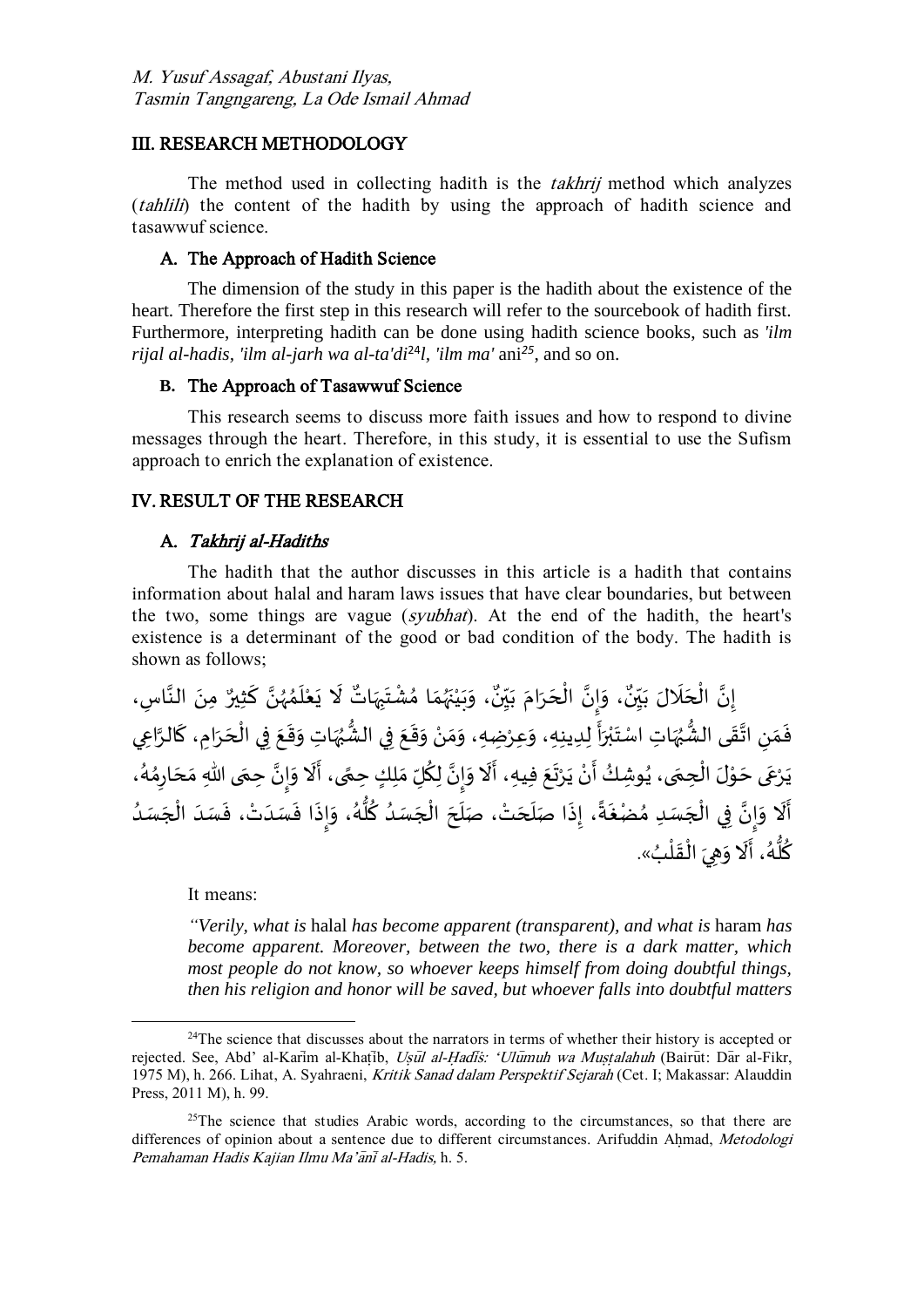*then falls into the forbidden. It is like a shepherd who grazes on the edge of the yard, fearing that his cattle will enter it. Know that every king has a prohibition, and the prohibition of Allah is something that is forbidden. Know that there is a lump of flesh in every human body; if that is good, then the whole body is good, but if that lump of flesh is damaged, then the whole body is corrupted. You know, the blood clot in the heart."*

Narratively, the hadith has 16 lines (sanad) which are spreaded in the source book of 9 *imam (al-kutub al-tis'ah)*, namely; 2 narrations on the book of Sahih al-Bukhari, 1 history on the book of Sahih Muslim, 2 narrations on the book of Sunan Abi Daud, 1 history on the book of Sunan al-Turmuzi, 2 narrations in the book of Sunan al-Nasa'i, 1 history in the book of Sunan Ibn Majah, 1 history in the book of Sunan al-Darimi and 6 narrations in the book of Musnad Ahmad bin Hanbal. The extant (matan) hadiths are;

1. The History in the Book of Sahih al-Bukhari

a) حَدَّثَنَا أَبُو نُعَيْمٍ، حَدَّثَنَا زَكَرِيَّاءُ، عَنْ عَامِرٍ، قَالَ: سَمِعْتُ النُّعْمَانَ بْنَ بَشِيرٍ، يَقُولُ: ۠<br>ؙ  $\frac{1}{2}$ ُ ُ  $\epsilon$  $\ddot{\cdot}$  $\ddot{\cdot}$ ا  $\overline{\phantom{a}}$ ُ  $\ddot{\cdot}$ <u>رِ</u>  $\ddot{\cdot}$  $\ddot{\cdot}$ ំ<br>•  $\ddot{\cdot}$  $\frac{1}{2}$ ْ ُّ ់<br>រ  $\frac{1}{2}$ ٍ  $\overline{\phantom{a}}$ ْ  $\overline{\phantom{a}}$ ُ ا<br>ا ِ ֦  $\ddot{\phantom{0}}$  $\ddot{\cdot}$  $\ddot{\cdot}$ ا  $\overline{\phantom{a}}$ ، وَبَيْنَهُمَا  $\frac{1}{1}$ ر<br>زر  $\ddot{\cdot}$ ֦֧֦֧֦֧<u>֦</u>  $\ddot{\cdot}$  $\tilde{\cdot}$ ٍ<br>پ ، وَالحَرَامُ بَيِّنٌ ِّ ي  $\ddot{\cdot}$ ِّدُ  $\ddot{\cdot}$  $\overline{\phantom{a}}$  $\ddot{\ }$ ٍ<br>پ سَمِعْتُ رَسُولَ اللَّهِ صَلَّى اللهُ عَلَيْهِ وَسَلَّمَ يَقُولُ: " الحَلاَلُ بَيِّنٌ ِّ ي  $\ddot{\cdot}$  $\ddot{\phantom{0}}$  $\overline{\phantom{a}}$ ِ<br>په  $\vdots$  $\overline{\phantom{a}}$ اء  $\ddot{\ }$ ۠<br>ؙ  $\mathbf{r}$  $\overline{\phantom{a}}$ اة  $\ddot{\phantom{0}}$ ំ<br>រ مُشَبَّهَاتٌ لاَ يَعْلَمُهَا كَثِيرٌ مِنَ النَّاسِ، فَمَنِ اتَّقَى المُشَبَّهَاتِ اسْتَبْرَأَ لِدِينِهِ وَعِرْضِهِ، وَمَنْ  $\ddot{\cdot}$ ֦  $\overline{\phantom{a}}$ ر<br>م  $\frac{1}{1}$ ំ<br>រ  $\ddot{\cdot}$  $\ddot{\phantom{0}}$ j ا ֦֧֦֧֦ ؚ<br>؞ ់<br>:  $\frac{1}{2}$  $\ddot{\ }$  $\tilde{\cdot}$ ֧֦֧֦֧֦֧֧֦֧֦֧֦֧֦֧֦֧֦֧֦֧֦֧֦֧֧֧֧֦֧֞֝֜֕֓֕֝֝֬֜֜֓֕֓֝֬֜֓  $\ddot{\cdot}$ ់<br>**់** ب  $\ddot{\cdot}$ j اء  $\ddot{\phantom{0}}$ ِ<br>ا  $\ddot{\cdot}$ **ال**<br>• ِ  $\frac{1}{1}$  $\ddot{\cdot}$ بة وَقَعَ فِي الشُّبُهَاتِ: كَرَاعٍ يَرْعَى حَوْلَ الحِمَى، يُوشِكُ أَنْ يُوَاقِعَهُ، أَلاَ وَإِنَّ لِكُلِّ مَلِكٍ حِمًى، ً<br>أ  $\ddot{\ }$ ُ ا  $\frac{1}{2}$  $\ddot{\phantom{0}}$ ֖֞  $\cdot$ ٍ<br>مُ  $\overline{\phantom{a}}$  $\ddot{\phantom{0}}$ ُ ំ<br>• -<br>F **ءِ**  $\ddot{\phantom{0}}$ ់<br>្  $\ddot{\phantom{0}}$ ر<br>م  $\ddot{\cdot}$ **∶**  $\ddot{\cdot}$ ֦  $\ddot{\mathbf{z}}$ ر<br>• ُّ  $\ddot{\phantom{0}}$ ֦֧֦֧֦֧֦֧֦֧֦֧֦֜֜֜֜֜֜֜֜  $\overline{\phantom{a}}$ ์ ِّتَ حِجِّي اللَّهِ فِي أَرْضِهِ مَحَارِمُهُ، أَلاَ وَإِنَّ فِي الجَسَدِ مُضْغَةً: إِذَا صَلَّحَتْ صَلَحَ الجَسَدُ ֺ֚֚<br>֧֧֚֚֚֚֚֚֚֚֚֚֚֝֘֝֝֘֝֬֝֬֝֓֝֬֝֬֝֬֝֬֝֬֝֬֝֓ ै<br>द ؚ<br>؞ ِ  $\overline{\phantom{a}}$  $\frac{1}{\sqrt{2}}$ ْ -<br>F  $\ddot{\phantom{0}}$ بة ֞֝֝֝<br>֝֟֝ ֝֟֝֟֝֟֝֟֟֟֟֟֟֓֟֓֕֝֟֓֟֓֟֓֟֓֟֓֟֓֕֝֟֓֟֓֕֝֓֟ ُ<br>ُ'  $\ddot{\phantom{0}}$  $\overline{\phantom{a}}$  $\mathbf{r}$  $\overline{\phantom{a}}$ نو<br>آ  $\ddot{\cdot}$ ً ֚֡֝<br>֧֧֚֚֚֚֚֚֚֚֚֝ ؚ<br>؞  $\overline{\phantom{a}}$ ا<br>په  $\frac{1}{2}$  $\tilde{\cdot}$ كُلُّهُ، وَإِذَا فَ*سَدَ*تَ فَسَدَ الجَسَدُ كُلُّهُ، أَلاً وَهِيَ القَلْبُ<sup>.26</sup> ֦֧֦֧֦  $\ddot{\phantom{0}}$  $\ddot{\phantom{0}}$  $\ddot{\ }$  $\tilde{\epsilon}$  $\ddot{\cdot}$ ر<br>ر ہ<br>ا ِّ :<br>و  $\overline{\phantom{a}}$  $\overline{\phantom{a}}$  $\ddot{\cdot}$ ٝ<br>ٔ  $\overline{\phantom{a}}$ -<br>: ۔<br>:  $\frac{1}{2}$  $\ddot{\ }$ و<br>م و<br>أو ِ ֖֚֚֝֝<br>֧֧֧֧֚֚֚֚֚֚֝֝֬֝֬֝֝֝֬֝֬֝֬֝֬֝֬֝֬֝֬֝֬֝

b) حَدَّثَنِي مُحَمَّدُ بْنُ المُثَنَّى، حَدَّثَنَا ابْنُ أَبِي عَدِيِّ، عَنِ ابْنِ عَوْنٍ، عَنِ الشَّعْبِيِّ، سَمِعْتُ ْ ِ ِّ **∶** ْ ان<br>م ِ  $\overline{\phantom{a}}$ ֦֧֦֧֦  $\frac{1}{2}$ ំ ِ  $\overline{\phantom{a}}$ ٍ، ֧֞ ا<br>: **ءِ** ់<br>•  $\ddot{\cdot}$  $\ddot{\mathbf{r}}$ اند<br>ا  $\ddot{\phantom{0}}$ الأ ر<br>1 ٍّ ំ و<br>و ا<br>م  $\overline{\phantom{a}}$ ر<br>م  $\ddot{\cdot}$ اته  $\ddot{\phantom{0}}$ ُ ر عليه النُّعْمَانَ بْنَ بَشِيرٍ رَضِيَ اللَّهُ عَنْهُ، سَمِعْتُ النَّبِيَّ صَلَّى اللّهُ عَلَيْهِ وَسَلَّمَ، وحَدَّثَنَا عَلِيُّ بْنُ ់<br>• ُّ  $\overline{\phantom{a}}$  $\ddot{\cdot}$ ້ ا  $\ddot{\phantom{0}}$  $\ddot{\phantom{0}}$ سم<br>آ  $\ddot{\ }$ ֦֧֦֧<u>֦</u>  $\tilde{\cdot}$  $\overline{\phantom{a}}$ ا ֖֖֖֧ׅ֦֧֧֧֧֚֚֚֚֚֚֚֚֚֚֚֚֚֚֚֚֚֚֚֚֝֝֡֡֓֡֡֓֡֟֓֡֟֓֡֟֓֡֟֓֡֟֓֡֟֓֡֟֓֡֬֜֓֓֞֡֝֬֓֞֡֬֝֬֝֬֝֬֝֬ **∶** الأ ْ ر<br>ر ْ  $\overline{\phantom{a}}$  $\ddot{\cdot}$  $\ddot{\cdot}$  $\ddot{\cdot}$ ំ<br>•  $\ddot{\cdot}$  $\frac{1}{\alpha}$ ំ ُّ  $\ddot{\cdot}$ مَّتِ اللَّهِ، حَدَّثَنَا ابْنُ عُيَيْنَةَ، حَدَّثَنَا أَبُو فَرْوَةَ، عَنِ الشَّعْبِيِّ، قَالَ: سَمِعْتُ النُّعْمَانَ بْنَ ំ<br>• -<br>-<br>•  $\frac{1}{2}$ ْ ُّ ំ<br>៖ .<br>.. ِ ِّ **ِ** ْ ا<br>په ِ  $\overline{\phantom{a}}$  $\ddot{\phantom{0}}$  $\ddot{\ }$  $\frac{1}{2}$ ُ ֺ֖֖֧֧֧֧֦֧֦֧֦֧֦֧֦֧֦֧֦֧֦֧֦֧֦֧֦֧֧֧֧֧֧֦֧֦֧֧֧֚֚֚֚֝֟֓֕֓֕֓֓֕֓֡֓֝֓֕֓֝֬֜֓֜֜֜֜  $\ddot{\phantom{0}}$  $\tilde{\mathbf{r}}$ اته  $\overline{\phantom{a}}$  $\ddot{\cdot}$  $\ddot{\phantom{0}}$ ំ<br>រ  $\ddot{\phantom{0}}$ .<br>م ُ ំ  $\ddot{\cdot}$  $\frac{1}{2}$ اته  $\overline{\phantom{a}}$ ۠<br>ؙ  $\overline{\phantom{a}}$ ِش ب ا ن ث د ٍد، ح م ح م ن ِ ب َّللا ا د ب ا ع ن ث د ، وح م ل س ِه و ي ل ُهللا <sup>ع</sup> ى ل ص ي ب الن تُ ِمع : س ال ، ق ير  $\ddot{\cdot}$  $\ddot{\phantom{0}}$  $\vdots$ اء  $\ddot{\phantom{0}}$ ة<br>م  $\overline{\phantom{a}}$ ؚ<br>؞ ُ ំ<br>• ِّ ֦֧֦֧֦֧<u>֦</u>  $\overline{\phantom{a}}$  $\ddot{\cdot}$  $\ddot{\cdot}$ ان<br>ا  $\ddot{\phantom{0}}$  $\overline{\phantom{a}}$ ا  $\tilde{\cdot}$ ۠<br>ؙ ر<br>آ  $\overline{\phantom{a}}$ ا ا**∶** الأ ֦֧֦֧֦  $\frac{1}{2}$ ٍ ابْنُ عَْيَيْنَةَ، عَنْ أَبِي فَرْوَةَ، سَمِعْتُ الشَّعْبِيَّ، سَمِعْتُ النُّعْمَانَ بْنَ بَشِيرٍ رَضِيَ اللَّهُ عَنْهُمَا،  $\frac{1}{1}$ ؚ<br>ۣ ់<br>**:**  $\overline{a}$  $\ddot{\cdot}$  $\ddot{\cdot}$  $\ddot{\cdot}$ ់<br>:  $\ddot{\cdot}$  $\frac{1}{1}$ ٝ<br>ؙ ُّ ់<br>រ ا<br>با **ٍ** ٝ<br>ؙ اند<br>ما ֦֧֦֦֧֝<u>֦</u>  $\vdots$  $\tilde{ }$  $\ddot{\cdot}$ ا<br>: ٦,<br>٤ ំ  $\overline{\phantom{a}}$  $\ddot{\phantom{0}}$  $\ddot{\cdot}$ ំ<br>រ  $\ddot{\phantom{0}}$ بر<br>م ُ ំ ِ ِّ ء<br>عَنِ النَّبِيِّ صَلَّى اللهُ عَلَيْهِ وَسَلَّمَ، حَدَّثَنَا مُحَمَّدُ بْنُ كَثِيرٍ، أَخْبَرَنَا سُفْيَانُ، عَنْ أَبِي فَرْوَةَ، **∕** بة ِ  $\overline{\phantom{a}}$  $\ddot{\phantom{0}}$  $\tilde{\cdot}$  $\ddot{\cdot}$ ا<br>: ֖֦֧֦֧֪֧֚֚֚֚֚֚֚֚֚֚֚֚֚֚֚֚֬֡֝֓֞֝֬֝֓֞֟֓֡֟֓֡֟֓֡֟֓֡֟֓֝֓ ំ  $\overline{\phantom{a}}$ :<br>\*  $\ddot{\phantom{0}}$ ֦֧֦֧֦֧֚֝֝֝<u>֚</u>  $\ddot{\phantom{0}}$  $\ddot{\cdot}$  $\ddot{\phantom{0}}$ ب ់<br>: ֺ֖֖֧֧֦֧֦֧֦֧֦֧֦֧֦֧֦֧֦֧֦֧֦֧֦֧֦֧֦֧֦֧֦֧֦֧֚֚֞֝֓֓֟֓֟֓֓֓֕֓֓֝֓֟֓֟֓֟֓֟֓֝֓֞֞֞ <u>رِ</u>  $\overline{\phantom{a}}$ ُ ់<br>• ُمُّ ة<br>م  $\overline{\phantom{a}}$ .<br>م  $\ddot{\cdot}$  $\ddot{\phantom{0}}$ اته  $\overline{\phantom{a}}$  $\overline{\phantom{a}}$ اء  $\overline{\phantom{a}}$ ֦֧֦֧֦֧<u>֦</u>  $\frac{1}{1}$  $\overline{\phantom{a}}$ ا<br>آ ـِ<br>عَنِ الشَّعْبِيِّ، عَنِ النُّعْمَانِ بْنِ بَشِبِرٍ رَضِيَ اللَّهُ عَنْهُ، قَالَ: قَالَ النَّبِيُّ صَلَّى اللهُ عَلَيْهِ ំ .<br>آ  $\overline{a}$ ا<br>آ **ہ**<br>ب **ृ** ان .<br>:  $\ddot{\phantom{0}}$ ُ<br>مُ ْ  $\overline{\phantom{a}}$  $\ddot{\cdot}$  $\ddot{\cdot}$ ِ ំ  $\overline{a}$ ْ **مِ** ِ  $\overline{\phantom{a}}$ ِ ِّ **∶** ْ د<br>په ِ  $\overline{\phantom{a}}$  $\ddot{\ }$ وَسَلَّمَ: «الحَلاَلُ بَيِّنٌ، وَالحَرَامُ بَيِّنٌ، وَبَيْنَهُمَا أُمُورٌ مُشْتَبِهَةٌ، فَمَنْ تَرَكَ مَا شُبِّهَ عَلَيْهِ مِنَ  $\ddot{\phantom{0}}$  $\ddot{\ }$  $\overline{\phantom{a}}$ ا<br>آ  $\overline{\phantom{a}}$  $\ddot{\cdot}$ ֦֧<u>֫</u>  $\mathbf{r}$  $\overline{\phantom{a}}$ .<br>د ِّ ٍ<br>م -<br>^  $\frac{1}{2}$  $\ddot{\cdot}$  $\ddot{\phantom{0}}$ ْ  $\frac{1}{1}$  $\ddot{\cdot}$ ٌ ، وَبَيْنَهُمَا أُمُورٌ مُشْتَبِهَةٌ  $\frac{1}{2}$ ِ  $\ddot{\phantom{0}}$ ؚ<br>ۣ ُ ؚ<br>؞ ٍ<br>م  $\frac{1}{2}$ بو  $\ddot{\cdot}$ ֦֧֦֧<u>֦</u>  $\frac{1}{2}$  $\frac{1}{\lambda}$ و<br>ٍ• ، وَالحَرَامُ بَيِّنٌ ِّ ي  $\ddot{\phantom{0}}$ و<br>م  $\ddot{\cdot}$  $\overline{\phantom{a}}$  $\overline{\phantom{a}}$ و<br>ٍ• ِ، مہ ِّ ي

<sup>&</sup>lt;sup>26</sup>Abū 'Abdillah Muhammad bin Isma il bin Mugirah al-Bukhari, Al-Jami'al-Sahih al-Musnad min Hadis Rasulillah SAW wa Sunanu-hu wa Ayyamu-hu, Juz I, (Cet. I; Kairo: al-Matba'ah al-Salafiyyah, 1400 H), h. 34.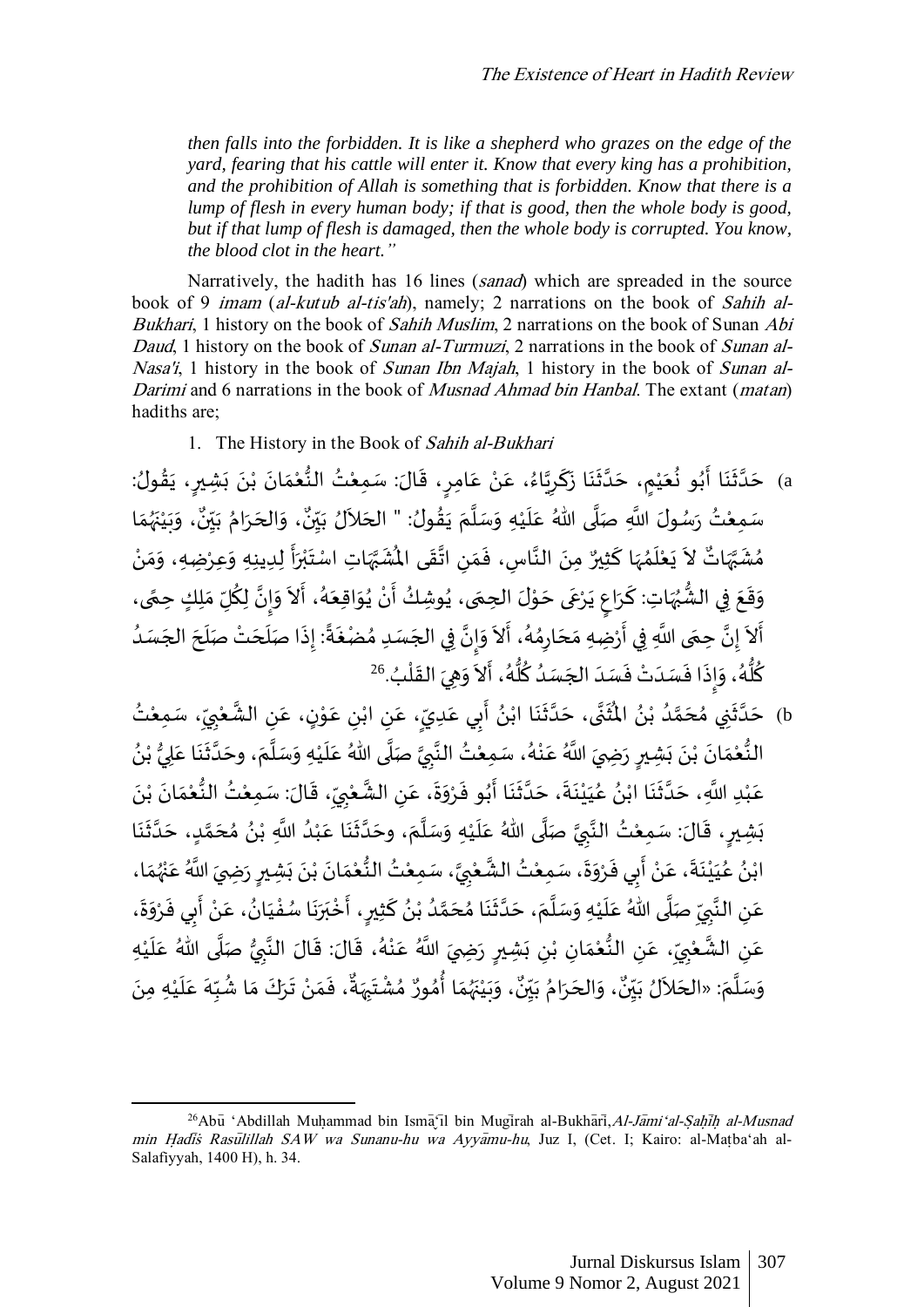$\ddot{\phantom{0}}$ الإِثْمِ، كَانَ لِمَا اسْتَبَانَ أَتْرَكَ، وَمَنِ اجْتَرَأَ عَلَى مَا يَشُكُّ فِيهِ مِنَ الإِثْمِ، أَوْشَكَ أَنْ يُوَاقِعَ  $\ddot{\phantom{0}}$ ُ ់<br>•  $\ddot{\phantom{0}}$  $\ddot{\cdot}$ ْ  $\ddot{\cdot}$ ֦֧֦֧֦֧֦֧֦֧֦֧֦֧֦֧֦֧֦֧֦֧֦֧֧֦֧֧֦֧֜֜֓֜֓֜֜<br>֧֜֜֜**֦**  $\ddot{\cdot}$ ُمُّ  $\ddot{\cdot}$  $\ddot{\ }$  $\ddot{\phantom{0}}$  $\overline{\phantom{a}}$  $\ddot{\phantom{0}}$  $\ddot{\phantom{0}}$  $\ddot{\phantom{0}}$ ت ْ ِ  $\overline{\phantom{a}}$  $\ddot{\ }$  $\frac{1}{2}$  $\ddot{\cdot}$ ֦֧֦֧֦֧֦  $\ddot{\cdot}$  $\ddot{\cdot}$  $\ddot{\phantom{0}}$  $\ddot{\phantom{0}}$  $\overline{\phantom{a}}$  $\ddot{\phantom{0}}$  $\ddot{\cdot}$ ֦ ֦֧֦֧֦֧֦֧֦֧֦֧֦֧֦֧֦֧֦֧֦֧֦֧֦֧֧֦֧֧֦֧֧֦֜֜֓֜֜֓֓֜֜֜ رِ عَاصَرَ الْمَعَاصِي حِمَى اللَّهِ مَنْ يَرْتَعْ حَوْلَ الْحِمَى يُوشِكُ أَنْ يُوَاقِعَهُ».<sup>27</sup>  $\ddot{\phantom{0}}$  $\overline{\mathbf{1}}$  $\frac{1}{2}$  $\ddot{\cdot}$  $\ddot{\ }$  $\ddot{\phantom{0}}$  $\frac{1}{2}$ ٍ<br>مُ  $\ddot{\phantom{0}}$ ์<br>-<br>• ُ ْ י<br>י ُ  $\ddot{\phantom{0}}$ ْ  $\ddot{\phantom{0}}$ ់<br>**់**  $\ddot{\phantom{0}}$  $\ddot{\cdot}$ ំ<br>•  $\frac{1}{\sqrt{2}}$  $\ddot{\phantom{0}}$ َ.

2. The History in the book Sahih Muslim

ِ حَدَّثَنَا مُحَمَّدُ بْنُ عَبْدِ اللهِ بْنِ نُمَيْرٍ الْهَمْدَانِيُّ، حَدَّثَنَا أَبِي، حَدَّثَنَا زَكَرِيَّاءُ، عَنِ  $\overline{\phantom{a}}$ ُ ا ِ  $\overline{\phantom{a}}$  $\ddot{\phantom{0}}$  $\ddot{\cdot}$  $\ddot{\phantom{0}}$ ا  $\overline{\phantom{a}}$ ∣<br>∶ .<br>ئى  $\ddot{\cdot}$  $\ddot{\phantom{0}}$ اء  $\overline{\phantom{a}}$ ُّ  $\ddot{\phantom{0}}$ ់<br>៖  $\frac{1}{2}$ ْ ٍ ំ<br>រ ي  $\overline{\phantom{a}}$ ُ ِ ំ ۠<br>ؙ  $\overline{\phantom{a}}$ ٍ<br>• ំ ٍ<br>' بر  $\overline{\phantom{a}}$ ر<br>م  $\ddot{\cdot}$  $\ddot{\phantom{0}}$ اته  $\overline{\phantom{a}}$ الشَّعْبِيِّ، عَنِ النُّعْمَانِ بْنِ بَشِيرٍ، قَالَ: سَمِعْتُهُ يَقُولُ: سَمِعْتُ رَسُولَ اللهِ صَلَّى اللهُ عَلَيْهِ ំ<br>រ  $\ddot{\phantom{0}}$  $\ddot{\phantom{0}}$ ا  $\ddot{\cdot}$ ْ ُ  $\ddot{\cdot}$ ر<br>ر ُ ْ  $\frac{1}{2}$ ٍ  $\ddot{\cdot}$ ِ ់<br>•  $\tilde{a}$ ْ و<br>په ِ  $\overline{\phantom{a}}$ ِ ِّ **∕** ំ بة : وَسَلَّمَ، يَقُولُ: - وَأَهْوَى النُّعْمَانُ بِإِصْبَعَيْهِ إِلَى أُذُنَيْهِ - «إِنَّ الْحَلَالَ بَيِّنٌ، وَإِنَّ الْحَرَامَ بَيِّنٌ، ُ  $\ddot{\cdot}$  $\overline{\phantom{a}}$ ا<br>آ  $\overline{\phantom{a}}$ ۠<br>ؙ  $\ddot{\cdot}$ ِّ ٍ<br>من  $\ddot{\phantom{0}}$ ل !<br>∶ ֦֧֦֧<u>֦</u>  $\overline{\phantom{a}}$  $\ddot{\phantom{0}}$ <u>ږ</u> ፡<br>ጶ•  $\overline{\phantom{a}}$ ំ<br>រ ُّ  $\overline{\phantom{a}}$ ֦֧֦֦֧֝<u>֦</u> ֧֖֖֖֦֧֦֧֧֧֧֦֧֧֧֧֧֧֦֧֚֚֚֚֚֚֚֚֚֚֚֚֚֚֚֝֓֡֓֕֓֡֜֓֡֬֟֓֡֟֓֡֬֓֓֓֓֓֓֓֜֓֜  $\overline{\phantom{a}}$ ٍ<br>پ ، وَإِنَّ الْحَرَامَ بَيِّنٌ ِّ ي  $\ddot{\cdot}$  $\ddot{\ }$  $\ddot{\cdot}$  $\overline{\phantom{a}}$ ֦֧֦֧֦֧֝֝ اتة<br>•  $\frac{1}{2}$  $\ddot{\phantom{0}}$ ٌ «إِنَّ الْحَلَالَ بَيِّنٌ ِّ ي  $\ddot{\cdot}$  $\ddot{\phantom{0}}$  $\overline{\phantom{a}}$ ֦֧֦֧֦֧֦֧֦֧֧֦֧֧֦֧֝֜֜֓֟֓֓֜֜֓֜**֦** ا<br>په وَبَيْنَهُمَا مُشْتَبِهَاتٌ لَا يَعْلَمُهُنَّ كَثِيرٌ مِنَ النَّاسِ، فَمَنِ اتَّقَى الشُّهُهَاتِ اسْتَبْرَأَ لِلِّدِيهِ، وَعِرْضِهِ،  $\tilde{\cdot}$ ֝֝֝֝<br>֧֧֧֖֖֚֚֚֚֚֝֝֬֝֬֝֝֝  $\ddot{\phantom{0}}$ ْ ب  $\ddot{\phantom{0}}$  ُ ور<br>و  $\ddot{\cdot}$ ا<br>: ِ  $\frac{1}{2}$  $\ddot{\cdot}$ الأ  $\ddot{\cdot}$  $\overline{\phantom{a}}$ انة<br>• ر<br>ر ر<br>م ۔<br>آ ֦֧֦֦֦֝֝**֦**  $\ddot{\cdot}$ ۔<br>ا  $\overline{\phantom{a}}$ ِ  $\ddot{ }$ ۠**ٔ** ر<br>م  $\overline{\phantom{a}}$ ر<br>ر  $\ddot{\cdot}$ ۠<br>ؙ  $\ddot{\phantom{0}}$  $\overline{\phantom{a}}$ ֦֧֦֧֦֧֦֧֦֧֦֧֦֦֜֜֜֜֜֜֜ .<br>وَمَنْ وَقَعَ فِي الشُّبُهَاتِ وَقَعَ فِي الْحَرَامِ، كَالرَّاعِي يَرْعَى حَوْلَ الْحِمَى، يُوشِكُ أَنْ يَرْتَعَ فِيهِ، أَلَا  $\overline{\phantom{a}}$ ْ  $\frac{1}{2}$  $\overline{\phantom{a}}$ سە<br>قىق -<br>;  $\ddot{\phantom{0}}$ ֧֞֝<br>֧֪֧֝֝֝  $\ddot{\cdot}$ ់<br>• ֦֧֦֧֪֦֧֪֦֧֪֦֧֪֦֧֧֪֦֧֝֝֝֝֝֝֝֝֝֬֝<br>֧֧֧֧֖֧֚֚֚֚֚֝֠֝֝֝ ُ  $\ddot{\phantom{0}}$ ֦֧֦֧֦֧֦֧֦֧֦֧<u>֦</u> ֦֧֦֧֝<u>֦</u>  $\ddot{\phantom{0}}$  $\overline{\phantom{a}}$  $\ddot{\cdot}$ ֦ **ृ**  $\ddot{\cdot}$  $\overline{\phantom{a}}$ ْ  $\ddot{\phantom{0}}$ ֦֧֦֧֦֧֦֧֦֧֦֧֦֜֜֜֜֜֜֜֜  $\overline{\phantom{a}}$  $\ddot{\mathbf{z}}$ **ہ** و<br>پ<sup>و</sup>  $\ddot{\phantom{0}}$ َوَ<sub>إِنَّ</sub> لِكُلِّ مَلِكٍ حِمًى، أَلَا وَإِنَّ حِمَى اللهِ مَحَارِمُهُ، أَلَا وَإِنَّ فِي الْجَسَدِ مُضْغَةً، إِذَا صَلَحَتْ،  $\overline{\phantom{a}}$ .<br>í  $\vdots$ ֧֦֧֚֓֝<u>֚</u>  $\ddot{\cdot}$ ؚ<br>؞  $\overline{\phantom{a}}$ ֦֧֦֧֦֧֦֧֦֧֧֦֧֧֦֧֝֜֜֓֟֓֓֜֜֓֜**֦** ا<br>په  $\frac{1}{2}$  $\ddot{\phantom{0}}$ ۔<br>آ )<br>} ٍ<br>مُ ِّ پ ِ  $\overline{\phantom{a}}$  $\ddot{\ }$  $\ddot{\phantom{0}}$ ۔<br>پ  $\sum_{i=1}^{n}$ .<br>^ ֖֧֞ ֦֧֦֦֦֧֦֧֦֧֦֧֧֦֧֪֦֧֦֧֝֝֝֜֜֓֕֓֕֓֕֓֕֓֜֜<br>֧֧֝֝֬׆֧ ً  $\frac{1}{\lambda}$ ٔ بة  $\sum_{i=1}^{n}$  $\overline{\phantom{a}}$ و<br>ا صَّلَحَ الْجَسَدُ كُلُّهُ، وَإِذَا فَسَدَتْ، فَسَدَ الْجَسَدُ كُلُّهُ، أَلَا وَهِيَ الْقَلْبُ».<sup>28</sup>  $\overline{\phantom{a}}$ ֦֧֦֧֦֧֦֧֦֧֦֧֦֧֦֧֦֧֦֧֦֧֦֧֦֧֦֧֦֧֧֦֜֜֜֜֜֜֜֜  $\overline{\phantom{a}}$ -<br>1 م<br>بر ֦֧֦֦֦֦֦֦֦֝֝֝֟֟֟֟֟֓֟  $\ddot{\cdot}$ ْ  $\ddot{\phantom{0}}$  $\tilde{\cdot}$ ֧֦֧֦֧֝<br>֧֧֝֟֓֝֬֟֓֝֬֝֓֝֬֝֬֝֓֬֝֬֝֓֬֝֬֝֬֝֬֝֓  $\ddot{\cdot}$ و<br>ر ہ<br>آ ِّ ُ<br>وُ  $\overline{\phantom{a}}$ ֦֧֦֧֦֧֦֧֦֧֦֧֦֧֧֦֧֧֦֧֝֜֜֓֜֜֓<br>**֡**  $\overline{\phantom{a}}$ ۔<br>: ំ<br>•  $\overline{\phantom{a}}$  $\ddot{\cdot}$  $\ddot{\cdot}$ ِ  $\overline{\phantom{a}}$ ِّ ر<br>أو <u>و</u>

3. The History in the book of Sunan Abu Dawud

a) حَدَّثَنَا أَحْمَدُ بْنُ يُونُسَ، قَالَ: حَدَّثَنَا أَبُو شِهَابٍ، حَدَّثَنَا ابْنُ عَوْنٍ، عَنِ الشَّعْبِيِّ، قَالَ:  $\ddot{\mathbf{r}}$ ِ ِّ **∶** ؚ<br>ؙ ا<br>م ِ  $\overline{\phantom{a}}$ ֦֧֦֧֦֧֦֧֦֧֦֧֦֧֦֧֦֧֦֧֦֧֦֧֦֧֦֧<br>**֧**  $\overline{\phantom{a}}$ ُ ֦֧֦֧֦֧֦֧֦֧֦֧֦֧֦  $\ddot{\cdot}$  $\ddot{\cdot}$ اء  $\ddot{\phantom{0}}$  $\overline{\phantom{a}}$ ُ<br>وُ .<br>۽  $\ddot{\cdot}$  $\ddot{\cdot}$ اته  $\ddot{\phantom{0}}$  $\ddot{\phantom{0}}$ ُ ؚ<br>ۣ **ءِ** ់<br>៖ ٍ<br>ٌ  $\frac{1}{2}$ ْ  $\ddot{\cdot}$  $\ddot{\cdot}$  $\ddot{\cdot}$ اته  $\ddot{\phantom{0}}$ سَمِعْتُ النُّعْمَانَ بْنَ بَشِيرٍ، وَلَا أَسْمَعُ أَحَدًا بَعْدَهُ، يَقُولُ: سَمِعْتُ رَسُولَ اللَّهِ صَلَّى اللهُ ا<br>آ  $\ddot{\cdot}$ ْ ُ  $\ddot{\cdot}$ ؚ<br>ؙ ֧֚֞֝֝<br>֧֪֚֚֚֚֚֝֝֝֝֝֝֝ ំ<br>រ  $\ddot{\cdot}$ ا<br>ا  $\ddot{\phantom{0}}$ ֧֧֧֧֧֚֝֬֟֝֬֟֓֕֓֝֬֝֬֝֓֕֓֝֬֝֬֝֬֝֬֝֬֝֬֝֬֝֬֝֬֝֬֟֬֟<br>֧֪֧֧֧֪֧֧֝֬֝֬֝֬֝֬֬ ُ  $\frac{1}{2}$ ֺ֖֖֖֖֖֖֧֧֧֧֧֦֧֚֚֚֚֚֚֚֚֚֚֚֚֚֚֚֞֝֓֞֝֬֝֓֞֝֬֝֓֕֓֞֟֓֡֟֓֟֓֡֟֓֟֓֝֬֜֓֝֬֜֓֝֬  $\tilde{\mathbf{r}}$  $\ddot{\ }$ ٍ  $\ddot{\cdot}$  $\ddot{\cdot}$ ំ -<br>-<br>•  $\frac{1}{\alpha}$ ֦֧֦֧֦ ُّ ំ<br>រ ֧֪֪֧֦֧֦֧֦֧֧֛֛֛֛֝֝֝֝֟֜֝֟֓֝֬֝֓֕֓֕֝֓֕֓֝֬֝֓֕֝֬֟֓֝֬֜֜֜ ، وَبَيْنَهُمَا أُمُورٌ مُشْتَبِهَاتٌ»، وَأَ  $\ddot{\phantom{0}}$  $\ddot{\phantom{0}}$ ِ  $\ddot{\ }$ ْ ؚ<br>؞ ؚ<br>؞ ۔<br>پنج  $\frac{1}{1}$ ر<br>ر  $\ddot{\phantom{0}}$ ំ  $\ddot{\phantom{0}}$  $\ddot{\ }$ ٌ ، وَإِنَّ الْحَرَامَ بَيِّنٌ ِّ ي  $\ddot{\phantom{0}}$  $\overline{1}$  $\ddot{\cdot}$  $\overline{\phantom{a}}$ ֦֧֦֧֦֧֦֧֦֧֦֧֦֧֦֧֦֧֦֧֦֧֦֧֦֧֜֜֓֓֜֜֓֟ ة<br>•  $\sum_{i=1}^{n}$ -<br>^ و<br>. عَلَيْهِ وَسَلَّمَ يَقُولُ: «إِنَّ الْحَلَالَ بَيِّنٌ، وَإِنَّ الْحَرَامَ بَيِّنٌ، وَبَيْنَهُمَا أُمُورٌ مُشْتَبِهَاتٌ»، وَأَحْيَانًا ِّ ي  $\ddot{\phantom{0}}$  $\tilde{1}$  $\frac{1}{2}$ ֦֧֦֦֦֖֪֖֪֦֖֚֚֝֝֝֟֓֟֓֟֓֟֓֟֓֟֓֟֓֟֓֟֓֟֓֟֓֟֓֟֓֟֓֟֓֟֓֟֓֟֓֕֓֝֬֝֓֝ ا<br>په ٍ<br>په  $\ddot{\cdot}$  $\overline{\phantom{a}}$ ا  $\overline{\phantom{a}}$ ؗ<br>۠  $\overline{\phantom{a}}$  $\overline{\phantom{a}}$ ً  $\ddot{\phantom{0}}$ ֦֧<u>֝</u> رَّ حَسَّرَ حَسَّلاً مِنْ الْجَمْعِينَ وَ مَا اللَّهَ حَمَى حِمَّى، وَإِنَّ حِمَى اللَّهِ مَا مَا مَ<br>يَقُولُ: «مُشْتَبِهَةٌ» وَسَأَضْرِبُ لَكُمْ فِي ذَلِكَ مَثَلًا، إِنَّ اللَّهَ حَمَى حِمًى، وَإِنَّ حِمَى اللَّهِ مَا <u>بر</u>  $\ddot{\ }$  $\ddot{\ }$  $\ddot{\ }$ .<br>په  $\frac{1}{2}$  $\ddot{\ }$ ً  $\ddot{\phantom{0}}$  $\overline{\phantom{a}}$ ة<br>• ً<br>أ  $\ddot{\cdot}$  $\ddot{\ }$ ミー・ ْ ِّ  $\frac{1}{\epsilon}$ ֖֞֜  $\overline{\phantom{a}}$ **ٌ**<br>مُ ة ه ب ت ش : »م  $\ddot{\phantom{0}}$ ِ  $\ddot{\ }$ ّْ ؚ<br>؞ ់<br>• حَرَّمَ، وَإِنَّهُ مَنْ يَرْعَى حَوْلَ الْحِعَى يُوشِكُ أَنْ يُخَالِطَّهُ، وَإِنَّهُ مَنْ يُخَالِطُ الرِّيبَةَ يُوشِكُ أَنْ  $\ddot{\cdot}$ ُ ĺ  $\ddot{\phantom{0}}$ ِ ر<br>1  $\ddot{\cdot}$ ُ ْ  $\ddot{\ }$ ٍ<br>مُ بة  $\sum_{i=1}^{n}$  $\ddot{\phantom{0}}$ ٍ<br>مُ ۶<br>F  $\ddot{\cdot}$ ُ ំ<br>•  $\overline{\phantom{a}}$ ُ  $\ddot{\phantom{0}}$ ֦֧֦֦֦֚֝֝֝ ់<br>្  $\ddot{\phantom{0}}$  $\overline{\phantom{a}}$  $\ddot{\phantom{0}}$ ٝ<br>ؙ  $\frac{1}{2}$ ر بة  $\sum_{i=1}^{n}$  $\tilde{ }$  $\frac{1}{2}$  $\ddot{\phantom{0}}$  $\ddot{\cdot}$ ِ<br>يَجْسُرَ. ْ  $\ddot{\ }$ 

b) حَدَّثَنَا إِبْرَاهِيمُ بْنُ مُوسَى الرَّازِيُّ، أَخْبَرَنَا عِيسَى، حَدَّثَنَا زَكَرِيَّا، عَنْ عَامِرٍ الشَّعْبِيِّ، قَالَ:  $\ddot{\cdot}$  $\ddot{\cdot}$ اند<br>ا  $\overline{\phantom{a}}$  $\frac{1}{2}$ ِ ِّ **∶** ٝ<br>ؙ الأ <u>رِ</u>  $\overline{\phantom{a}}$ ْ  $\overline{\phantom{a}}$ ا ِ ֦  $\ddot{\phantom{0}}$  $\ddot{\cdot}$  $\ddot{\phantom{0}}$ ا  $\overline{\phantom{a}}$  $\overline{\phantom{a}}$  $\ddot{\cdot}$  $\ddot{\phantom{0}}$  $\ddot{\phantom{0}}$ ب ֦֧֦֧<u>֦</u>  $\epsilon$  $\ddot{\phantom{0}}$ ؚ<br>؞ **،** ំ ٍ<br>پر  $\ddot{\cdot}$ ំ سَمِعْتُ النُّعْمَانَ بْنَ بَشِيرٍ، قَالَ: سَمِعْتُ رَسُولَ اللَّهِ صَلَّى اللّهُ عَلَيْهِ وَسَلَّمَ يَقُولُ: بِهَذَا  $\ddot{\cdot}$  $\cdot$ **∶** ُ  $\ddot{\cdot}$  $\overline{\phantom{a}}$ ا  $\ddot{\ }$ ំ ۔<br>آ  $\overline{\phantom{a}}$ ا  $\ddot{\cdot}$ ំ<br>រ ֧֦֦֦֦֦֪֪֪֦֝֝֝֝֝֝֝֝֝֝֝֝֝<br>֧֚֚֚֚֚֚֚֚֝֝֝֝֝֝֝ ٍ  $\ddot{\cdot}$  $\ddot{\cdot}$ ំ<br>•  $\ddot{\cdot}$  $\overline{\phantom{a}}$ ំ<br>រ و<br>پو ំ<br>រ ۠<br>ؙ الْحَدِيثِ قَالَ: «وَبَيْنَهُمَا مُشَبَّهَاتٌ لَا يَعْلَمُهَا كَثِيرٌ مِنَ النَّاسِ، فَمَنِ اتَّقَى الشُّبُهَاتِ اسْتَبْرَأَ  $\ddot{\phantom{0}}$  $\overline{\phantom{a}}$  $\ddot{\phantom{0}}$  $\overline{\phantom{a}}$ ْ ֪֧֧֧֧֧֧֧֧֧֦֧֧֧֧֛֝֝֝֝֝֝֝֝֝֝֟֟֟֓֝֬֝֓֕֝֓֕֝֬֝֓֟֓֟֓֟֓֟֓֟֓֟֓֝֬֝֓֝֬֝֓֝֓֝֬֝֓֝֬֝֓֝<br>֧֧֧֧֧֧֧֧֪֧֪֧֧֪֧֧֚֚֝֝֝֝֟֟֝֟֝֟֝֟֝֟֝֟֝֬  $\ddot{\cdot}$ ់<br>**់** ب  $\ddot{\ }$  ُ ُّ -<br>: ة<br>" ِ  $\frac{1}{2}$  $\ddot{\cdot}$ الة  $\ddot{\cdot}$ .<br>- $\overline{\phantom{a}}$ ؚ<br>؞  $\ddot{\phantom{0}}$ ំ<br>រ  $\ddot{\cdot}$  $\tilde{\cdot}$  $\tilde{\mathbf{r}}$ انہ ∶'<br>∶ ؚ<br>؞  $\overline{\phantom{a}}$ و<br>ر  $\ddot{\cdot}$ عِرْضَهُ وَدِينَهُ، وَمَنْ وَقَعَ فِي الشُّهُاتِ وَقَعَ فِي الْحَرَامِ»  $\ddot{\cdot}$  $\overline{\phantom{a}}$ ْ  $\ddot{\phantom{0}}$  $\ddot{\phantom{0}}$  $\overline{\phantom{a}}$  ٍ<br>• ُّ  $\ddot{\phantom{0}}$ ֦֧֦֧֦֧֦֧֦֧֦֧֦֜֜֜֜֜֜֜֜  $\overline{\phantom{a}}$ ំ  $\frac{1}{2}$  $\tilde{\cdot}$ ر<br>ر  $\ddot{\cdot}$  $\tilde{ }$ و<br>ر . 29

 $^{27}$ Al-Bukhāri, Al-Jāmi'al-Sahīh al-Musnad..., Juz II, h. 74.

 $^{28}$ Abu al-Husain Muslim bin al-Hajjaj bin al-Qusyairi al-Naisaburi, Al-Musnad al-Sahih al-Mukhtasar bi Naql al-'Adl 'an al-'Adl ila Rasulillah SAW, Juz III, (Bairut: Dar Ihya al-Turas al-'Arabi, t.th), h. 1219.

<sup>&</sup>lt;sup>29</sup>Abū Dāwūd,Sulaimān bin al-'Asy'as bin Ishāq bin Basyir bin Syidad bin 'Amr al-Azadi al-Sijistani, Sunan Abi Dawūd, Juz III, (Cet. I; Bairut: Dar Ibn Hazm, 1418 H/1998 M), h. 405.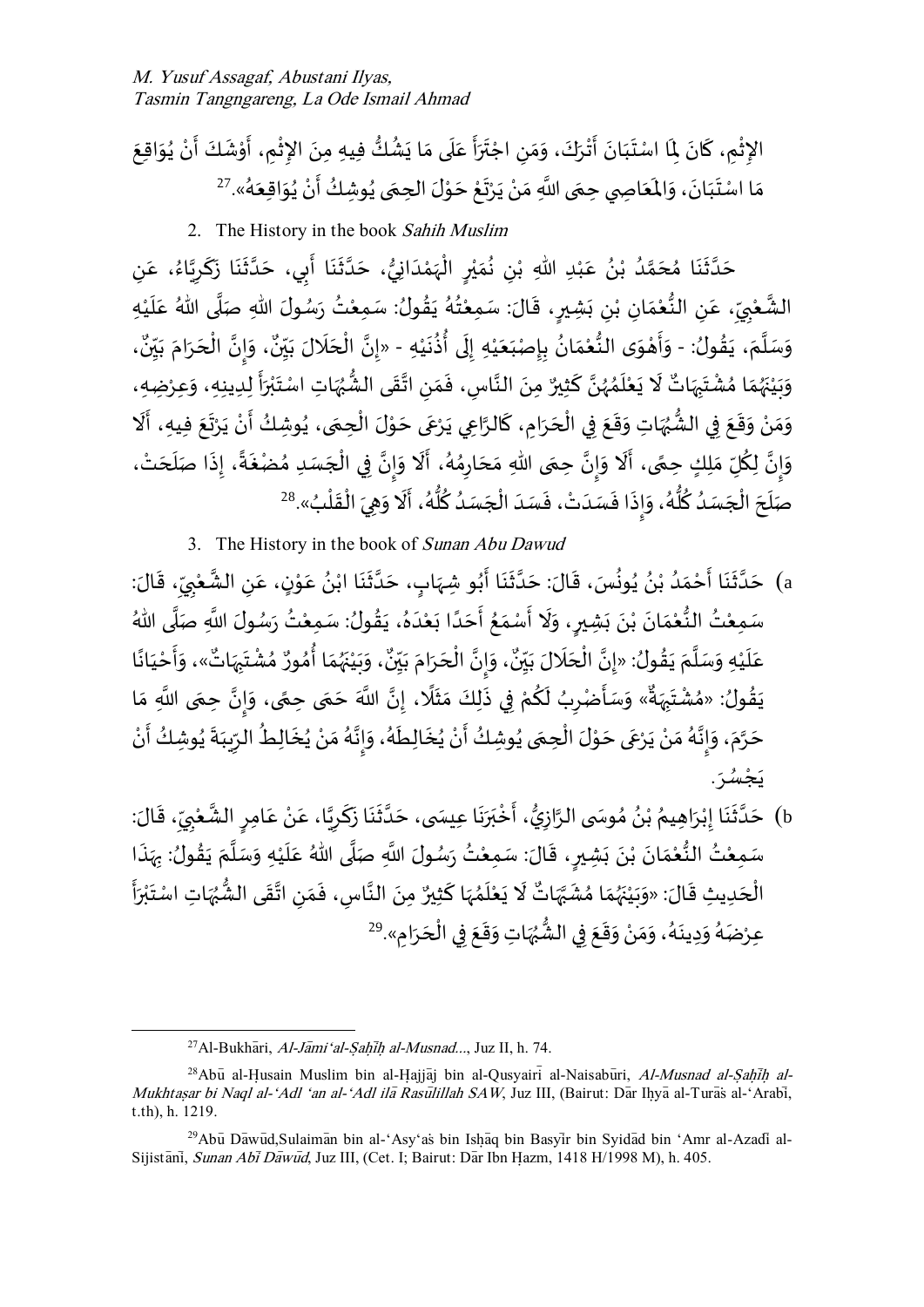# 4. The History in the book of Sunan al-Turmuzi

**ءِ** حَدَّثَنَا قُتَيْبَةُ بْنُ سَعِيدٍ، قَالَ: حَدَّثَنَا حَمَّادُ بْنُ زَيْدٍ، عَنْ مُجَالِدٍ، عَنْ الشَّعْبِيِّ، عَنْ ۫<br>ؙ ُ  $\ddot{\phantom{0}}$ ់<br>រ  $\ddot{\phantom{0}}$ ُ  $\ddot{\cdot}$  $\ddot{\cdot}$ اته  $\overline{\phantom{a}}$ ់<br>•  $\frac{1}{2}$ ِ ِّ **∶** ٝ<br>ؙ ان<br>ما ់<br>:  $\overline{\phantom{a}}$  $\overline{\phantom{a}}$ ؚ<br>ڎ ំ  $\frac{1}{2}$ ់<br>•  $\ddot{\phantom{0}}$ ٍّ ់<br>• ٛ ة<br>م  $\ddot{\phantom{0}}$  $\ddot{\cdot}$  $\ddot{\cdot}$ اته  $\ddot{\phantom{0}}$  $\ddot{\mathbf{r}}$ و<br>. النُّعْمَانِ بْنِ بَشِيرٍ، قَالَ: سَمِعْتُ رَسُولَ اللَّهِ صَلَّى اللَّهُ عَلَيْهِ وَسَلَّمَ يَقُولُ: «الحَلَالُ بَيِّنٌ ِّ ي  $\ddot{\cdot}$  $\mathbf{r}$  $\overline{\phantom{a}}$ ُ  $\ddot{\cdot}$  $\ddot{\phantom{0}}$ .<br>ا  $\tilde{\cdot}$ ំ  $\mathbf{r}$ .<br>م ا<br>آ  $\ddot{\cdot}$ ំ<br>រ .<br>: ر<br>:  $\ddot{\cdot}$ ِ ْ  $\frac{1}{\alpha}$ ំ ُّ ر<br>م ، وَبَيْنَ ذَلِكَ أُمُورٌ مُ ٍ<br>؞ ِ<br>م  $\ddot{\cdot}$ :<br>: ់<br>៖ ي  $\ddot{\phantom{0}}$  $\overline{\phantom{a}}$ ِ ۔ وَالحَرَامُ بَبِّنَّ، وَبَيْنَ ذَلِكَ أُمُورٌ مُشْتَبِهَاتٌ، لَا يَدْرِي كَثِيرٌ مِنَ النَّاسِ أَمِنَ الحَلَالِ هِيَ أَمْ مِنَ ِّ ي  $\ddot{\ }$ و<br>م  $\ddot{\cdot}$  $\overline{\phantom{a}}$  $\overline{\phantom{a}}$  $\ddot{\cdot}$ ؚ<br>ۣ ֝֝֝֝֝֝֝֝֝֝֝֝֝֝֝֝֝֝֝֝֝֝֝֝֝֝֝֝֝֝<br>֧֪֖֖֖֝֝֝֝֝֝֝  $\ddot{\phantom{0}}$  $\ddot{\cdot}$  $\overline{\phantom{a}}$  $\ddot{\cdot}$ -<br>F الم  $\ddot{\cdot}$ .<br>-ْ  $\ddot{\phantom{0}}$  $\tilde{\mathbf{r}}$  $\overline{\phantom{a}}$ ِ  $\ddot{\phantom{0}}$ ؚ<br>ۣ ້. الحَرَامِ، فَمَنْ تَرَكَهَا اسْتِبْرَاءً لِدِينِهِ وَعِرْضِهِ فَقَدْ سَلِمَ، وَمَنْ وَاقَعَ شَيْئًا مِنْهَا، يُوشِكُ أَنْ こう ُ .<br>زړ ់<br>**:** ً ់<br>រ  $\frac{1}{2}$  $\ddot{\phantom{0}}$ :<br>:  $\tilde{\cdot}$ ំ  $\frac{1}{2}$  $\tilde{\cdot}$  $\ddot{\phantom{0}}$ .<br>.  $\frac{1}{2}$  $\ddot{\cdot}$  $\tilde{\cdot}$ ٍ<br>ءُ  $\ddot{\phantom{0}}$ ់<br>**់**  $\overline{\phantom{a}}$ ֖֚֞  $\ddot{\cdot}$  $\overline{\phantom{a}}$ ْ  $\frac{1}{2}$ ֦֧֦֦֦֦֦֦֦֦֦֦֦֧֦֦֦֦֦֪֦֪֦֪֦֪֦֪֦֝֟֘֝֟֝֟֟֟֟֟֟֟֟֟֟֟֟֟֟֟֟֟֟֓֟֓֟֓֟֝֟֓֟֟֟֟֟֟֟֟֟֟֟֟֟֟֟֟֝֟֝֟֝֟֝֟֝ **→**  $\ddot{\phantom{0}}$  $\overline{\phantom{a}}$ يُوَاقِعَ الحَرَامَ، كَمَا أَنَّهُ مَنْ يَرْعَى حَوْلَ الحِمَى، يُوشِكُ أَنْ يُوَاقِعَهُ، أَلَا وَإِنَّ لِكُلِّ مَلِكٍ حِمًى، ់<br>្  $\ddot{\phantom{0}}$  $\frac{1}{2}$  $\ddot{\cdot}$ ំ  $\frac{1}{2}$ ٍ<br>مُ ابة ֧֪֪֪֖֧֧֧֧֧֧֧֧֚֞֝֝֝֝֝֝֝֬֝֓֕֓֝֬֜֝֬֜֝֬֝֓֝֬֝֓֝<br>֧֧֧֧֧֧֧֧֧֧֚֝֝֬֝֬֝֬֝֬֝֬֝֬  $\overline{\phantom{a}}$  $\overline{\phantom{a}}$  $\overline{1}$  $\ddot{\cdot}$  $\overline{\phantom{a}}$  $\ddot{\phantom{0}}$  $\overline{\phantom{a}}$ ُ ้<br>ถ  $\ddot{\cdot}$ ِّ ا  $\sum_{i=1}^{n}$  $\ddot{\phantom{0}}$ ֧֦֧֦֧<br>֧ ֧֞׆<br>׆ ِ<br>رُ  $\ddot{\phantom{0}}$  $\ddot{\phantom{0}}$ ُ ់<br>• ֚֬֝֝׀<br>׆֧ ُ  $\ddot{\phantom{0}}$ س ع<br>أَلَا وَإِنَّ حِعَى اللَّهِ مَحَارِمُهُ»<sup>30</sup> ر<br>ر ؚ<br>؞ ِ  $\overline{\phantom{a}}$  $\ddot{\ }$  $\ddot{\phantom{0}}$ الأ  $\frac{1}{2}$  $\overline{\phantom{a}}$ ֝֝֝֝֝֝֝֝֝֝֝֝֝֝֝֝֝֝֝<br>֧֪֝֝֝֝֝֝֟֬֝֟֝֬֝֟ 

5. The History in the book of Sunan al-Nasa'i

a) أَخْبَرَنَا حُمَيْدُ بْنُ مَسْعَدَةَ، عَنْ يَزِيدَ وَهُوَ ابْنُ زُرَيْعٍ، عَنِ ابْنِ عَوْنٍ، عَنِ الشَّعْبِيِّ، عَنِ ِ  $\overline{\phantom{a}}$ ِ ِّ **ِ** ْ اءِ<br>م ِ  $\overline{\phantom{a}}$ ֦֧֦֧֦֧<u>֦</u>  $\overline{\phantom{a}}$ ْ ِ  $\overline{\phantom{a}}$ ا<br>پر ់<br>**់**  $\ddot{\cdot}$ ُ ُ ំ<br>•  $\ddot{\phantom{0}}$ ٍ<br>ُ  $\ddot{\ }$  $\overline{\phantom{a}}$ ِ  $\ddot{\phantom{0}}$ ំ  $\overline{\phantom{a}}$  $\ddot{\phantom{0}}$  $\overline{\phantom{a}}$  $\overline{\phantom{a}}$  $\overline{\phantom{a}}$ ٍّ ំ و<br>ا ۠۠  $\frac{1}{2}$ ُ  $\ddot{\cdot}$  $\ddot{\phantom{0}}$  $\tilde{1}$ ب **ٔ**  $\epsilon$ النُّعْمَانِ بْنِ بَشِيرٍ، قَالَ: سَمِعْتُ رَسُولَ اللهِ صَلَّى اللهُ عَلَيْهِ وَسَلَّمَ يَقُولُ: «إِنَّ الْحَلَالَ  $\mathbf{r}$  $\overline{\phantom{a}}$ ֧֧֧֧֧֧֦֧֦֧֝֟֓֝֟֓֓֝֟֓֟֓֓֝֓֝֓֟֓<br>֧֖֧֝֩֩֩֩֩֩֩֩֟ ا<br>په ُ  $\ddot{\cdot}$  $\overline{\phantom{a}}$ المحمد  $\ddot{\phantom{0}}$ ំ<br>រ  $\mathbf{r}$ .<br>م ے<br>آ  $\ddot{\cdot}$ ំ<br>រ  $\ddot{\phantom{0}}$ ر<br>:  $\ddot{\cdot}$ ِ ំ  $\frac{1}{\alpha}$ ំ ُّ  $\ddot{\cdot}$ ، وَإِنَّ الْحَرَا  $\overline{\phantom{a}}$ ْ انة<br>•  $\frac{1}{2}$  $\tilde{ }$ و<br>ٍ• بَبِّنٌ، وَإِنَّ الْحَرَامَ بَبِّنٌ، وَإِنَّ بَيْنَ ذَلِكَ أُمُورًا مُشْتَبِهَاتٍ» وَرُبَّمَا قَالَ: «وَإِنَّ بَيْنَ ذَلِكَ أُمُورًا ِّ ا<br>د  $\ddot{\cdot}$ ِ<br>•<br>• ؚ<br>؞ े<br>हैं: ا<br>:  $\ddot{\cdot}$ ់<br>**់** ي  $\ddot{\cdot}$ ا  $\frac{1}{2}$  $\ddot{\ }$ .<br>..  $\frac{1}{2}$ ا ر<br>د  $\ddot{\phantom{0}}$  $\overline{\phantom{a}}$ ِ  $\ddot{\phantom{0}}$ ؚ<br>; ؚ<br>؞ ا<br>أ ؚ<br>؞ र<br>१  $\ddot{\cdot}$  $\ddot{\cdot}$ ْ ي  $\ddot{\cdot}$ انة<br>•  $\frac{1}{2}$  $\ddot{\ }$ و<br>ٍ• امَ بَيِّنٌ ِّ ي .<br>-<br>•  $\overline{a}$ ់<br>• مُشْتَبِهَةً، وَسَأَصْرِبُ فِي ذَلِكَ مَثَلًا إِنَّ اللهَ حِجًى حِجًى، وَإِنَّ حِجَى اللهِ مَا حَرَّمَ، وَإِنَّهُ مَنْ  $\frac{1}{2}$ ِ<br>مُ الأ  $\frac{1}{2}$  $\tilde{\cdot}$  $\ddot{\phantom{0}}$  $\ddot{\phantom{0}}$ ۔<br>م  $\frac{1}{2}$ .<br>په  $\frac{1}{2}$  $\tilde{\cdot}$ <u>์</u><br>ถ ً ا<br>ا .<br>آ  $\frac{1}{2}$  $\frac{1}{\sqrt{2}}$  $\frac{1}{2}$ Į  $\frac{1}{\sqrt{2}}$ ِ<br>په<br>س  $\overline{\phantom{a}}$ ِ  $\ddot{\phantom{0}}$ ْ ر<br>م يَرْعَى حَوْلَ الْحِمَى يُوشِكُ أَنْ يُخَالِطَ الْحِمَى» وَرُبَّمَا قَالَ: «يُوشِكُ أَنْ يَرْتَعَ، وَإِنَّهُ مَنْ **ءِ**  $\ddot{\phantom{0}}$ ֦֧֦֧֦֧֦֧֦֧֦֧֦֧֦֧֦֧֦֧֦֧֦֧֦֧֦֧֦֧֧֦֜֜֜֜֜֜֜֜ ់<br>្  $\ddot{\phantom{0}}$  $\overline{\phantom{a}}$  $\ddot{\cdot}$ ់<br>•  $\frac{1}{2}$ ِ<br>مُ ا<br>تار  $\frac{1}{2}$  $\tilde{\cdot}$  $\ddot{\phantom{0}}$ .<br>-<br>- $\ddot{\cdot}$ ْ  $\ddot{\phantom{0}}$ ُ  $\ddot{\phantom{0}}$  $\frac{1}{2}$ اند<br>ا ؚ<br>ؙ  $\tilde{\cdot}$  $\ddot{\phantom{0}}$ ֦֧֦֧֦֧֦֧֦֧֦֧֦֧֧֦֧֧֦֧֝֜֜֓֜֜֓<br>**֡**  $\overline{\mathbf{1}}$  $\ddot{\cdot}$ ُ ْ ļ يُخَالِطِ الرِّيِبَةَ يُوشِكُ أَنْ يَجْسُرَ».<sup>31</sup>  $\ddot{\cdot}$ ֦֧<u>֝</u>  $\ddot{\ }$ ំ<br>• ֪֪֪֞֝֝֝֝֝֝֝֝֝<br>֧֛֪֪֝֝֬֝֝֟֝֬֝֬֝֝ ُ  $\ddot{\phantom{0}}$  $\ddot{\phantom{0}}$ ِ  $\ddot{\cdot}$ ُ

b) حَدَّثَنَا مُحَمَّدُ بْنُ عَبْدِ الْأَعْلَى، قَالَ: حَدَّثَنَا خَالِدٌ وَهُوَ ابْنُ الْحَارِثِ، حَدَّثَنَا ابْنُ عَوْنٍ، ֦֧֦֧֦  $\frac{1}{2}$ ُ ់<br>•  $\ddot{\cdot}$  $\ddot{\phantom{0}}$ اء  $\ddot{\phantom{0}}$ ِ  $\overline{\phantom{a}}$ ֦֧֦֧֦֧<u>֦</u> ُ ់<br>•  $\ddot{\ }$ ٍ<br>ُ  $\tilde{\cdot}$ و<br>ا ِ<br>نُعْلَى، قَالَ: حَدَّثَنَا خَالِدٌ  $\ddot{\cdot}$  $\ddot{\cdot}$  $\ddot{\cdot}$ ان<br>ا  $\overline{\phantom{a}}$  .<br>í ់<br>្ :<br>دُ؟ حَدَّثَنَا مُحَمَّدُ بْنُ عَبْدِ الْأَ ؙ۠۠۠۠۠۠۠۠۠۠۠۠۠۠  $\overline{\phantom{a}}$ ٍّ ់<br>• و<br>ا ا<br>آم  $\overline{\phantom{a}}$ ٍ<br>؞  $\ddot{\cdot}$  $\tilde{\cdot}$ اته  $\ddot{\phantom{0}}$  $\overline{\phantom{a}}$ عَنِ الشَّعْبِيِّ، قَالَ: سَمِعْتُ النُّعْمَانَ بْنَ بَشِيرٍ، قَالَ: سَمِعْتُ رَسُولَ اللهِ صَلَّى اللهُ عَلَيْهِ ំ ۔<br>آ  $\overline{\phantom{a}}$ ا<br>آ  $\ddot{\cdot}$ ٝ<br>ؙ  $\ddot{\phantom{0}}$ <u>ر</u>  $\ddot{\cdot}$  $\ddot{\phantom{0}}$ ំ  $\ddot{\cdot}$  $\overline{\phantom{a}}$ ់<br>រ ُّ ْ ֦֦֦֦֦֦֦ׅ֝֝֝֝֝֝֝֜֜֜֜֜֜֜֜֝֜<del>֓</del> ِ ِّ **∕** ំ<br>រ الأ ِ ، وَإِنَّ بَيْنَ ذَلِكَ أُمُورًا مُشْتَبِهَاتٍ»، قَا  $\frac{1}{2}$  $\ddot{\phantom{0}}$ ِ  $\ddot{\phantom{0}}$ ؚ<br>ۣ ؚ<br>؞ ِ<br>پ ؚ<br>؞ ।<br>है  $\ddot{\cdot}$  $\ddot{\cdot}$ ់<br>**់** ي  $\ddot{\phantom{0}}$ ا<br>په  $\frac{1}{2}$  $\ddot{\ }$ و<br>ٍ• ، وَإِنَّ الْحَرَامَ بَيِّنٌ ِّ ي -<br>-<br>.  $\ddot{\ }$  $\ddot{\cdot}$  $\overline{\phantom{a}}$ ْ بة  $\frac{1}{2}$  $\ddot{\ }$ و<br>ٍ• وَسَلَّمَ، يَقُولُ: «إِنَّ الْحَلَالَ بَيِّنٌ، وَإِنَّ الْحَرَامَ بَيِّنٌ، وَإِنَّ بَيْنَ ذَلِكَ أُمُورًا مُشْتَبِهَاتٍ»، قَالَ: ِّ ي  $\ddot{\ }$ .<br>آ  $\overline{\phantom{a}}$ ֦֧֦֧֦֧֦֧֦֧֦֧֦֧֧֦֧֦֧֦֧֦֧֜֜֓֟֓<br>**֡** انة<br>• ُ  $\ddot{\phantom{0}}$  $\overline{\phantom{a}}$ ا<br>آ  $\overline{\phantom{a}}$ وَرُبَّمَا قَالَ:، وَإِنَّ مِنْ ذَلِكَ أُمُورًا مُشْتَبِهَةً، وَسَأَضْرِبُ لَكُمْ فِي ذَلِكَ مَثَلًا، إِنَّ اللهَ حَمَى  $\frac{1}{2}$  $\overline{\phantom{a}}$ انه ٍ<br>ٌ  $\overline{\phantom{a}}$  $\ddot{\phantom{0}}$  $\ddot{\phantom{0}}$ اتة<br>• ֧<u>֓</u>  $\ddot{\cdot}$  $\ddot{\ }$  $\ddot{\cdot}$ ْ .<br>ء ์<br>ิ ֞  $\tilde{\cdot}$ ً.<br>;  $\overline{\phantom{a}}$ ِ  $\ddot{\ }$ ؚ<br>۠ ፡<br>^ ً<br>-<br>• .<br>م :<br>مر  $\ddot{\cdot}$ ْ .<br>په  $\frac{1}{2}$  $\tilde{ }$ .<br>حِمَّى، وَإِنَّ حِمَّى اللهِ مَا حَرَّمَ، وَإِنَّهُ مَنْ يَرْتَعْ حَوْلَ الْحِمَى يُوشِكُ أَنْ يُخَالِطَ الْحِمَى،  $\ddot{\phantom{0}}$ ֦֧֦֧֦֧<u>֦</u>  $\overline{\mathbf{r}}$  $\ddot{\cdot}$ ُ ំ<br>• ֧֧֧֧֧֧ׅ֧֦֧֧ׅ֧֦֧֦֧֚֬֝֜֕֓֕֓֕֓֕֓֝֬֜֜֜֜֓֜֜֓<br>֧֧֧֧֧֧֧֧֧֧֧֜֜֜֜֜֜ .<br>م  $\ddot{\phantom{0}}$ ֦֧֦֧֦֧֦֧֦֧֦֧<u>֦</u> ֦֧֦֧֦֧<u>֦</u>  $\ddot{\phantom{0}}$ ْ  $\ddot{\phantom{0}}$  $\ddot{\cdot}$ ْ  $\ddot{\ }$ ٍ<br>مُ ا<br>په  $\sum_{i=1}^{n}$  $\overline{\phantom{a}}$  $\ddot{\ }$  $\overline{\phantom{a}}$  $\overline{\phantom{a}}$ ์<br>-<br>ค انة<br>• اِ  $\tilde{\cdot}$ ้<br>ถ  $\overline{\phantom{a}}$ وَرُبَّمَا قَالَ: إِنَّهُ مَنْ يَرْعَى حَوْلَ الْحِمَى يُوشِكُ أَنْ يَرْتَعَ فِيهِ، وَإِنَّ مَنْ يُخَالِطُ الرِّيبَةَ  $\ddot{\phantom{0}}$ ំ<br>•  $\frac{1}{2}$ ٍ<br>مُ ا<br>په !<br>∶ ֦֧֦֦֦֧֦֦֦֧֦֝֝֝֝֜֜֜֜֜֜  $\overline{\phantom{a}}$ انه **ءِ**  $\overline{\phantom{a}}$  $\ddot{\cdot}$  $\ddot{\phantom{0}}$ ِ ِّ  $\ddot{\cdot}$ ُ ់<br>:  $\ddot{\ }$ اتا<br>•  $\sum_{i=1}^{n}$  $\ddot{\phantom{0}}$  $\ddot{\phantom{0}}$ ׇ֦֧֦֦֧֡֝֝֝֜֜֜֜  $\ddot{\phantom{0}}$ ٚ<br>ؙ ֧֖֖֖֧֧֧֧ׅ֧֧ׅ֧ׅ֧֧֪֚֞֝֬֟֓֟֓֓֟֓֓֡֟֓֟֓֡֟֓֟֓֡֟֓֟֓֡֟֓֟֓֡֟֓֓֝֬֜֓֜֝֬֓֓֜֓֓֬֜֓֜֓֓֝֬֝֓֝֬֝֬ ُ  $\ddot{\phantom{0}}$ ֦֧֦֧֦֧֦֧֦֧֦֧֦֧֧֦֧֦֧֦֧֦֧֜֜֓֟֓<br>**֡** ֚֝֝֝֝֝֝֝֝<mark>֦</mark>  $\overline{\phantom{a}}$ .<br>يُوشِكُُ أَنْ يَجْسُرَ ".<sup>32</sup>  $\ddot{\cdot}$ ؙ<br>ٔ  $\ddot{\cdot}$ ْ ļ **ءِ** 

 $30$ Abu<sup>T</sup>Isa Muhammad bin 'Isa bin Saurah al-Turmuzi, Al-Jami' al-Sahīh, Juz III, (Cet. II; Mesir: Syarikah Maktabah, 1388 H/1968 M), h. 503.

<sup>31</sup> Abu 'Abd al-Rahman Ahmad bin Syu'aib bin 'Ali al-Khurasanial-Nasa'i, Al-Sunan al-Kubra li al-Nasāi, Juz V, (Cet. I; Bairut: Mu'assasah al-Risālah. 1421 H/2001 M), h. 117.

 $32$ Al-Nasa<sup>7</sup>i, *Al-Sunan al-Kubra li al-Nasai*, Juz VI, h. 5.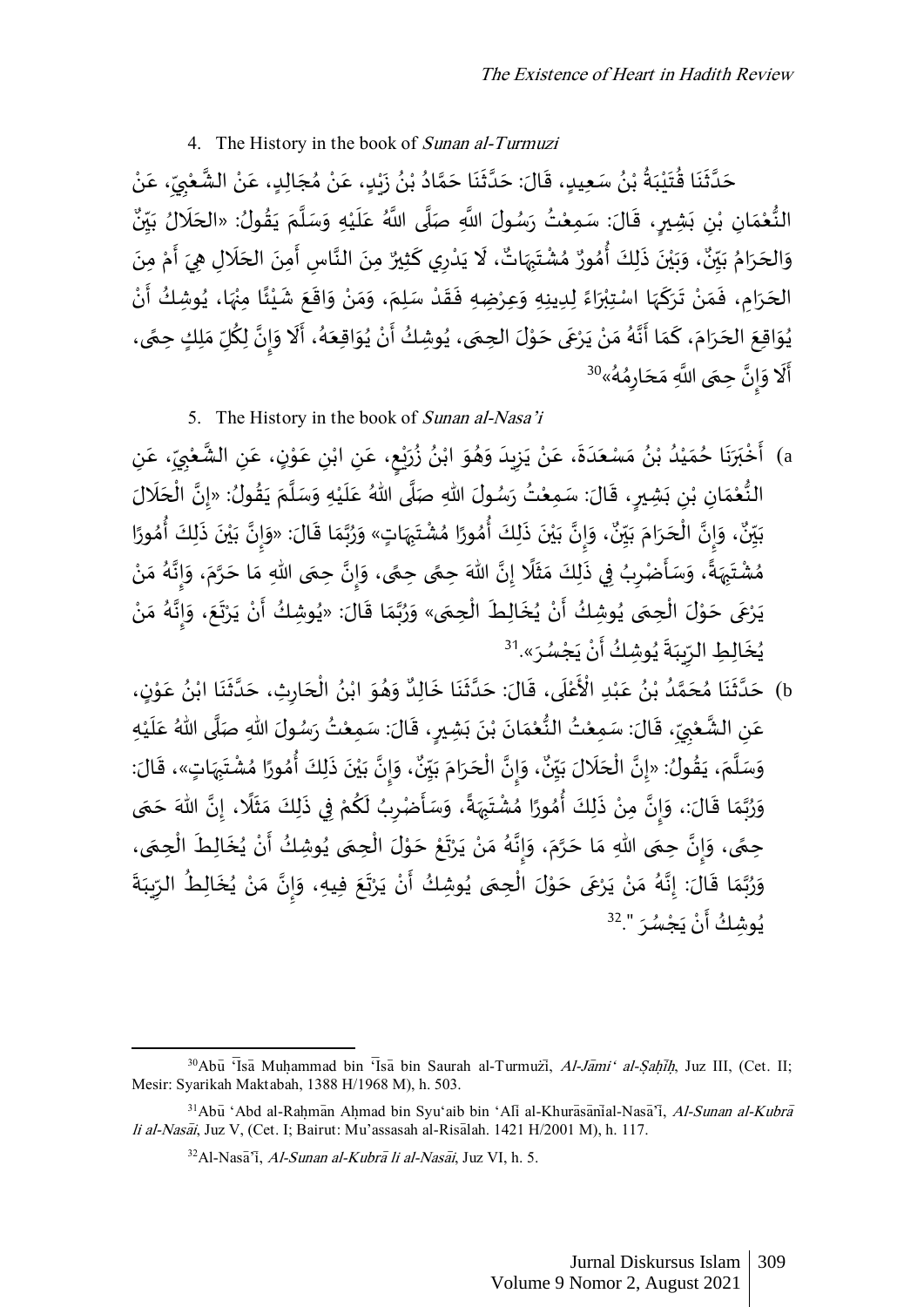6. The History in the book of Sunan Ibn Majah

ំ ن ِك، ع ار ب  $\frac{1}{2}$  $\ddot{\cdot}$  $\frac{1}{2}$ ُ<br>پُ حَدَّثَنَا عَمْرُو بْنُ رَافِعٍ قَالَ: حَدَّثَنَا عَبْدُ اللَّهِ بْنُ الْمُبَارَكِ، عَنْ زَكَرِيَّا بْنِ أَبِي زَائِدَةَ، عَنِ ٍّ ំ<br>• ٍ<br>ُ ֦֧֦֧֦֧<u>֦</u>  $\overline{\phantom{a}}$  $\ddot{\cdot}$  $\ddot{\mathbf{r}}$ اء  $\ddot{\phantom{0}}$  $\ddot{\mathbf{r}}$ ٍ<br>پ  $\ddot{\cdot}$ ٍّ ំ<br>• ْ  $\overline{\phantom{a}}$  $\ddot{\cdot}$  $\ddot{\cdot}$ اته  $\ddot{\phantom{0}}$  $\ddot{\phantom{0}}$  $\ddot{\cdot}$  $\overline{\phantom{a}}$  $\ddot{\cdot}$ ا<br>: ֖֪֖֪֦֪֪֦֖֪֪֪֪֦֖֞֟֟֟֟֟֟֟֟֟֟֟֟֟֟֕֟֟֟֟֟֟֟֝֟֟֟ ِ ់<br>• ا<br>په <u>ر</u> ֦  $\ddot{\cdot}$ الشَّعْبِيِّ، قَالَ: سَمِعْتُ النُّعْمَانَ بْنَ بَشِيرٍ، يَقُولُ عَلَى الْذِبَرِ، وَأَهْوَى بِإِصْبَعَيْهِ إِلَى أُذُنَيْهِ: ំ  $\ddot{\cdot}$ ُ ۔<br>ا ֝֝֝֝<br>֧֝֟֓֟֓֝֬֝֓֝֓֝֬֝ ل **!** ّْ  $\ddot{\phantom{0}}$  $\ddot{\phantom{0}}$ <u>ڊ</u>  $\ddot{\phantom{0}}$ ֦֧֦֧֦֧<u>֦</u> Į  $\tilde{\cdot}$ ِ  $\ddot{\phantom{0}}$ ب ْ ؚ<br>م ۔<br>آ  $\frac{1}{2}$ ُ  $\ddot{\cdot}$ ر<br>أ  $\ddot{\cdot}$  $\ddot{\cdot}$ ំ  $\ddot{\cdot}$  $\frac{1}{2}$ ؗ<br>۠ ُّ ំ<br>រ  $\ddot{\phantom{0}}$ ِ ِّ **∕** ំ بة ا ، و  $\tilde{\cdot}$ و<br>. سَمِعْتُ رَسُولَ اللَّهِ صَلَّى اللهُ عَلَيْهِ وَسَلَّمَ، يَقُولُ: «الْحَلَالُ بَبِّنٌ، وَالْحَرَامُ بَبِّنٌ، وَبَيْنَهُمَا ِّ ي  $\ddot{\phantom{0}}$  $\ddot{\cdot}$  $\overline{\phantom{a}}$ ֦֧֦֧֦֧֦֧֦֧֦֧֦֧֦֧֦֧֦֧֦֧֦֧֦֧֜֜֓֓֜֜֓֟ ِّ  $\ddot{\cdot}$  $\overline{\phantom{a}}$ ا<br>آ  $\ddot{\ }$ ֦֧֦֧<u>֦</u> .<br>T  $\overline{\phantom{a}}$ ا<br>آ  $\ddot{\phantom{0}}$ ំ<br>រ  $\ddot{\phantom{0}}$  $\frac{1}{1}$ ر<br>زر  $\ddot{\cdot}$ ֦֧<u>֫</u>  $\ddot{\phantom{0}}$  $\ddot{\phantom{0}}$ ٌ لْحَرَامُ بَيِّنٌ ِّ ي  $\ddot{\phantom{0}}$ ِّدُ  $\ddot{\cdot}$  $\overline{\phantom{a}}$ ْ  $\ddot{\mathbf{r}}$ مُشْتَبِهَاتٌ لَا يَعْلَمُهَا كَثِيرٌ مِنَ النَّاسِ، فَمَنِ اتَّقَى الشُّبُهَاتِ اسْتَبْرَأَ لِدِينِهِ وَعِرْضِهِ، وَمَنْ وَقَعَ  $\tilde{\cdot}$ ່<br>ໍ  $\tilde{\cdot}$  $\ddot{\cdot}$  $\ddot{\cdot}$ F<br>F  $\ddot{\cdot}$ ់<br><sup>់</sup> ب  $\ddot{\phantom{0}}$ ا<br>مو ُ ُّ  $\frac{1}{2}$ ا<br>" ِ .<br>Z -<br>: الأ  $\ddot{\cdot}$ ֦  $\overline{\phantom{a}}$ ر<br>م  $\overline{\phantom{a}}$ ំ<br>រ  $\ddot{\cdot}$ .<br>۴  $\tilde{z}$ ِ  $\ddot{\phantom{0}}$ ؗ<br>۠ و<br>م  $\ddot{\phantom{0}}$ ِي الشُّبُهَاتِ وَقَعَ فِي الْحَرَامِ، كَالرَّاعِي يَرْعَى حَوْلَ الْحِمَى، يُوشِكُ أَنْ يَرْتَعَ فِيهِ، أَلَا وَإِنَّ لِكُلِّ  $\ddot{\cdot}$ ّْ j<br>F ُ  $\ddot{\ }$ ֦֧֦֧֦֧֦֧֦֧֦֧<u>֦</u> ֦֧֦֦֧֝<u>֚</u>  $\ddot{\phantom{0}}$  $\overline{\phantom{a}}$  $\ddot{\cdot}$ ֦ **ृ**  $\ddot{\cdot}$  $\overline{\phantom{a}}$ ֦֧֦֧֦֧֦֧֦֧֦֧֦֧֦֧֦֧֦֧֦֦֜֜֓֜֜֜֜֜֜  $\ddot{\phantom{0}}$  $\ddot{\phantom{0}}$  $\overline{\phantom{a}}$  $\ddot{\mathbf{z}}$ ٍ<br>• .<br>پر ِ ۔<br>م ا  $\frac{1}{2}$  $\ddot{\phantom{0}}$ م<br>الم  $\ddot{\phantom{0}}$ ֪֡֬֝֝֝֝֝<br>֧֪֪֪֝֝֝֝֝֝֬֝ ۔<br>، ِ<br>يَلكِ حِمَى، أَلَا وَإِنَّ حِمَى اللَّهِ مَحَارِمُهُ، أَلَا وَإِنَّ فِي الْجَسَدِ مُضْغَةً، إِذَا صَلُحَتْ صَلُحَ أَلْجَسَدُ  $\overline{\phantom{a}}$ ֦֧֧֝֟֟֟֟֟֟֟֟֟֟֟֟֟֓֟֓֟֟֟֟֟֓֟֝֟  $\overline{\phantom{a}}$ ُ  $\overline{\phantom{a}}$ ِ<br>ہ .<br>.<br>. ا<br>په  $\ddot{\cdot}$ ُ  $\overline{\phantom{a}}$ ֦֧֦֧֦֧֦֧֦֧֧֦֧֧֦֧֝֜֜֓֟֓֓֜֜֓֜**֦** اتا<br>•  $\frac{1}{2}$  $\ddot{\ }$ ۔<br>آ ر<br>۽ .<br>م ؚ<br>؞ ِ  $\overline{\phantom{a}}$  $\ddot{\ }$  $\ddot{\phantom{0}}$ المغ  $\sum_{i=1}^{n}$ -<br>^ ֖֧֧֓֜  $\frac{1}{2}$  $\ddot{\phantom{0}}$  $\frac{1}{2}$ كُلُّهُ، وَإِذَا فَسَدَتْ، فَسَدَ الْجَسَدُ كُلُّهُ، أَلَا وَهِيَ الْقَلْبُ».<sup>33</sup> ់<br>(  $\frac{1}{2}$ ْ  $\ddot{\phantom{0}}$  $\overline{\phantom{a}}$  $\ddot{\cdot}$ ֝֝֝֝<br>֧֛֖֖֚֚֝֝֬֝֬֝֬֝֝֝ ٍ<br>مُ ِّ<br>ماڻ **ء** ٍ<br>ٌ  $\overline{\phantom{a}}$ ْ  $\overline{\phantom{a}}$  $\ddot{\cdot}$ ْ  $\overline{\phantom{a}}$  $\ddot{\cdot}$  $\ddot{\cdot}$  $\frac{1}{2}$  $\ddot{\ }$ و<br>م ر<br>پاڻ ِ

7. The History in the book of Sunan al-Darimi

أَخْبَرَنَا أَبُو نُعَيْمٍ، حَدَّثَنَا زَكَرِيَّا، عَنْ الشَّعْبِيِّ، قَالَ: سَمِعْتُ النُّعْمَانَ بْنَ بَشِيرٍ، <u>ر</u>  $\ddot{\cdot}$  $\ddot{\cdot}$ ់<br>•  $\ddot{\cdot}$  $\frac{1}{2}$ ំ<br>រ ُّ ْ  $\ddot{\phantom{0}}$ ِ ِّ **∶** ٝ<br>ؙ ا ؙ۠۠  $\overline{\phantom{a}}$ انه<br>۱ ِ ֦  $\ddot{\cdot}$  $\ddot{\cdot}$  $\ddot{\mathbf{r}}$ اند<br>ا  $\ddot{\phantom{0}}$ ۠۠  $\overline{\phantom{a}}$ ُ ٍ<br>پ  $\ddot{\cdot}$  $\ddot{\cdot}$  $\ddot{\phantom{0}}$  $\tilde{1}$ ب ់<br>:  $\epsilon$ ، ٍ<br>پ ِ<br>يَقُولُ: سَمِعْتُ رَسُولَ اللَّهِ صَلَّى اللهُ عَلَيْهِ وَسَلَّمَ يَقُولُ: «الْحَلَالُ بَيِّنٌ، وَالْحَرَامُ بَيِّنٌ، وَبَيْنَهُمَا ِّ ي  $\ddot{\cdot}$ ້<br>í  $\overline{\phantom{a}}$ ֦֧֦֧֦֧֦֧֦֧֦֧֦֧֧֦֧֝֜֜֓֜֜֜֜*֛* ُ  $\ddot{\cdot}$  $\ddot{\phantom{0}}$ ا<br>آ  $\tilde{\cdot}$ ؙ<br>۠ ۳.<br>آ ֦֦֦֦֦֪֦֖֪֦֡֝֝֝֝֝֝֝֝֝ ا<br>آ  $\ddot{\phantom{0}}$ ំ<br>រ ُ  $\ddot{\cdot}$ -<br>A ِ<br>پُرو  $\ddot{\cdot}$ ំ<br>រ  $\ddot{\cdot}$  $\ddot{\phantom{0}}$ ٌ وَالْحَرَامُ بَيِّنٌ ِّ ي  $\ddot{\cdot}$ ر<br>م  $\ddot{\cdot}$  $\overline{\phantom{a}}$ ֦֧֦֧֦֧֦֧֦֧֦֧֦֧֧֦֧֧֦֧֝֜֜֓֜֜֓<br>**֡**  $\ddot{\phantom{0}}$  $\ddot{\cdot}$ مُتَشَابِهَاتٌ لَا يَعْلَمُهَا كَثِيرٌ مِنَ النَّاسِ، فَمَنِ اتَّقَىٰ الشُّهُاتِ، اسْتَبْرَأَ لِعِرْضِهِ وَدِينِهِ، وَمَنْ وَقَعَ ֦֧֖֪֪֪֚֚֚֝֟֓֝֝֝֝֝֝֝֝֝֝֝<del>֛</del>  $\tilde{\cdot}$  $\tilde{\cdot}$  $\tilde{\cdot}$ =<br>=  $\ddot{\phantom{0}}$ ់<br>( ب  $\ddot{\phantom{0}}$  $\ddot{\mathbf{z}}$ ُ ۔<br>پڑ  $\frac{1}{2}$ ا<br>" ِ  $\frac{1}{2}$  $\frac{1}{2}$ بة  $\ddot{\cdot}$ ֦  $\overline{\phantom{a}}$ ر<br>م ۔<br>آ ំ<br>រ  $\ddot{\cdot}$  $\tilde{\mathbf{r}}$  $\overline{\phantom{a}}$ ِ ۔<br>:  $\ddot{\phantom{0}}$ ر<br>م  $\ddot{\phantom{0}}$  $\ddot{\mathbf{r}}$ ر ِي الشُّبُهَاتِ، وَقَعَ فِي الْحَرَامِ، كَالرَّاعِي يَرْعَى حَوْلَ الْحِمَى، فَيُوشِكُ أَنْ يُوَاقِعَهُ، وَإِنَّ لِكُلِّ ُ  $\ddot{\cdot}$  $\ddot{\phantom{0}}$ ֦֧֦֧֦֧֦֧֦֧֦֧֦֧֧֦֧֧֦֧֝֜֜֓֜֜֓<br>**֡** ْ  $\ddot{\phantom{0}}$ -<br>- $\ddot{\cdot}$ ֦ **ृ**  $\ddot{\phantom{0}}$  $\overline{\phantom{a}}$ ْ  $\ddot{\phantom{0}}$ ֦֧֦֧֦֧֦֧֦֧֦֧֦֧֦֦֦֦֦֧֦֦֦֜֓֓֡֜֓֡֜֓֡֜֜֓֡֜֝֬  $\overline{\phantom{a}}$  $\overline{a}$ **ہ** ُّ ِ ِّ ا  $\frac{1}{2}$  $\ddot{\phantom{0}}$ ِّ  $\ddot{\phantom{0}}$  $\ddot{\phantom{0}}$ ُ ໍ່<br>ໍ ۔<br>، ِ<br>عَلِكٍ حِمًّى، أَلَا وَإِنَّ حِمَى اللَّهِ مَحَارِمُهُ، أَلَا وَإِنَّ فِي الْجَسَدِ مُضْغَةً، إِذَا صَلَحَتْ صَلَحَ الْجَسَدُ  $\overline{\phantom{a}}$ ْ  $\overline{\phantom{a}}$  $\ddot{\phantom{0}}$  $\overline{\phantom{a}}$  $\cdot$  $\ddot{\cdot}$ ا<br>په  $\ddot{\cdot}$ ُ  $\overline{\phantom{a}}$ ֚֚֚֝ ة<br>•  $\frac{1}{2}$  $\ddot{\ }$ ֧֖֧֧֧֧֧֧֓֟֓֓֝֓֝֟֓֟֓֝֬֓֝֓֝֬֝֬֝֓֝֬֝֬֝֬֝֓֝֬֝֬֝֓<br>֧֖֝֩֩֩֓֝֬֝֓<del>֓</del>  $\frac{1}{2}$ .<br>ر ؚ<br>؞ ِ  $\overline{\phantom{a}}$  $\ddot{\ }$  $\ddot{\phantom{0}}$ ا<br>مالا  $\sum_{i=1}^{n}$  $\ddot{\ }$  $\mathbf{r}$ ֧֦֧֦֧֦֧֦֧֦֧֦֧֧֦֧֧֪֦֧֦֧֧֝֝֝֜֜֓֕֓֝֬֜֜֜֜<br>֧֢׆֧ ً  $\frac{1}{\lambda}$ كُلُّهُ، وَإِذَا فَ*سَدَ*تَ فَس*َدَ الْجَسَدُ كُلُ*ّهُ، أَلَا وَهِيَ الْقَلْبُ<sup>34</sup> ֦֧֦ Į ِ<br>ا  $\ddot{\phantom{0}}$  $\tilde{\cdot}$ ֧֦֧֧֦֧֝֝<br>֧֝֝֬֝֬֝֬֝֓֬֝֓֬֝֬֝֓֬֝֬֝֬֝֓֬֝֬֝֬֝ .<br>۽ ُ سمبر<br>ما ُ ٍ<br>،  $\overline{\phantom{a}}$ ֦֧֦֧֦֧֦֧֦֧֦֧֦֧֦֧֦֧֦֧֦֧֦֜֜֓֜֜֜֜֜֜֜֜֜֜֜֜<br>**֡**  $\overline{\phantom{a}}$  $\frac{1}{2}$ **ٔ**  $\overline{a}$  $\ddot{\cdot}$  $\ddot{\cdot}$ اِ  $\ddot{\ }$ و ۔<br>پو <u>و</u>

8. In the Book of Sunan Ahmad bin Hanbal

- a) حَدَّثَنَا هَاشِمُ بْنُ الْقَاسِمِ، حَدَّثَنَا شَيْبَانُ، عَنْ عَاصِمٍ، عَنْ خَيْثَمَةَ، وَالشَّعْبِيِّ، عَنِ ِ  $\overline{\phantom{a}}$ ِ ِّ **∶** ٝ<br>ؙ ان<br>م  $\ddot{\phantom{0}}$  $\ddot{\cdot}$  $\frac{1}{2}$  $\ddot{\cdot}$ ំ<br>រ  $\ddot{\cdot}$ ْ  $\overline{\phantom{a}}$  $\overline{\phantom{a}}$ ْ  $\overline{\phantom{a}}$ **ءِ**  $\ddot{\phantom{0}}$ ំ<br>រ  $\ddot{\phantom{0}}$  $\ddot{\cdot}$  $\ddot{\cdot}$ اته  $\overline{\phantom{a}}$  $\ddot{\phantom{0}}$ ْ **،** ់<br>៖ ٍ<br>پر  $\overline{\phantom{a}}$  $\ddot{\cdot}$  $\ddot{\cdot}$ اته  $\overline{\phantom{a}}$ ، ٌ ، وَحَرَامٌ بَيِّنٌ ِّ ي  $\ddot{\cdot}$  $\ddot{\cdot}$  $\ddot{\phantom{0}}$  $\ddot{\ }$ ٌ النُّعْمَانِ بْنِ بَشِيرٍ، قَالَ: قَالَ رَسُولُ اللهِ صَلَّى اللهُ عَلَيْهِ وَسَلَّمَ: " حَلَالٌ بَيِّنٌ ِّ ي  $\ddot{\cdot}$ .<br>i  $\ddot{\phantom{0}}$  $\overline{\phantom{a}}$ ا<br>آ -<br>^ ំ<br>រ  $\mathbf{r}$  $\overline{\phantom{a}}$ ا<br>آ  $\ddot{\phantom{0}}$  $\frac{1}{2}$  $\frac{1}{2}$ ر<br>!  $\ddot{\cdot}$ ِ ំ  $\overline{a}$ ំ **مِ**  $\ddot{\cdot}$ وَشُبُهَاتٌ بَيْنَ ذَلِكَ، مَنْ تَرَكَ الشُّبُهَاتِ، فَهُوَ لِلْحَرَامِ أَتْرَكُ، وَمَحَارِمُ اللهِ حِمَّى، فَمَنْ أَرْتَعَ -<br>-<br>• ់<br>**់** ي  $\ddot{\cdot}$ ا<br>زم ُ ٍ<br>پ  $\overline{\phantom{a}}$  $\ddot{\phantom{0}}$  $\ddot{\phantom{0}}$ ؚ<br>ؙ ֧֧֧֧֧֧֦֧֧֧֧֧֧֧֟֓֟֘֝֟֓֟֓֟֓֟֓֟֓֕֓֟֓֟֓֟֓֝֓֟֓֟֓֟֓֟֓֟֓֝֬֝֓֝֬֝֓֝֬֝֓֝֬֝֬֝֓֝֬֝֬֝֓֝֬֝֬֝֬֝֬֝֬֝֟ ່.  $\frac{1}{1}$  $\ddot{\cdot}$ ً ُ  $\overline{\phantom{a}}$  $\tilde{.}$  $\ddot{\phantom{0}}$ و<br>و  $\ddot{\cdot}$ ֦֧֦֧֦֧֦֧֦֧֦֧֦֧֦ ֺ֖֖֖֖֖֖֧֧֧֧֧֦֧֧֧֖֦֧֖֪֪֪֪֪֪֪֪֪֪֦֚֚֚֚֚֚֚֚֚֚֚֚֚֚֚֞֝֓֞֝֬֝֓֞֝֬֝֓֕֓֟֓֝֬֝֓֓֓֓֝֓֞֝֬֞֞֝֬֞֞֝ **ृ**  $\ddot{\cdot}$  $\overline{\phantom{a}}$ ֦֧֦֧֦  $\ddot{\ }$ ؚ<br>ر  $\ddot{\cdot}$ ֦֧֦֧֦֧֦֧֦֧֦֧֦֦֦֧֦֦֧֦֦֧֦֧֦֧֡<br>֧֦֧֦֦֛֛֜֜֜֜֜֜֜֜֜֜ ُ ُّ  $\frac{1}{2}$  $\ddot{\cdot}$  $\ddot{\phantom{0}}$ ំ  $\ddot{\ }$ حَوْلَ الْحِمَى، كَانَ قَمِنًا أَنْ يَرْتَعَ فِيهِ ".<sup>35</sup>  $\ddot{\phantom{0}}$  $\ddot{\phantom{0}}$  $\ddot{\phantom{0}}$ ْ ֧֖֖֖֦֧֧֦֧֦֧֦֧֦֧֦֧֦֧֦֧֦֧֦֧֦֧֧֧֦֧֧֧֧֧֧֚֚֚֚֚֚֝֬֝֬֓֓֕֓֝֬֝֬֓֓֓֓֓֜ ้<br>∙ี  $\ddot{\phantom{0}}$  $\ddot{\cdot}$  $\overline{\phantom{a}}$  $\ddot{\phantom{0}}$ ْ ់<br>្  $\overline{\phantom{a}}$
- b) حَدَّثَنَا يَحْيَى بْنُ سَعِيدٍ، عَنْ مُجَالِدٍ، حَدَّثَنَا عَامِرٌ، قَالَ: سَمِعْتُ النُّعْمَانَ بْنَ بَشِيرٍ ٝ<br>ؙ  $\ddot{\phantom{0}}$  $\overline{\phantom{a}}$  $\ddot{\cdot}$  $\ddot{\cdot}$ ا  $\overline{\phantom{a}}$  $\overline{\phantom{a}}$ ؚ<br>؞ ំ<br>•  $\overline{\phantom{a}}$ **ءِ** ំ  $\ddot{\phantom{0}}$ ْ  $\ddot{\cdot}$  $\ddot{\cdot}$  $\ddot{\cdot}$ ا  $\ddot{\phantom{0}}$  $\ddot{\cdot}$  $\ddot{\cdot}$ ْ  $\ddot{\cdot}$  $\frac{1}{1}$ ْ ُّ يَقُولُ: سَمِعْتُ رَسُولَ اللهِ صَلَّى اللهُ عَلَيْهِ وَسَلَّمَ، وَأَوْمَأَ بِإِصْبَعَيْهِ إِلَى أُذُنَيْهِ، "إِنَّ الْحَلَالَ  $\vdots$  $\overline{\phantom{a}}$ ֧֦֧֦֧֦֧֦֚֝֝֝֟ ا<br>: ំ<br>រ  $\ddot{\phantom{0}}$ ٍ<br>پ ُ  $\mathbf{r}$ ل !<br>∶ ំ<br>រ  $\ddot{\phantom{0}}$  $\ddot{\ }$ **∶**  $\ddot{\cdot}$  $\frac{1}{2}$ ֦֧<u>֚</u> با<br>ج  $\tilde{\cdot}$  $\overline{\phantom{a}}$ ا  $\tilde{\cdot}$ ؙ<br>۠  $\mathbf{r}$ ֧֠ ا<br>آ  $\ddot{\phantom{0}}$ ֦֧֦֧֦ ُ  $\ddot{\cdot}$

 $33$ Ibn Majah,Abu 'Abdillah Muhammad bin Yazid al-Qazawaini, Sunan Ibn Majah, (Cet. I; Riyad: Maktabah al-Ma'arif li al-Nasyr wa al-Tawzi', 1418 H), h. 658.

<sup>&</sup>lt;sup>34</sup>Abū Muhammad 'Abdullah bin 'Abd al-Rahman bin al-Fadl bin Bahram bin 'Abd al-Samad al-Tamimi al-Samaraqandial-Darimi, Sunan al-Darimi, Juz III, (Cet. I; Saudi Arabiyyah: Dar al-Mugni li al-Nasyr wa al-Tawzi<sup>\*</sup>, 1412 H/2000 M), h.1647.

<sup>&</sup>lt;sup>35</sup>Abū 'Abdillah,Ahmad bin Muhammad bin Hanbal bin Hilal bin Asad al-Syaibani, Al-Musnad li Imam Ahmad bin Hanbal, Juz XV, (Cet I; Kairo: Dar al-Hadis, 1416 H/1995 M), h. 146.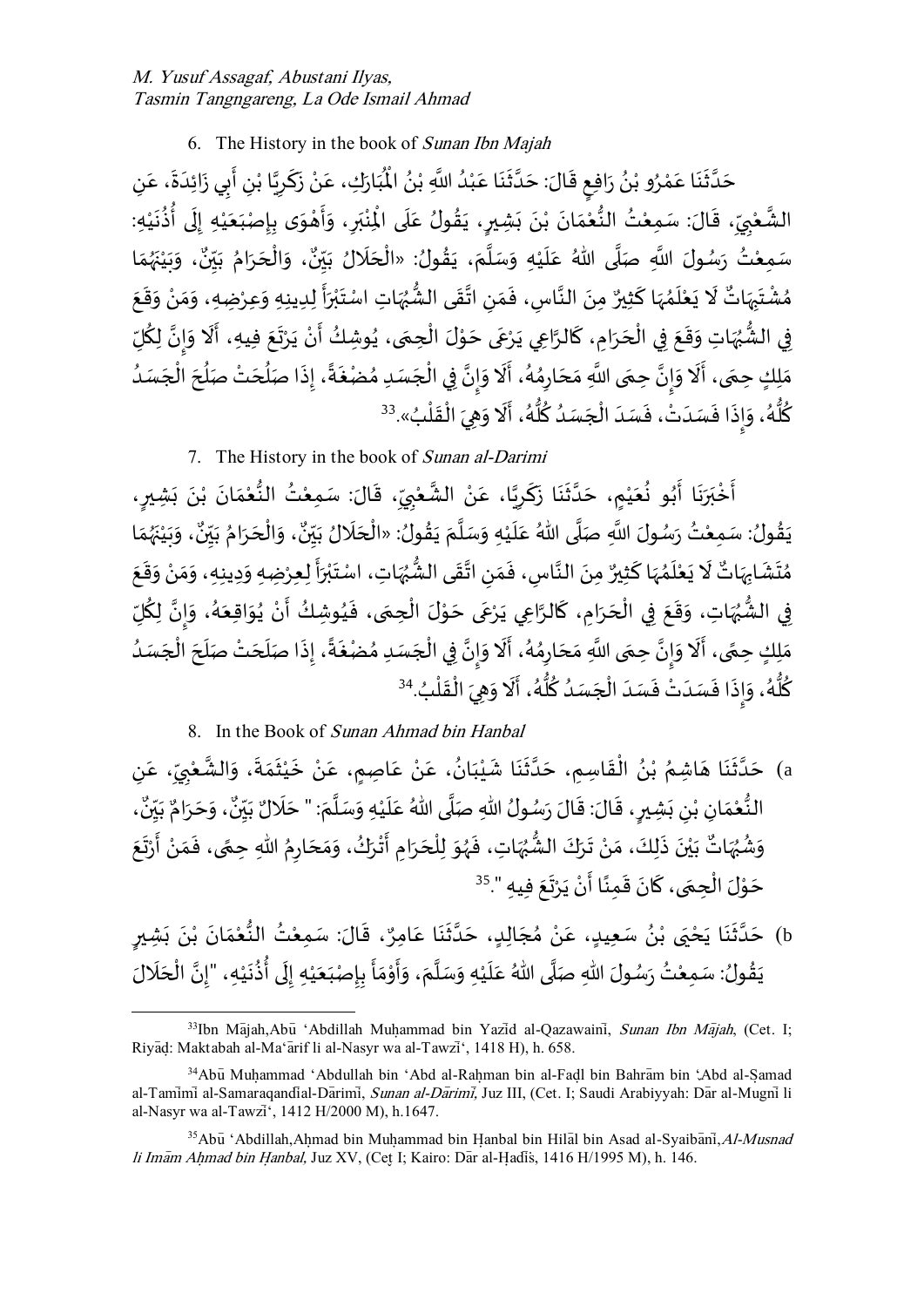، وَإِنَّ بَيْنَ الْحَلَالِ وَالْحَرَامِ مُشَبَّهَاتٍ، لَا يَدْرِي كَثِيرٌ ֦ ْ  $\ddot{\cdot}$  $\tilde{\cdot}$ j ا  $\ddot{\phantom{0}}$ ؚ<br>؞  $\ddot{\cdot}$  $\overline{\phantom{a}}$ ֦֧֦֧֦֧֦֧֦֧֦֧֦֧֦֧֦֧֦֧ׅ֦֜֜֜֜֜֜֜֜֜֜֜֜֜֜֜<br>**֡**  $\ddot{\phantom{0}}$  $\ddot{\phantom{0}}$  $\overline{\phantom{a}}$ ֦֧֦֧֦֧֦֧֦֧֦֧֦֧֦֧֦֧֦֧ׅ֦֜֜֜֜֜֜֜֜֜֜֜֜֜֜֜<br>**֡**  $\ddot{\cdot}$ ់<br>៖ ي  $\ddot{\cdot}$ انة<br>•  $\frac{1}{2}$  $\ddot{\ }$ ٍ<br>په ، وَالْحَرَامَ بَيِّنٌ ِّ ي  $\ddot{\cdot}$  $\frac{1}{2}$  $\ddot{\cdot}$  $\overline{\phantom{a}}$ ֦֧֦֧֦֧֦֧֦֧֦֧֦֧֦֧֦֧֦֧֦֧֦֧֦֧֦֧֧֜֓֟֓֟֓֟֓֟֓֜֜֜  $\overline{\phantom{a}}$ و<br>ٍ• بَيِّنٌ، وَالْحَرَامَ بَيِّنٌ، وَإِنَّ بَيْنَ الْحَلَالِ وَالْحَرَامِ مُشَبَّهَاتٍ، لَا يَدْرِي كَثِيرٌ مِنَ النَّاسِ أَمِنَ ِّ ي  $\ddot{\cdot}$  $\ddot{\cdot}$  $\ddot{\cdot}$ الة  $\ddot{\cdot}$ ້<br>: الْحَلَالِ هِيَ، أَمْ مِنَ الْحَرَامِ، فَمَنْ تَرَكَهَا، اسْتَبْرَأَ لِدِينِهِ وَعِرْضِهِ، وَمَنْ وَاقَعَهَا، يُوشِكُ أَنْ -<br>; ُ  $\frac{1}{2}$  $\ddot{\phantom{0}}$  $\ddot{\phantom{0}}$  $\ddot{\phantom{0}}$ ْ  $\ddot{\ }$  $\tilde{\cdot}$  $\tilde{\cdot}$ ֦֦֧֦֪֦֚֝֝֝֝֝֝֝֝֬֝֝֓֕֝֝֝֟֓֝֬֝֝֬֝֝֬֝֝֬֝֝֬֝֝<br>֧֧֧֧֧֧֧֧֝֬֝֬֝֬֝֬֝  $\ddot{\phantom{0}}$ ֦֧֦֦֦֦֦֪֝֝֝֝֝֟֟ ب  $\ddot{\phantom{0}}$  $\frac{1}{2}$ J  $\overline{\cdot}$  $\ddot{\phantom{0}}$ ْ  $\overline{a}$  $\ddot{\cdot}$ **ृ**  $\ddot{\cdot}$  $\overline{\phantom{a}}$ ْ  $\ddot{\cdot}$ **ٔ** Į  $\ddot{\phantom{0}}$  $\ddot{\phantom{0}}$  $\overline{\phantom{a}}$ ْ  $\frac{1}{2}$ يُوَاقِعَ الْحَرَامَ، فَمَنْ رَعَى إِلَى جَنْبِ حِعًى، يُوشِكُ أَنْ يَرْتَعَ فِيهِ، وَلِكُلِّ مَلِكٍ حِعًى، وَإِنَّ  $\ddot{\phantom{0}}$ ً  $\tilde{\cdot}$ .<br>م  $\ddot{\phantom{0}}$  $\ddot{\phantom{0}}$ -<br>-<br>"  $\ddot{\cdot}$ ់<br>• .<br>: ُ ً ْ  $\ddot{\phantom{0}}$  $\tilde{\mathbf{r}}$ ل !<br>!  $\overline{\phantom{a}}$  $\ddot{\cdot}$ ំ  $\frac{1}{2}$ ۔<br>:  $\overline{a}$  $\ddot{\cdot}$  $\ddot{\phantom{0}}$ ْ  $\ddot{\phantom{0}}$  $\ddot{\phantom{0}}$ ُ ان<br>• حِمَى اللهِ مَحَارِمُهُ " ٍ<br>م ؚ<br>؞ <u>ر</u>  $\overline{\phantom{a}}$  $\frac{1}{2}$  $\ddot{\phantom{0}}$ َ.

- c) حَدَّثَنَا يَحْيَى بْنُ سَعِيدٍ، عَنْ زَكَرِيَّا، قَالَ: حَدَّثَنَا عَامِرٌ، قَالَ: سَمِعْتُ النُّعْمَانَ بْنَ بَشِيرٍ  $\ddot{\cdot}$  $\ddot{\cdot}$ ំ<br>•  $\ddot{\cdot}$  $\frac{1}{2}$ ْ ُّ ٝ<br>ؙ  $\ddot{\phantom{0}}$  $\overline{\phantom{a}}$  $\ddot{\cdot}$  $\ddot{\phantom{0}}$ اء  $\overline{\phantom{a}}$  $\ddot{\phantom{0}}$ اند<br>م ِ ֦  $\ddot{\cdot}$ ؙ۠۠  $\overline{\phantom{a}}$ **ءِ** ំ  $\ddot{\phantom{0}}$ ْ  $\ddot{\cdot}$  $\ddot{\cdot}$  $\ddot{\cdot}$ ا  $\ddot{\phantom{0}}$ ֓<u>֓</u>֓׆ ِّ ي  $\ddot{\cdot}$ ب ل َّل ح ال ِن : " إ ولُ ق ، ي م ل س ِه و ي ل ُهللا <sup>ع</sup> ى ل ِهللا ص ول سُ ر تُ ِمع :س ولُ ق ي بُ ط خ ي ،  $\frac{1}{1}$  $\overline{\phantom{a}}$ ֦֧֦֧֦֧֦֧֦֧֝<u>֦</u> اتة<br>• ُ  $\ddot{\cdot}$  $\ddot{\phantom{0}}$ ا  $\tilde{\cdot}$ ֦֧֦֧֦֧֦֧<u>֦</u>  $\mathbf{r}$  $\overline{\phantom{a}}$ ا<br>آ  $\ddot{\phantom{0}}$ ំ<br>រ ۔<br>پیدائش  $\ddot{\cdot}$ ٍ<br>م **ٔ**  $\ddot{\cdot}$ ٍ<br>پ ن  $\ddot{\cdot}$ ، وَبَيْنَهُمَا مُشْتَبِهَاتٌ لَا يَعْلَمُهَا كَثِيرٌ مِنَ النَّاسِ، فَمَنِ اتَّقَى الشُّبُهَاتِ اسْتَبْرَأَ ់<br>| ب -<br>-<br>" ا<br>زر ُ ُّ  $\frac{1}{2}$ <u>ا:</u> ِ  $\frac{1}{2}$  $\frac{1}{2}$ الع  $\ddot{\cdot}$ ֦  $\overline{\phantom{a}}$ ر<br>م .<br>í ំ<br>រ  $\ddot{\cdot}$  $\tilde{t}$  $\overline{\phantom{a}}$ ِ  $\ddot{\phantom{0}}$ ا<br>فر ر<br>م  $\frac{1}{2}$ ر<br>رو  $\ddot{\cdot}$ ۠<br>ؙ  $\ddot{\cdot}$  $\tilde{\cdot}$ و<br>. وَالْحَرَامَ بَيِّنٌ، وَبَيْنَهُمَا مُشْتَبِهَاتٌ لَا يَعْلَمُهَا كَثِيرٌ مِنَ النَّاسِ، فَمَنِ اتَّقَى الشُّبُهَاتِ اسْتَبْرَأَ ِّ ي  $\ddot{\cdot}$  $\frac{1}{2}$  $\ddot{\cdot}$  $\overline{\phantom{a}}$ ֦֧֦֧֦  $\frac{1}{\sqrt{2}}$ -<br>F ْ ِ<br>فِيهِ لِدِينِهِ وَعِرْضِهِ، وَمَنْ وَاقَعَهَا وَاقَعَ الْحَرَامَ، كَالرَّاعِي يَرْعَى حَوْلَ الْحِمَى يُوشِكُ أَنْ Į ُ  $\ddot{\ }$ ֦֧֦֧֦֧֦֧֦֧֦֧֦֧֦֧֧֦֧֦֧֦֧֜֜֓<br>**֡** ֦֧֦֧֦֧֦֧֦֧֦֧֦֧֦֧֦֧֦֧֦֧֦֧֦֧֦֧<br>**֧** ֝֝֝֝֝֝֝֝֝֝֝֝֝֝֝֝֝֝֝֝֝֝֝֝<br>֧֝֝֝֝֝֝֝  $\overline{\phantom{a}}$  $\frac{1}{2}$ -<br>- $\frac{1}{2}$  $\ddot{\cdot}$  $\overline{\phantom{a}}$ ْ  $\ddot{\phantom{0}}$  $\ddot{\mathbf{r}}$  $\tilde{\cdot}$  $\tilde{z}$  $\ddot{\phantom{0}}$  $\ddot{\mathbf{r}}$  $\tilde{\cdot}$ ំ<br>•  $\frac{1}{2}$  $\tilde{\cdot}$  $\tilde{\cdot}$  $\ddot{\phantom{0}}$ يَرْتَعَ فِيهِ، أَلَا وَإِنَّ لِكُلِّ مَلِكٍ حِمًى، وَإِنَّ حِمَى اللهِ مَا حَرَّمَ، أَلَا وَإِنَّ فِي الْإِنْسَانِ مُضْغَةً  $\ddot{ }$  $\ddot{\ }$ -<br>-<br>- $\ddot{\cdot}$ ُ ْ ِ ْ ة<br>•  $\frac{1}{2}$  $\ddot{\ }$ ر<br>أ .<br>چ  $\ddot{\phantom{0}}$  $\overline{\phantom{a}}$  $\ddot{\ }$  $\ddot{\phantom{0}}$ ا<br>:  $\sum_{i=1}^{n}$  $\tilde{\cdot}$ ้<br>ถ  $\ddot{\ }$ ٍ<br>م ا<br>م ِ  $\overline{\phantom{a}}$ ֦֧֦֧֦֧֦֧֦֧֦֦֧֝֝֝֝֜<br>֧֢֟֜֜<sup>֓</sup>֧֓֝֬֝  $\frac{1}{2}$ "<br>إِذَا صَلُحَتْ صَلُّحَ الْجَسَدُ كُلُّهُ، وَإِذَا فَسَدَتْ فَسَدَ الْجَسَدُ كُلُّهُ. أَلَا وَهِيَ الْقَلْبُ ". ْ .<br>: ֦֧֦֧֦֧֦֧֦֧֦֧֦֧֦֧֧֦֧֧֜֓֜֜֓֓<u>֚</u>  $\ddot{\phantom{0}}$  $\tilde{\cdot}$ ֧֦֧֦֧֦֧֦֧֝֝֝֝֝֜<br>֧֚֝֟֜֜֜֜֜֝֜֝֜֝֜֞  $\ddot{\cdot}$ ٍ<br>مُ ُّ ُ ۔<br>''  $\overline{\phantom{a}}$ ֦֧֦֧֦֧֦֧֦֧֧֦֧֧֦֧֝֜֜֓֟֓֓֜֜֓֜**֦**  $\overline{\phantom{a}}$ .<br>: ْ  $\overline{\phantom{a}}$ .<br>. .<br>:  $\sum_{i=1}^{n}$  $\ddot{\phantom{0}}$ ر<br>ر ِ<br>پاڻ <u>و</u> ٍ<br>'  $\overline{\phantom{a}}$ ْ  $\ddot{\phantom{0}}$ ہ<br>ا  $\overline{\phantom{a}}$ أُ  $\frac{1}{2}$
- d) حَدَّثَنَا سُفْيَانُ، قَالَ: حَفِظْتُهُ مِنْ أَبِي فَرْوَةَ أَوَّلًا، ثُمَّ مِنْ مُجَالِبٍ، سَمِعَهُ مِنَ الشَّعْبِيِّ، ֦֧֦֧֦֧֦֧֦֧֦֧֦֜֜֜֜֜֜֜֜ **ءِ**  $\ddot{\phantom{0}}$ ֦֧֦֧֦֧֦֧<u>֦</u>  $\ddot{\cdot}$  $\ddot{\cdot}$ اند<br>ا  $\overline{\phantom{a}}$ ِّ **ِ** ំ<br>៖ ا  $\ddot{\cdot}$ ِ<br>مُ  $\ddot{\phantom{0}}$  $\overline{\phantom{a}}$ ؚ<br>؞ ْ ان<br>م ر<br>م ٍ<br>الم ا<br>م  $\ddot{\cdot}$  $\ddot{\phantom{0}}$  $\tilde{\cdot}$  $\ddot{\cdot}$ ا<br>;  $\frac{1}{2}$ ْ ٍ<br>مُ ُ ֦֧֦֧֦֧֦֧֦֧֦֧֦֧֧֦֧֦֧ׅ֦֜֜֜֓֜֜֜֜֜֜֜֜֜֜֜֜<br>**֡**  $\ddot{\phantom{0}}$ .<br>يَقُولُ: سَمِعْتُ النُّعْمَانَ بْنَ بَشِيرٍ يَقُولُ: سَمِعْتُ رَسُولَ اللهِ صَلَّى اللهُ عَلَيْهِ وَسَلَّمَ،وَكُنْتُ ້<br>. ِّ  $\tilde{\cdot}$  $\overline{\phantom{a}}$ ا  $\ddot{\ }$ ֦֧֦֧<u>֦</u>  $\ddot{\cdot}$  $\overline{\phantom{a}}$ ا  $\ddot{\cdot}$ ំ<br>រ ٍ<br>په  $\ddot{\phantom{0}}$ ٍ  $\ddot{\cdot}$  $\ddot{\cdot}$ ំ  $\ddot{\cdot}$  $\overline{\phantom{a}}$ ំ<br>រ ُّ ំ<br>រ ُ  $\ddot{\phantom{0}}$ إِذَا سَمِعْتُهُ يَقُولُ: سَمِعْتُ رَسُولَ اللهِ صَلَّى اللهُ عَلَيْهِ وَسَلَّمَ أَصْغَيْتُ، وَتَقَرَّبْتُ،  $\ddot{\phantom{0}}$ ֦֧֦֦֦֝֝**֦** ٍ<br>په  $\ddot{\cdot}$ ر<br>ر ۔<br>• ំ  $\ddot{\cdot}$ ំ<br>•  $\ddot{\cdot}$  $\frac{1}{1}$  $\ddot{\ }$ ំ<br>រ ์<br>•  $\ddot{\cdot}$  $\overline{\phantom{a}}$ ا  $\tilde{\cdot}$ ំ<br>រ  $\mathbf{r}$  $\overline{\phantom{a}}$ ا<br>آ ء<br>وَخَشِيتُ أَنْ لَا أَسْمَعَ أَحَدًا يَقُولُ: سَمِعْتُ رَسُولَ اللهِ صَلَّى اللهُ عَلَيْهِ وَسَلَّمَ، يَقُولُ:" ُ  $\ddot{\cdot}$  $\ddot{\phantom{0}}$ ا  $\tilde{\cdot}$ ֦֧֦֧֦֧<u>֦</u>  $\mathbf{r}$  $\overline{\phantom{a}}$ ا<br>آ  $\ddot{\cdot}$ ֦֧֦֦֦֝֝**֦** ا<br>م  $\ddot{\cdot}$ ا<br>ا  $\overline{\phantom{a}}$ -<br>F  $\ddot{\phantom{0}}$  $\frac{1}{2}$ フラ .<br>۶ ْ ֺ֖֪֖֧֧֧֦֧֧֛֚֚֚֝֝֝֝֬֝֓֕֓֕֓֝֬֝֓֕֓֝֬֝֬֝֬֝֬֝֓֜֜  $\ddot{\cdot}$  $\tilde{.}$ -<br>-<br>. ، وَشُٰہُ َاتٌّ بَيْنَ ذَلِكَ، مَنْ تَرَكَ مَا اشْتَ ۠۠۠  $\ddot{\ }$  $\frac{1}{2}$  $\ddot{\cdot}$  $\ddot{\phantom{0}}$ ំ  $\ddot{\ }$  $\ddot{\cdot}$  $\ddot{\cdot}$ ់<br>**់** ي  $\ddot{\cdot}$  $\ddot{\mathbf{z}}$ ر<br>• ٍ<br>م  $\tilde{ }$ **ٌ**<br>بو ، وَحَرَامٌ بَيِّنٌ ์<br>∙ั ي  $\ddot{\cdot}$  $\ddot{\cdot}$  $\overline{\phantom{a}}$  $\overline{\phantom{a}}$ و<br>. حَلَالٌ بَيِّنٌ، وَحَرَامٌ بَيِّنٌ، وَشُبُهَاتٌ بَيْنَ ذَلِكَ، مَنْ تَرَكَ مَا اشْتَبَهَ عَلَيْهِ مِنَ الْإِثْمِ، كَانَ لِمَا ِّ ي  $\ddot{\cdot}$  $\overline{\phantom{a}}$  $\ddot{\phantom{0}}$  $\mathbf{r}$ ِ  $\ddot{\cdot}$ .<br>~ ֦֧֦֧֦֧֦֧֦֧֦֧֦֧֦֧ׅ֧֦֧֦֧֦֧֦֧֧֦֧֧֦֧֧֦֧֜֓֓֜֓֓֜֓֓֜֓֓ ِ ֦֧֦֧֦֧֦֧֦֧֦֧֧֦֧֧֧֦֧֧֦֧֧֝֝֜֓֜֜֓֜֜֓֜֜֜֜֜֜<br>**֧**  $\ddot{\cdot}$ ំ<br>រ  $\ddot{\phantom{0}}$  $\overline{\phantom{a}}$  $\overline{\phantom{a}}$  $\ddot{\phantom{0}}$ اسْتَبَانَ لَهُ أَتْرَكَ، وَمَنِ اجْتَرَأَ عَلَى مَا شَكَّ فِيهِ، أَوْشَكَ أَنْ يُوَاقِعَ الْحَرَامَ، وَإِنَّ لِكُلِّ مَلِكٍ  $\ddot{\ }$ ِّ ا<br>تار  $\frac{1}{2}$  $\tilde{\cdot}$  $\ddot{\ }$  $\ddot{\cdot}$  $\overline{\phantom{a}}$ ֦֧֦֧֦֧֦֧֦֧֦֧֦֧֦֧֦֧֦֧֦֧֦֜֜֓֜֜֜֜֜֜֜֜֜֜֜֜<br>**֡**  $\ddot{\phantom{0}}$  $\ddot{\ }$ ُ ំ<br>• -<br>F ۔<br>: ֦֧֦֧֦֧֦֧֦֧֦֧֦֧֦֧֦֧֦֧֦֧֦֧֦֧֦**֦**  $\ddot{\phantom{0}}$  $\ddot{\phantom{0}}$  $\ddot{\ }$  $\overline{\phantom{a}}$  $\overline{\phantom{a}}$ ֧֪֪֪֧֧֪֧֧֧֧ׅ֧֧֧֛֛֛֛֪֧֝֝֟֝֝֟֟֓֝֬֟֓֝֟֓֝֬֟֓֝֬֝֬֜֜֟֓֝֬֜֜֜֜֝֬֜  $\ddot{\phantom{0}}$  $\ddot{\phantom{0}}$ ت ْ ِ  $\frac{1}{2}$  $\tilde{\cdot}$  $\frac{1}{2}$  $\ddot{\cdot}$ ֦֧֦֦֧֦֦֪֪֦֖֝֝֝֟֓֟֓֟֓֟֓֟֓֟֓֟֓֕֓֟֓֟֓֟֓֟֓֟֓֟֓֟֓֟֓֟֓֟֓֟֓֕֟֓֟֓֟֓֟ ֚֝<br>׆֧ و<br>م -<br>1  $\ddot{\cdot}$  $\ddot{\ }$  $\ddot{\phantom{0}}$ .<br>زُضِ مَعَاصِيهِ " أَوْ قَالَ: " مَحَارِمُهُ " ٍ<br>مُ ؚ<br>؞ ِ  $\overline{\phantom{a}}$  $\frac{1}{2}$ ֦֧֦֦֧֦֧֦֧֦֧֦֧֦֧֦֧֦֧֦֦֧֦֧֧֦֧֧֦֧֧֦֧֦֧֦֧֦֧֧֦֧֪֦֧֝֜֜֓֕֓֬֝֜֓֓֜֓֓֜֓֓֓֜֓֝֬ ֦֧֦֧֦֧֦֧֦֧֦֧֦֧֦֧֦֧֦֧֦֧֦֧֦֧֦**֦** ֧֧ׅ֦֧֧֦֧֦֧֦֧֦֧֦֧֦֧֦֧֦֧֦֧֦֧֦֧֧֦֧֧֦֧֧֧֞֝֜֝֜֓֕֓֕֓֕֓֕֓֡֝֬֜<br>֧֧֧֧֚֝֠֝֬׆֧  $\ddot{\phantom{0}}$  $\frac{1}{2}$ ٝ<br>۠ :<br>د م حِمًى، وَإِنَّ حِمَى اللّهِ فِي الْأَرْضِ مَعَاصِيهِ " أَوْ قَالَ: " مَحَارِمُهُ "<sup>36</sup>  $\ddot{\phantom{0}}$ انة<br>•  $\frac{1}{2}$  $\tilde{\cdot}$ ً
- e) حَدَّثَنَا سُفْيَانُ، عَنْ مُجَالِبٍ، حَدَّثَنَا الشَّعْبِيُّ، سَمِعَهُ مِنَ النُّعْمَانِ بْنِ بَشِيرٍ، سَمِعْتُ ا  $\overline{\phantom{a}}$ ْ <u>ز</u>  $\ddot{\cdot}$ ِ ْ  $\frac{1}{2}$ ֦֧֦֦֧֝<u>֦</u> ُّ  $\ddot{\cdot}$ ٍ<br>مُ  $\ddot{\phantom{0}}$ و<br>م **∶** ٝ<br>ؙ اند<br>ما  $\ddot{\cdot}$  $\ddot{\phantom{0}}$ ا  $\overline{\phantom{a}}$  $\overline{\phantom{a}}$ ر<br>م ំ  $\overline{\phantom{a}}$ **ءِ**  $\ddot{\ }$ ْ  $\ddot{\cdot}$  $\ddot{\cdot}$ رَسُولَ اللَّهِ صَلَّى اللهُ عَلَيْهِ وَسَلَّمَ، وَكُنْتُ إِذَا سَمِعْتُهُ، يَقُولُ: سَمِعْتُ رَسُولَ اللَّهِ صَلَّى اء  $\ddot{\cdot}$ ْ ۔<br>مذہ  $\ddot{\phantom{0}}$ ٍ<br>مُ ٍ<br>" ْ  $\ddot{\cdot}$ ់<br>• <u>و</u>  $\ddot{\ }$  $\overline{\phantom{a}}$ ا  $\tilde{\cdot}$ ֦֧֦֧֦֧֦֧<u>֦</u>  $\frac{1}{1}$  $\overline{\phantom{a}}$ ا  $\ddot{\phantom{0}}$ ់<br>: لَّ تَعَلَيْهِ وَسَلَّمَ، ظَنَنْتُ أَنْ لَا أَسْمَعَ أَحَدًا عَلَى الْمِنْبَرِ يَقُولُ: سَمِعْتُ رَسُولَ اللَّهِ صَلَّى اللهُ  $\ddot{\cdot}$  $\tilde{t}$  $\ddot{\phantom{0}}$ ا<br>آ  $\overline{\phantom{a}}$ ؗ<br>۠  $\frac{1}{1}$  $\overline{\phantom{a}}$ م<br>آ  $\ddot{\cdot}$ ំ<br>រ ُ  $\ddot{\cdot}$ ِ  $\ddot{\phantom{0}}$ ب ؙ<br>ٔ ْ  $\ddot{\phantom{0}}$  $\overline{\phantom{a}}$ ֧֦֧֝<u>֚</u>  $\ddot{\phantom{0}}$ ٦<br>ئ  $\ddot{\phantom{0}}$  $\frac{1}{2}$ ֧֖֖֖֖֖֖֪֧֧֧֧֧֛֛֚֚֚֚֚֚֚֚֚֚֚֚֚֝֜֝֓֞֝֬֝֓֞֝֬֝֓֬֝֓֟֓֡֟֓֝֓֓֝֬֓֜֜֓֜֜ ֖֚֓ ֖֖֪֪֪֦֪֦֪֦֚֚֚֝֝֝֝֝֝֝֟֟֟֓֟֟֓֟֓֟֟֟֟ عَلَيْهِ وَسَلَّمَ، يَقُولُ: «إِنَّ فِي الْإِنْسَانِ مُضْغَةً، إِذَا سَلِمَتْ وَصَحَّتْ، سَلِمَ سَائِرُ الْجَسَدِ  $\overline{\phantom{a}}$ ֦֧֦֧֦֧֦֧֦֧֦֧֦֧֧֦֧֧֦֧֝֜֜֓֜֜֓<br>**֡**  $\ddot{\phantom{0}}$ ا  $\frac{1}{2}$  $\ddot{\cdot}$ ً  $\ddot{\cdot}$ ؚ<br>؞ ់<br>: ِ ֦֧֦֧֦֧֦֧֦֧֦֧֦֧֦֧֦֧֦֧֦֧֦֧֧֧֧֜֜֜֜֜֜֜֜֜֜֜<br>**֡** بة ا<br>من  $\ddot{\cdot}$  $\overline{\phantom{a}}$ ا  $\overline{\phantom{a}}$ ؗ<br>۠  $\overline{\phantom{a}}$  $\overline{\phantom{a}}$ وَصَحَّ، وَإِذَا سَقِمَتْ سَقِمَ سَائِرُ الْجَسَدِ، وَفَسَدَ، أَلَا وَهِيَ الْقَلْبُ»  $\overline{\phantom{a}}$ ْ  $\overline{\phantom{a}}$  $\frac{1}{2}$  $\ddot{\cdot}$  $\sum_{i=1}^{n}$  $\tilde{\cdot}$ ا<br>ا ់<br>(  $\ddot{\cdot}$ ْ  $\ddot{\phantom{0}}$  $\tilde{\cdot}$ ֧֦֧֝<br>֧֧֝֟֟֬֟֓֝֬֝֓֝֬֝֓֝  $\frac{1}{2}$ ۔<br>۔  $\ddot{\cdot}$  $\tilde{\cdot}$ .
- f) حَدَّثَنَا مُؤَمَّلٌ، حَدَّثَنَا سُفْيَانُ، عَنْ أَبِي فَرْوَةَ، عَنِ الشَّعْبِيِّ، عَنْ النُّعْمَانِ بْنِ بَشِيرٍ، قَالَ:  $\ddot{\phantom{0}}$ <u>ر</u>  $\ddot{\cdot}$ ِ ំ  $\frac{1}{2}$ ٝ<br>ؙ ُّ ំ<br>•  $\overline{\phantom{a}}$ ِ ِّ **∶** ֦֧֦֧֦֧֦֧֦֧֦֧֦֧֦֟ ا<br>م ِ  $\overline{\phantom{a}}$  $\ddot{\phantom{0}}$  $\tilde{\cdot}$  $\ddot{\cdot}$ ا<br>,  $\ddot{\cdot}$ ំ<br>•  $\overline{\phantom{a}}$ ُ  $\frac{1}{1}$ ֦֧֦֧֦֧֦֧֦֧֦֧֦֧֦֧֦֧֦֧֦֧֦֧֦֧֦֧֦֧֦֧  $\ddot{\cdot}$  $\ddot{\mathbf{r}}$ ا  $\ddot{\phantom{0}}$ بر  $\frac{1}{2}$ ؚ<br>؞  $\ddot{\cdot}$  $\ddot{\cdot}$ اته  $\ddot{\phantom{0}}$  $\tilde{\cdot}$ ،و و<br>. ، وَحَرَامٌ بَيِّنٌ ِّ ي  $\frac{1}{2}$  $\ddot{\cdot}$  $\overline{\phantom{a}}$  $\ddot{\ }$ ۔<br>و قَالَ رَسُولُ اللَّهِ صَلَّى اللهُ عَلَيْهِ وَسَلَّمَ: «حَلَالٌ بَيِّنٌ، وَحَرَامٌ بَيِّنٌ، وَبَيْنَ ذَلِكَ أُمُورٌ مُشْتَبِهَةٌ، ِّ ي  $\ddot{\cdot}$ ۔<br>آ  $\overline{\phantom{a}}$  $\ddot{\phantom{0}}$ ا  $\ddot{\ }$ ֦֧֦֧֦֧<u>֦</u>  $\ddot{\phantom{0}}$  $\overline{\phantom{a}}$ ا  $\ddot{\cdot}$  $\ddot{\phantom{0}}$ ُّ بَيْنَ ذَلِكَ أُمُورٌ مُشْتَبِهَةٌ  $\ddot{\phantom{0}}$ ِ  $\ddot{\phantom{0}}$ ْ ُ ۔<br>م ا<br>من  $\ddot{\cdot}$  $\ddot{\cdot}$ ْ ي  $\ddot{\phantom{0}}$

 $36A$ hmad bin Hanbal, Al-Musnad, Juz XIV, h. 152, 154 dan 157.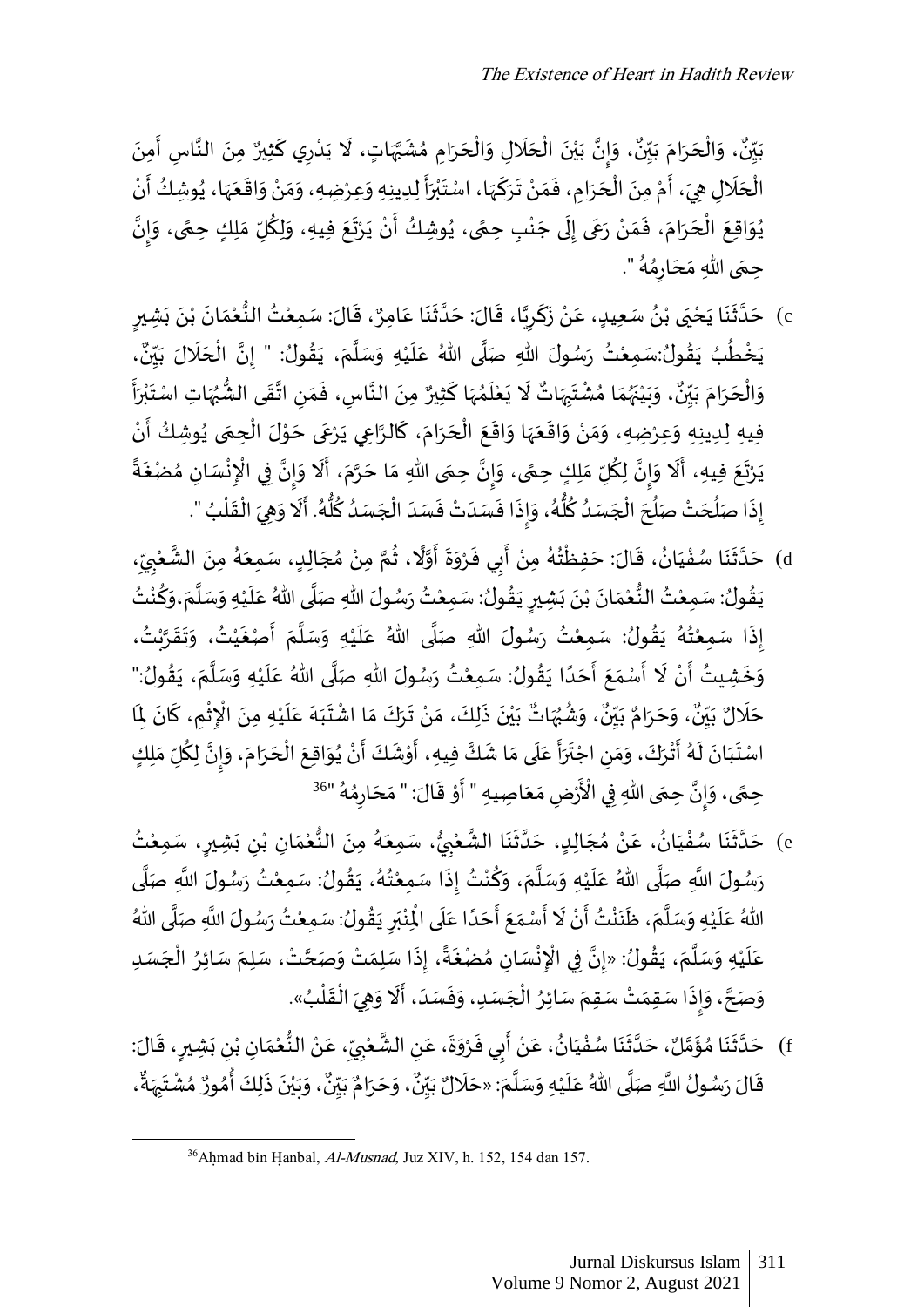أ ر ت ْ اج ِ ن م ،و ُ ك ر ْ ت أ ُ ه ل ان ب ت ا اسْ ِ ْل و ُ ه ، ف ِ ر ْ م ْ اْل ِ و ِم، أ ْ ث ِ ْ اإل ِه ِمن ْ ي ل ع ه ب ت ْ ا اش م ك ر ت ْ ن م ف ى ل ع وِش ُ ى، ي ِحم ْ ال ل ْ و ح ْ ع ت رْ ي ْ ن م ،و ان ب ت ا اسْ م ِقع ا و ُ ي ْ ن أ ك ش ْ و ، أ كا ا ش م « ُ ه ِقع ا و ُ ي ْ ن أ <sup>ك</sup> <sup>37</sup> ْ

These narrations were only quoted from one friend, *al-Nu'man bin Basyir* who showed that the hadith did not have *syahid*. Likewise, from the *tabi'in*, only one person received the hadith from *al-Nu'man bin Basyir*, namely *'Amir al-Syu'bi*, therefore he is the only *mutabi'* of the hadith. The history seems to be circulating in Iraq because *al-Nu'man bin Basyir* and *al-Syu'bi* came from the city of Kufah, while 5 of his students lived in the cities of Baghdad, Basrah, and Kufah.

## B. The Quality of Hadith

### 1. The Quality of Sanad

Regarding the research on the hadith chain/*sanad*, the researcher considers that there is no need to criticize the *sanad*, because of the involvement of Imam al-Bukhari and Muslims in the transmission of hadith where the majority of hadith Muslim scholars have undoubted capacity. Moreover, the respective books of the two have been considered as the most authentic books after the Qur'an. In fact, in applicative terms, Muslim scholars refer to the rules of hadith validity that Ibn al-Salah has formulated based on what they both practice in selecting hadith. Therefore, even if there is a poor quality of the hadith *sanad* of (*da'if*) automatically, it will be elevated to *hasan li gairih* as formulated by Imam al-Turmuzi as long as there are no problems in the *matan*.

### 2. The Quality of Matan

There are pronunciation differences between the beginning of the matan or between the phrases of the sentence. Therefore, it is necessary to determine the original pronunciation that (possibly) came from the Prophet to be able to make comparisons between the *matan* of hadith to find *illah* and *syaz* on the other *matan*. In addition, the determination of the original pronunciation aims to understand the hadith that is in line with the initial context of its delivery.

Based on observations of various variations of pronunciation, the author strongly thinks that the original pronunciation that the Prophet conveyed among these narrations was the history contained in the book of *Sunan Ibn Majah* from *'Amru bin Nafi*' from *'Abdullah bin al- Mubarak* from *Zakariya bin Za'idah* because the sentence الحالل بين is the most widely used as the beginning of the hadith. In addition, its pronunciation has many similarities with the *matan* pronunciations of other narrations. Moreover, in particular, the narration of Ibn Majah that most mention the process of conveying the hadith from *al-Nu'man bin Basyir* as the only friend who heard the hadith from the Messenger of Allah, then he conveyed the hadith in the sermon and was heard by *'Amir al-Syu'bi* until it reached *Zakariya bin Za'idah*, *Abu Furwah*, *'Abdullah bin 'Aun, 'Asim* and *Majallid*. The pronunciations are;

í عَنْ زَكَرِيًا بْنِ أَبِي زَائِدَةَ، عَنِ الشَّعْبِيِّ، قَالَ: سَمِعْتُ النُّعْمَانَ بْنَ بَشِيرٍ، يَقُولُ عَلَى ំ<br>៖ ُّ ֦֧֦֧֦  $\ddot{\phantom{0}}$ ِ ِّ **∶** ֦֧֦֧֦ الأ ِ  $\overline{\phantom{a}}$  $\ddot{\phantom{0}}$  $\overline{\phantom{a}}$  $\ddot{\phantom{0}}$ ا<br>:  $\ddot{\cdot}$ ِ ំ اء ِ ֦  $\ddot{\cdot}$ ំ  $\overline{\phantom{a}}$  $\mathbf{r}$  $\frac{1}{2}$ ُ  $\ddot{\cdot}$ <u>ر</u>  $\ddot{\cdot}$  $\ddot{\cdot}$ ំ<br>•  $\ddot{\cdot}$ : ِ<br>الْذِنْبَرِ، وَأَهْوَى بِإِصْبَعَيْهِ إِلَى أُذُنَيْهِ: سَمِعْتُ رَسُولَ اللَّهِ صَلَّى اللّهُ عَلَيْهِ وَسَلَّمَ، يَقُولُ ُ  $\ddot{\cdot}$  $\ddot{\phantom{0}}$ ا  $\ddot{\ }$ ំ<br>រ ۔<br>آ  $\overline{\phantom{a}}$ ا<br>آ  $\ddot{\phantom{0}}$ ֦֧֦֦֦֧֦֦֦֦֝֝֝֝֝֟ ֦֧֦֧֦֧֦֧<u>֦</u>  $\ddot{\cdot}$ ٍ<br>پ ۔<br>پو ֦֧<sup>֓</sup> ل !<br>∶ ْ  $\overline{\phantom{a}}$  $\frac{1}{1}$ <u>با</u>  $\ddot{\phantom{0}}$ ់<br>**្តុ** -<br>۽  $\tilde{ }$ ِ  $\overline{\phantom{a}}$ ب ំ ់<br>៖

 $37$ Ahmad bin Hanbal, Al-Musnad, Juz XIV, h. 165 dan 168.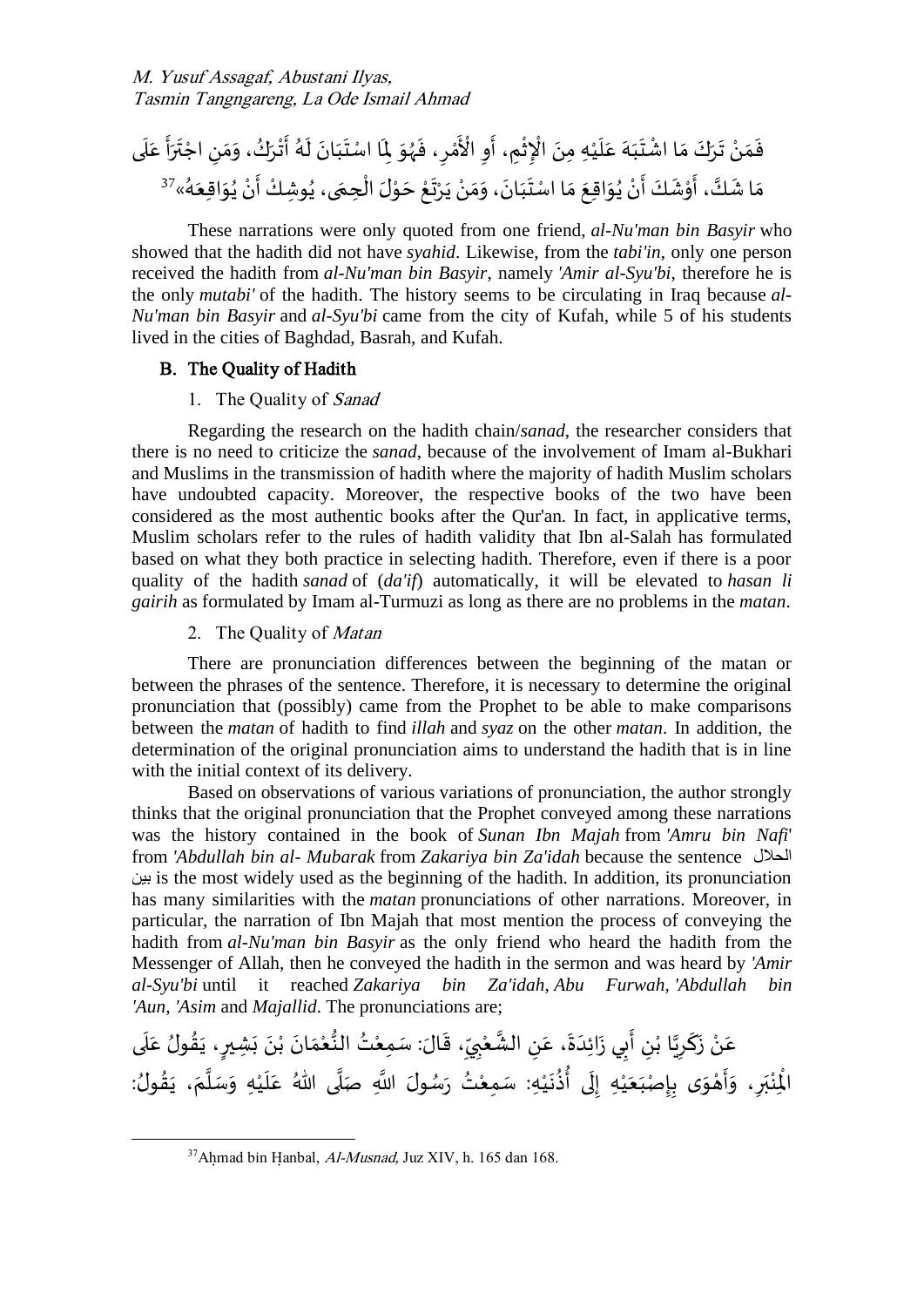، وَبَيْنَهُمَا مُشْتَ<sub>ِبَ</sub>مَاتٌ لَا يَعْلَمُهَا كَثِيرٌ مِنَ ا  $\ddot{\cdot}$ ֦  $\overline{\phantom{a}}$ ๋<br>ለ  $\tilde{1}$ ْ  $\ddot{\cdot}$  $\tilde{t}$  $\ddot{\phantom{0}}$ ِ  $\ddot{\phantom{0}}$ ْ ؚ<br>؞  $\frac{1}{2}$ بو  $\ddot{\phantom{0}}$ ំ<br>រ  $\ddot{\phantom{0}}$  $\ddot{\ }$ و<br>. ، وَالْحَرَامُ بَيِّنٌ ِّ ي  $\ddot{\cdot}$ ر<br>م  $\ddot{\cdot}$  $\overline{\phantom{a}}$ ֦֧֦֧֦֧֦֧֦֧֦֧֦֧֦֧֦֧֦֧֦֧֦֧֦֧֦֧֦֧֦֜֓֜֜֜֜֜֜֜֜  $\tilde{\cdot}$ ٍ<br>په «الْحَلَالُ بَيِّنٌ، وَالْحَرَامُ بَيِّنٌ، وَبَيْنَهُمَا مُشْتَبِهَاتٌ لَا يَعْلَمُهَا كَثِيرٌ مِنَ النَّاسِ، فَمَنِ اتَّقَى ِّ ي  $\ddot{\cdot}$  $\overline{\phantom{a}}$  $\overline{\phantom{a}}$ ֦֧֦֧֦֧֦֧֦֧֦֧֦֧֦֧֦֧֦֧֦֧֦֧֦֧֦֧֦֧֦֜֓֜֜֜֜֜֜֜֜  $\frac{1}{2}$ <u>ا</u> ِ  $\frac{1}{1}$  $\ddot{\cdot}$ الة ֦֧֦֧֦֧<u>֦</u> الشُّيُهَاتِ اسْتَبْرَأَ لِدِينِهِ وَعِرْضِهِ، وَمَنْ وَقَعَ فِي الشُّيُهَاتِ وَقَعَ فِي الْحَرَامِ، كَالرَّاعِي يَرْعَى حَوْلَ  $\ddot{\phantom{0}}$  $\overline{\phantom{a}}$  $\ddot{\cdot}$ ֦ **→**  $\ddot{\cdot}$  $\overline{\phantom{a}}$ ֧֦֧֦֧֦֧֦֧֦֦֝֝֟֜֜֜֜֜֜  $\ddot{\phantom{0}}$  $\ddot{\phantom{0}}$  $\ddot{\ }$  ُ ور<br>و  $\ddot{\phantom{0}}$  $\frac{1}{2}$  $\tilde{\cdot}$ ំ<br>•  $\tilde{\cdot}$  $\ddot{\ }$  $\tilde{\cdot}$ ֦֧֝֜֜֜֜֜֜֜֜֜֜*֛*  $\ddot{\phantom{0}}$ ់<br>រ ب  $\ddot{\phantom{0}}$  $\ddot{\mathbf{z}}$ ُ ُّ  $\frac{1}{2}$ ِّ<br>الْحِمَى، يُوشِكُ أَنْ يَرْتَعَ فِيهِ، أَلَا وَإِنَّ لِكُلِّ مَلِكٍ حِمَى، أَلَا وَإِنَّ حِمَى اللَّهِ مَحَارِمُهُ، أَلَا وَإِنَّ فِي  $\ddot{\phantom{0}}$ .<br>ة  $\frac{1}{2}$  $\tilde{\cdot}$  $\tilde{\mathbf{r}}$ -<br>}  $\ddot{\phantom{0}}$  $\frac{1}{\sqrt{2}}$ ا<br>و انة<br>•  $\frac{1}{2}$  $\ddot{\phantom{0}}$ ۔<br>آ -<br>;  $\ddot{\phantom{0}}$  $\ddot{ }$  $\ddot{\cdot}$ ّْ .<br>۽ ُ  $\ddot{\phantom{0}}$ ْ **!** اتة<br>•  $\frac{1}{2}$  $\tilde{\cdot}$ ر<br>آ י<br>י .<br>د ؚ<br>؞ ِ  $\overline{\phantom{a}}$  $\ddot{\phantom{0}}$ الْجَسَدِ مُضْغَةً، إِذَا صَلُحَتْ صَلُحَ<sup></sup> الْجَسَدُ كُلُّهُ، وَإِذَا فَسَدَتْ، فَسَدَ الْجَسَدُ كُلُّهُ، أَلَا وَهِيَ  $\tilde{\cdot}$ ֧֞֝<br>֧֧֧ׅ֧ׅ֛֛֧֧֝֟֟֜֝֟֓֟֝֟֜֝֜֜֜֜֜֜֓֟֓֟֓֟֟֟֟֟֟֜֝֟֓֟֓֝֟֜֜֓֝֟֓֟֓֟֓֟֓֝֬֝  $\ddot{\cdot}$ ٍ<br>مُ ُّ ِّ -<br>م  $\ddot{\phantom{0}}$ ֦֧֦֧֦֧֦֧֦֧֦֧֦֧֦֧֦֧֦֧֦֧֦֧֦֧<br>**֡**  $\overline{\phantom{a}}$  $\ddot{\cdot}$ ់<br>: ֖֦֦֦֚֚֚֚֚֚֚֚֚֚֚֚֚֚֚֡֞֝֬֝֝֝֝֬֝֓<br>֧֪֪֪֪֪֪֪֪֪֪֪֝֝֝  $\ddot{\cdot}$ .<br>:  $\frac{1}{2}$  $\ddot{\ }$ ٍ<br>مُ ء<br>ڏ ِّ ٍ<br>ٌ  $\overline{\phantom{a}}$ ֦֧֦֧֦֧֦֧֦֧֦֧֦֧֦֧֦֧֦֧֦֧֦֧֜֓<br>**֡**  $\overline{\phantom{a}}$ ٍ<br>ا  $\overline{\phantom{a}}$ ٍ<br>ا  $\ddot{\cdot}$ ً  $\ddot{\cdot}$ ؚ<br>؞  $\overline{\phantom{a}}$ ْ الْقَلْبُ». ْ  $\ddot{\phantom{0}}$ **ٔ** 

#### It means:

*"From* Zakariya bin Abu Za'`idah *from* al-Sha'bi*, he said; I heard* al-Nu'man bin Basyir *says; above the pulpit and hinted with his fingers in his ears, "I heard the Prophet said: "(Something) that is* halal *is clear and what is* haram *is also clear, and between them, there are doubtful (vague) matters that are most people do not know it. Whoever can protect himself from doubtful matters means that he has protected his religion and honor, and whoever falls into doubtful matters means that he has fallen into something* haram*. Like a herdsman who herds his livestock around a forbidden area, it is feared that his animal will enter the forbidden area. Know that every king has a prohibition, and the prohibition of Allah is something that is forbidden. There is a blood clot; if it is good, then the whole body will be good. However, if it is damaged, then the whole body will be damaged; know that the clot of blood is the heart."*

After determining the original pronunciation of the 16 hadiths *matan*, the author conducted a study of all the hadiths to find out whether the hadiths avoided from *'illah* or not by using minor rules to avoid *'illah*, which included addition (*ziadah*), subtraction (*nuqsan*), insertion (*idraj*), reversal (*inqilab*) change (*tagyir)*, changes in shakal/letters (*tashif/tahrif*) and mixing with other hadiths (*idtrab*). These things can make a hadith be *illah* if it destroys the meaning of the substance of hadith. After that, the writer will continue research on the aspect of *syaz* by using the minor method, contrary to the Qur'an, authentic hadith, historical facts, and logic. <sup>38</sup>

a) Free from *illah* 

Based on the author's observations on the hadiths regarding the existence of the heart, it appears that there are changes, subtractions, additions, insertions, and editorial twists in various related subjects. However, these things do not damage the meaning of the substance of the hadith. Therefore, all narrations relating to the existence of the heart are free from *illah* and can be concluded as narrated by *secar makan* (*riwayah bi almakna*).

b) Free from syaz

The results of this study indicate that the hadith about the existence of the heart is protected from *syaz* (contradictory) both with the Qur'an, authentic hadith, historical

<sup>38</sup>See Arifuddin Ahmad, Paradigma Baru Memahami Hadis Nabi, (Cet. I: Jakarta: Renaisan, 2005 M.), h. 117. Bandingkan dengan Kamaruddin Amin, Menguji Kembali Keakuratan Metode Kritik Hadis, (Cet. I; Jakarta: Hikmah, 2009), h. 58.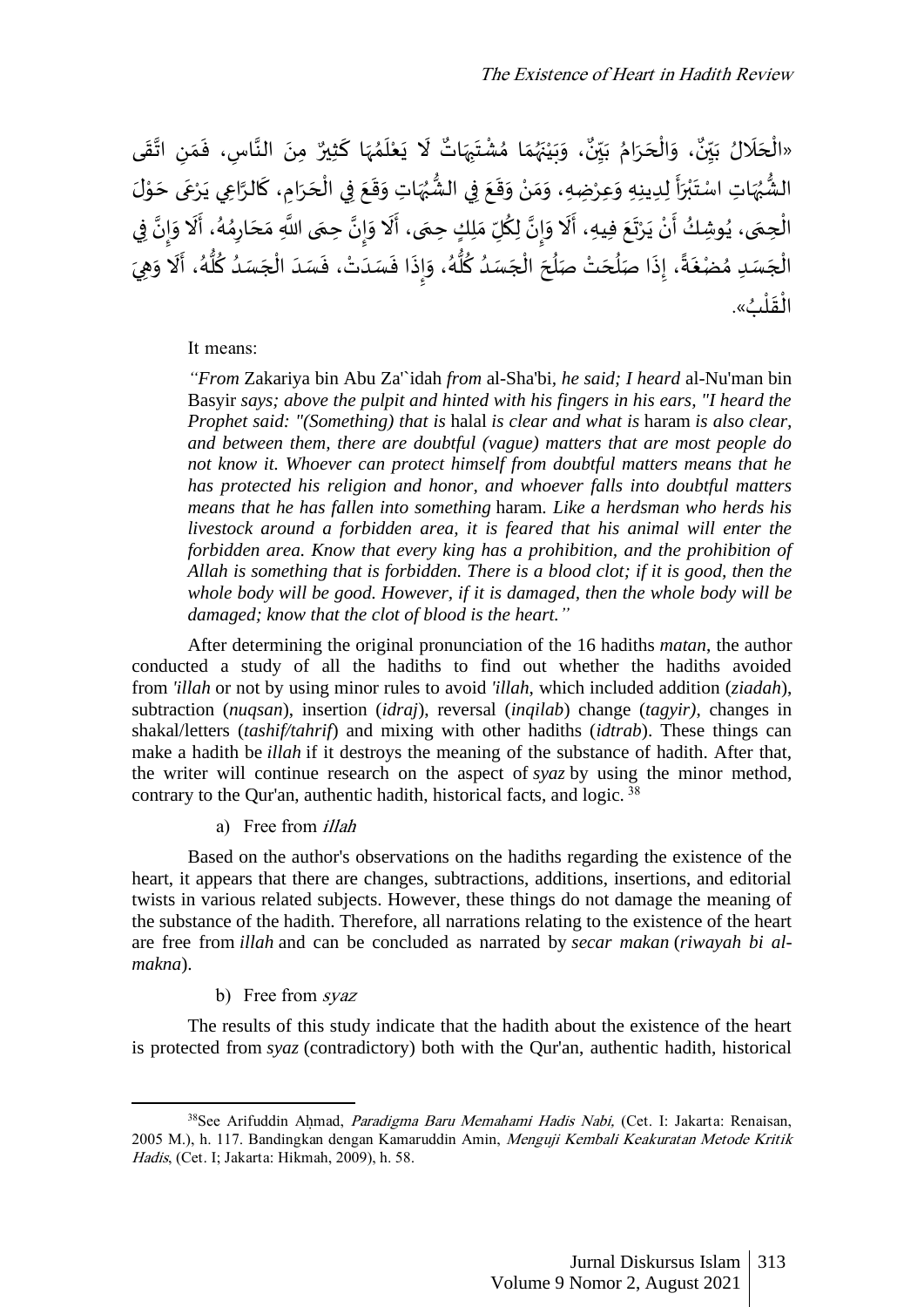facts, or logic; it is in line. Thus, the heart existence hadith can be concluded to be of good quality, *sanad*, and *matan*, which can be used as evidence.

## C. The Content of the Hadith about the Existence of Heart

According to Ibn Daqiq, the *al-mudgah* pronunciation in the hadith about the heart means a lump of meat like the size of food that can be chewed in the mouth, indicating that the heart's size is tiny, but the effect is substantial. The lump of flesh is named *al-qalb* (heart), which is the noblest organ among other body organs because of the dexterity of the ideas in it and the doubts that exist. <sup>39</sup> This explanation is certainly in line with al-Gazali's explanation which describes the physical shape of the heart with an elliptical *sanaubar* fruit.

Al-Sallami in his commentary on the hadith fragment الآ وإنّ في الجسد مضغة ..الخ that it contains good signs of body movements, rejection of things that are forbidden and caution against things that are not clear judged by virtue condition of the human heart. If his heart is healthy (good), that is, his love is only for Allah and what Allah loves, and he fears only Allah and is afraid of falling into what Allah hates, then all the movements of his limbs will lead to good things, arising denial to things that Allah has forbidden and always be aware of things that are not clear to keep himself from falling into things that are forbidden. On the other hand, if the heart is damaged, it means that it has been controlled by lust and demands what it likes even though Allah hates it so that all movements of its limbs are damaged, leading to all immoral acts and doing things that are not clear because it follows the pleasures of the heart  $(lust)$ .<sup>40</sup> Meanwhile, according to Imam al-Nawawi in his Sahih Muslim sharia book, "a good condition of the heart will affect the condition of the body, while a bad condition of the heart will affect the condition of the body. <sup>41</sup>

Based on the information above, it can be understood that the heart is physically a lump of flesh and is the center of the movement for all the body organs. The good or bad actions of each body organ depend on the heart's good or bad quality. Therefore, the formative of heart existence has a significant influence on the good or bad condition of all body members, which is related to health. While normatively, the good or bad of the heart affects the good or bad of the actions carried out by all other body members, which are related to actions under religious teachings or violating them.

The existence of the heart as a determinant of the good or bad of every action of the human body shows the heart's position as the person in charge of all the actions of all the members of the human actions, like the hadith of the Prophet, which came from the companions of Abu Hurairah, as follows;

 $\ddot{\phantom{0}}$ عَنْأَبِيُٰرَيْرَةَ: أَنَّالنَّبِيَّصَلَّىاللہُعَلَيْہِوَسَلَّمَقَالَ:  $\ddot{\cdot}$ ់<br>•  $\ddot{\cdot}$ ؚ<br>ر <u>با</u>  $\ddot{\cdot}$ ំ  $\overline{\phantom{a}}$  $\ddot{\phantom{0}}$  $\overline{a}$ ا  $\overline{\phantom{a}}$ ់<br>- $\overline{\mathbf{1}}$  $\overline{\phantom{a}}$ ر<br>ر ا<br>آ **⊥** الأ انه<br>•  $\frac{1}{2}$ 

 $39$ See Ibn Daqiq Taqi al-Din Abu al-Fath Muhammad bin 'Ali bin Wahb bin Muti' al-Qusyairi, Syarh al-Arba'in al-Nawawiyah fi al-Hadis al-Sahihah al-Nabawiyah, (Cet. VI; t.t.: Mu'assasah al-Rayyan, 1424 H/2003 M), h. 48.

<sup>&</sup>lt;sup>40</sup>See Zain al-Din 'Abd al-Rahman bin Ahmad bin Rajab bin al-Hasan al-Sallami, Jami' al-'Ulum wa al-Hukm fi Syarh Khamsin Hadisan min Jawami' al-Kalim, Juz I, (Cet. VII; Bairut: mu'assasah al-Risalah, 1422 H/2001 M), h. 210.

<sup>&</sup>lt;sup>41</sup>See Abū Zakariya Mahyi al-Din Yahya bin Syarf al-Nawawi, Al-Minhaj Syarh Sahih Muslim, JuzXI, (Cet. II; Bairūt: Dār Ihyā al-Turās al-'Arabī, 1329), h. 27.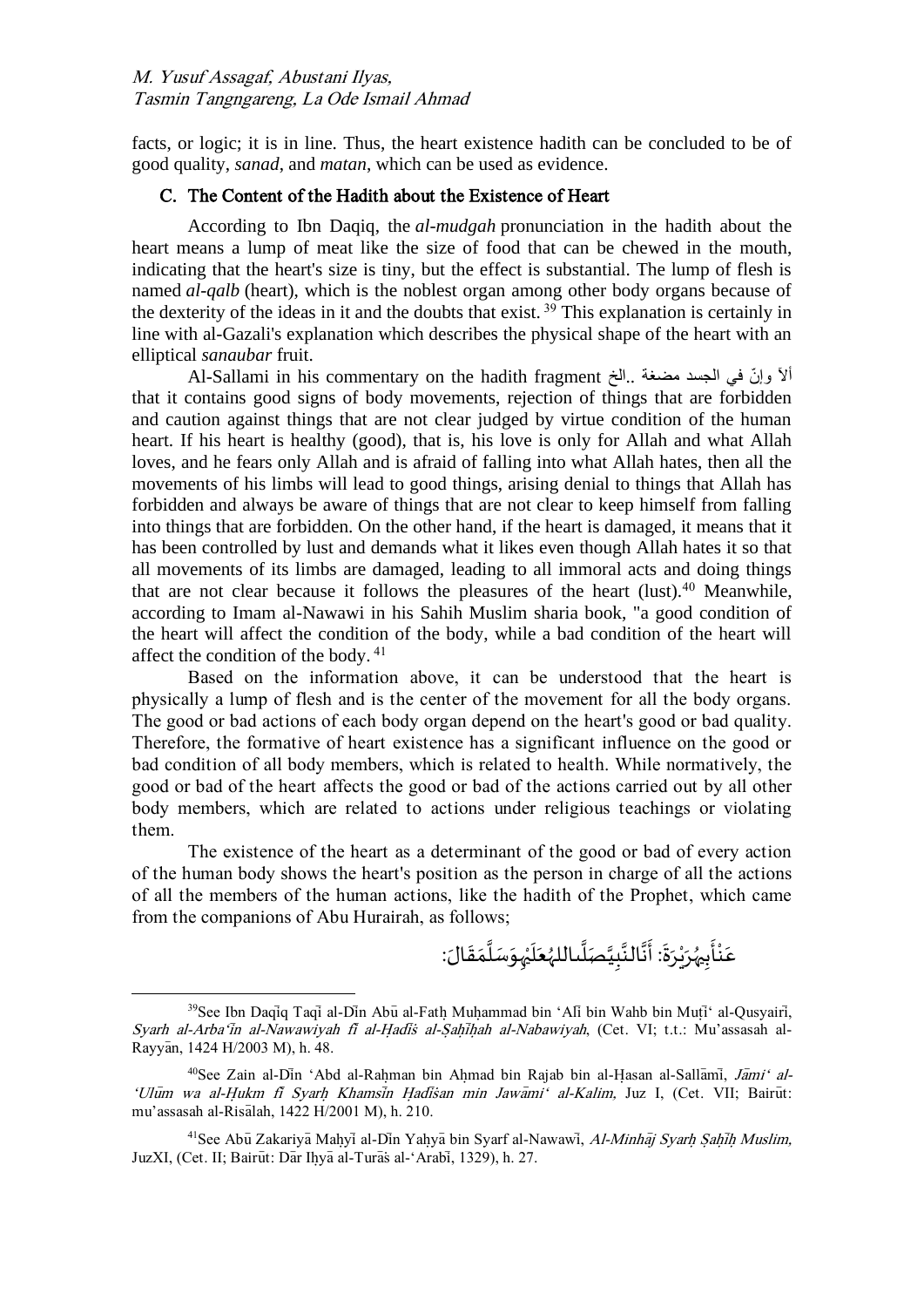۷ٍٍٍٍٍٍٍٍٍٍٍ٤ٍٍٍٍ٤
$$
\frac{1}{2} \left( \sum_{i=1}^{n} \tilde{c}_i \right) \left( \sum_{i=1}^{n} \tilde{c}_i \right) \left( \sum_{i=1}^{n} \tilde{c}_i \right) \left( \sum_{i=1}^{n} \tilde{c}_i \right) \left( \sum_{i=1}^{n} \tilde{c}_i \right) \left( \sum_{i=1}^{n} \tilde{c}_i \right) \left( \sum_{i=1}^{n} \tilde{c}_i \right) \left( \sum_{i=1}^{n} \tilde{c}_i \right) \left( \sum_{i=1}^{n} \tilde{c}_i \right) \left( \sum_{i=1}^{n} \tilde{c}_i \right) \left( \sum_{i=1}^{n} \tilde{c}_i \right) \left( \sum_{i=1}^{n} \tilde{c}_i \right) \left( \sum_{i=1}^{n} \tilde{c}_i \right) \left( \sum_{i=1}^{n} \tilde{c}_i \right) \left( \sum_{i=1}^{n} \tilde{c}_i \right) \left( \sum_{i=1}^{n} \tilde{c}_i \right) \left( \sum_{i=1}^{n} \tilde{c}_i \right) \left( \sum_{i=1}^{n} \tilde{c}_i \right) \left( \sum_{i=1}^{n} \tilde{c}_i \right) \left( \sum_{i=1}^{n} \tilde{c}_i \right) \left( \sum_{i=1}^{n} \tilde{c}_i \right) \left( \sum_{i=1}^{n} \tilde{c}_i \right) \left( \sum_{i=1}^{n} \tilde{c}_i \right) \left( \sum_{i=1}^{n} \tilde{c}_i \right) \left( \sum_{i=1}^{n} \tilde{c}_i \right) \left( \sum_{i=1}^{n} \tilde{c}_i \right) \left( \sum_{i=1}^{n} \tilde{c}_i \right) \left( \sum_{i=1}^{n} \tilde{c}_i \right) \left( \sum_{i=1}^{n} \tilde{c}_i \right) \left( \sum_{i=1}^{n} \tilde{c}_i \right) \left( \sum_{i=1}^{n} \tilde{c}_i \right) \left( \
$$

It means:

"From Abu Hurairah, he said; The Prophet said: "Verily Allah 'Azza wa Jalla does not see your body shape and wealth, but He looks at your heart and your deeds." (H.R. Ahmad)."

The above hadith is a warning to humans that assessing the good or bad quality of the human being is not judged by physical form (beauty/good looks, big or small body posture) and not on wealth. However, what is judged is excellent or lousy heart and actions. In his explanation, al-Sallami said that most people sometimes have a good image because of their wealth, honor, and position in the world, but their hearts are damaged in terms of piety. While some people do not have these things, their hearts are full of piety. Therefore, they become the most honorable person in the sight of Allah.<sup>43</sup> *Al-Hurawi al-Qari* added that heart is the place of belief, honesty, sincerity, *riya'*, popularity, and all good or bad character/character resides. In contrast, the meaning of the word وأعمالكم is goodness and badness radiates in the form of attitudes or actions from it. <sup>44</sup>

The explanations of al-Sallami and al-Hurawi above are essentially under the information in QS al-Hujurat (49:13), which confirms that the noblest of people in the sight of Allah is the most pious. Thus, the true glory for humans depends on the quality of the heart because the heart is an organ that will lead to good or bad. Therefore, it is very logical if the heart is the center of Allah's attention in assessing every human movement because piety, belief, faith, sincerity, honesty, intentions, and morals reside. This heart is what al-Gazali calls *qalb al-latifah* (smooth heart), which the five senses cannot touch, but who receives orders, sanctions, reproaches, and demands from Allah.

The heart issues can be likened to a kingdom, where the heart acts as a king with subordinates or soldiers. When the king is good, the soldiers will also do good, and if the king is wrong, the soldiers will also do wrong because basically, the soldiers will not do anything except what the king commanded.

Allah, as the creator, puts the organ (heart) in every type of animal (including humans), which is equipped with a support system to obtain its needs (lust). Therefore, it will be found in every type of animal that can obtain its needs and distinguish between harmful and beneficial things and that lump of flesh (heart). However, as confirmed, Allah put the mind in the human heart as a specialty and a differentiator with animals<sup>45</sup> in  $OS$  al-Hajj $(22:46)$ , as follows;

```
ِّ
            ؞<br>ڹ۠ڝؘٳۯؙ
                                 ់<br>•
                                   ֧֘֝<br>֧׆֧
                                  ِ<br>يَسْمَعُونَبِهَافَإِنَّهَالَاتَعْمَىالْأَ
                                                  \frac{1}{2}ٝ<br>ؙ
                                                             \ddot{\phantom{0}}\tilde{t}\cdotاته
                                                                                  ِ
                                                                                     \ddot{\cdot}\ddot{\phantom{0}}ِ
                                                                                                   \ddot{\phantom{0}}ٍ<br>ُ
                                                                                                                   \frac{1}{2}\mathbf{r}و<br>! :
                                                                                                                                   ؙ<br>ر۠ۻؚڡٛٙؾؘػؗۅڹؘڶؘؠؙٛڡ۠ڟؙٙ۠ڵؙۅڹۨ۠ؽؘڂڦؚڶ۠ۅڹۜۑؘٵٲؘۅ۠ٱۮٙٲڐ۠
                                                                                                                                           \ddot{\cdot}់<br>"
                                                                                                                                                       \ddot{\cdot}\ddot{\phantom{0}}ِ
                                                                                                                                                                    \ddot{\cdot}ٍ<br>ا
                                                                                                                                                                                     ֦֧֦֧֦֧֦֧֦֧֦֧֦֧֦֟
                                                                                                                                                                                           \ddot{\ }ٍ<br>ا
                                                                                                                                                                                                            ُ
                                                                                                                                                                                                                 ់<br>្
                                                                                                                                                                                                                      ر<br>ر
                                                                                                                                                                                                                          \ddot{\cdot}\ddot{\cdot}ِّ
                                                                                                                                                                                                                                           \ddot{\phantom{0}}\frac{1}{2}ؚ<br>۠
                                                                                                                                                                                                                                                                 ؚ<br>ئ
ٲۧڧؘڶٙڡ۠ێؘڛؽۯ۫ۅافِياڵ۠ٲٞٙڗ۟ۻؚڧؘؾٙػؙۅڹؘڶؘؠۢڡ۠ڟ۫۠ڶۘۅڹۨ۠ؽؘڂڦؚڶؙۅڹؘؚۜۑؘٵٲٞۅ۠ٱۮؘٲٮ۬ٚٛێؘۺ۠ڡؘۜؗڂۅڹٙۑؘٵڧؘٳؚۥٞۧؠؘٲڷٲؾۧڂڡؘٮٵڵٲٞڹ۠ڝؘٲۯؙۏؘڶؘؼ
                                                                                                                                                                                                                                                                                             ٍ<br>ٌ
                                                                                                                                                                                                                                                                                                             \frac{1}{1}់<br>្
                                                                                                                                                                                                                                                                                                                      \overline{\phantom{a}}\ddot{\cdot}\epsilon\mathbf{r}\ddot{\phantom{0}}ِ
                                                                                                                                                                                                                                                       ݨݝݲݦَݐݳݨݝُݪُوبُݳڷؖؾؚؠڧِݐݳݪڝؙ۠ۮؙۅڕ
                                                                                                                                                                                                                                                                   ٍ<br>وُ
                                                                                                                                                                                                                                                                         ہ<br>م
                                                                                                                                                                                                                                                                                                           ا<br>الم
                                                                                                                                                                                                                                                                                                                 ُ
                                                                                                                                                                                                                                                                                                                          ٍ<br>ا
                                                                                                                                                                                                                                                                                                                              ُ
                                                                                                                                                                                                                                                                                                                                   ہ<br>1
                                                                                                                                                                                                                                                                                                                                              \overline{a}ំ
                                                                                                                                                                                                                                                                                                                                                         \ddot{\phantom{0}}់<br>•
```
 $^{42}$ Abū 'Abdillah Ahmad bin Hanbal, Al-Musnad li Imam Ahmad bin Hanbal, Juz VII, (Cet I; Kairo: Dar al-Hadis, 1416 H/1995 M), h. 495.

 $43$ See Zain al-Din al-Sallami, Jami' al-'Ulum wa al-Hukm...,Juz I, h. 992.

<sup>&</sup>lt;sup>44</sup>See Abu al-Hasan 'Ali bin Muhammad Nur al-Din al-Mala al-Hurawi al-Qari, Marqah al-Mafātih Syarh Misykāh al-Masābīh, Juz VIII, (Cet. I; Bairūt: Dar al-Fikr, 1422 H/2002 M), h. 3331.

<sup>&</sup>lt;sup>45</sup>See Ibn Daqiq al-Qusyairi, Syarh al-Arba'in al-Nawawiyah..., h. 48.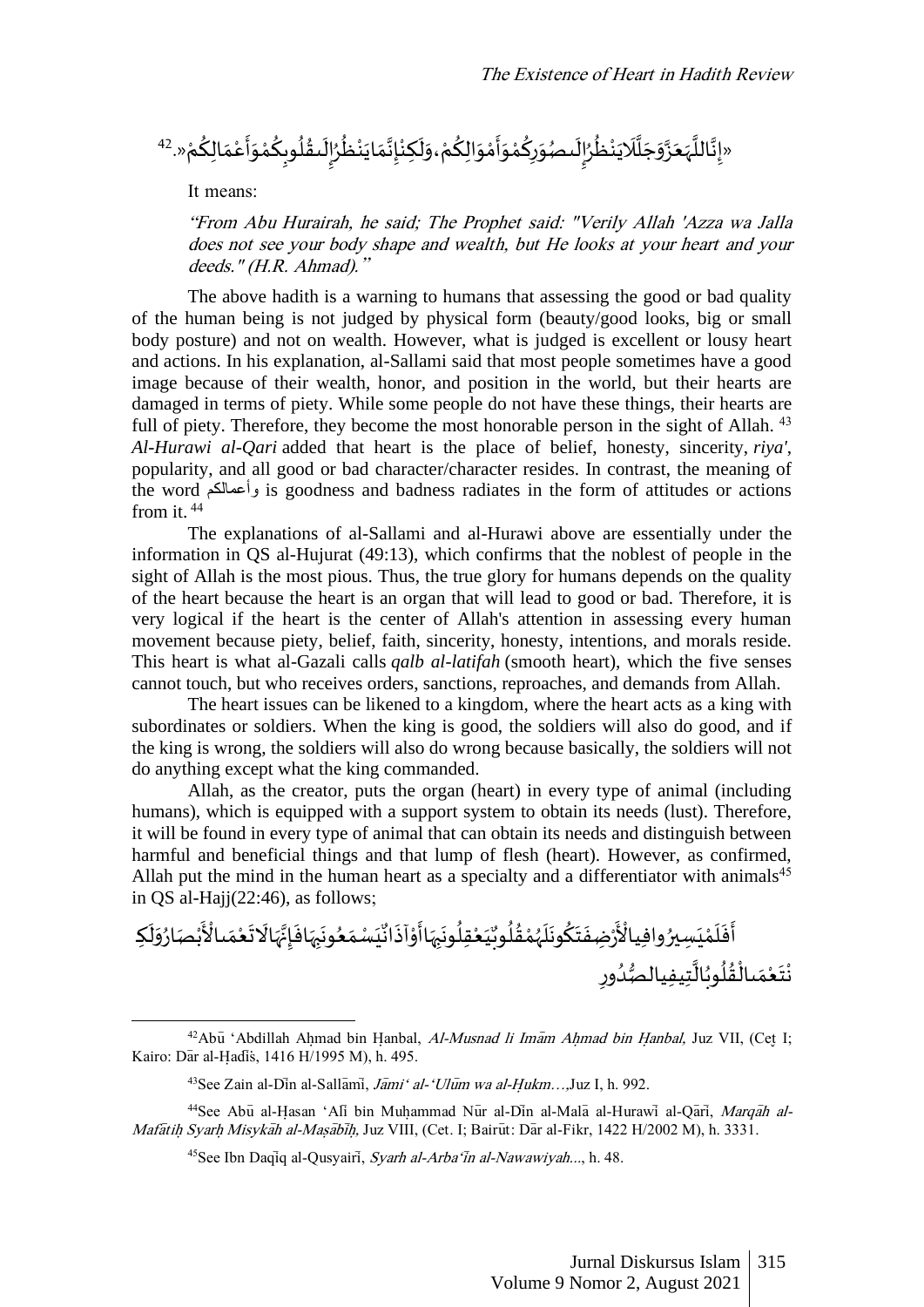The translation:

"Have they not traveled through the land, and have they hearts wherewith to understand and ears wherewith to hear? Verily, it is not the eyes that grow blind but the hearts in the breasts that grow blind.<sup> $346$ </sup>

According to al-Mawardi, al-Sam'ani and Fakhr al-Din al-Razi, deduction of the verse بها يعقلون قلوب لهم فتكون show two things, namely; the mind is the source of knowledge and is located in the heart. Fakhr al-Din al-Razi stated that the passage of the verse shows the heart's function as a tool for understanding. Thus, the explanation above shows that the mind has a function to understand<sup>47</sup> something in the heart, strengthened on QS. Al-A'raf (07:179), as follows;

 ه ِ ب ون ِصرُ ْ ب ُ ي َّل ٌ ن ُ ي ْ ع أ ْ م ُ ه ل او ه ِ ب ون ُ ه ق ْ ف ي َّل ٌ وب ُ ل ُ ق ْ م ُ ه ِسل ْ ن ِ ْ اإل ِو ِّ ِجن ْ ال ِمن ا ً ِ ير ث ك م ا ن ه ِلج ا ن ْ أ ر ذ ْ د ق ل و ا آذ ْ م ُ ه ل او ون ُ ع م سْ ي َّل ٌ ن ون ُ ِفل ا غ ْ ال ُ م ُ ه ِك ئ ول ُ ُّ ُّل ض أ ْ م ُ ه ْ ل ِمب ا ع ْ ن ْ اْل ك ِك ئ ول ُ اأ ه ِ ب

The translation:

"And indeed, We have created many of the jinn and humankind for Hell. They have hearts wherewith they understand not; they have eyes wherewith they see not, and they have ears wherewith they hear not (the truth). They are like cattle, nay even more astray: those! They are the heedless ones."<sup>48</sup>

The verses above are closely related to Ibn Daqiq's explanation of the specificity of the reason that Allah has placed in the human heart as a distinction between the human heart and the animal heart, namely animals act based on desires (lust), while humans (should) act based on their minds. When humans do not use reason in doing something, they are referred to as misguided people, even more astray than animals who are not given reason to know between right or wrong and valuable or not.

Regarding the location of the mind, there is a contradictive opinion among Muslim scholars. Some of them think that the brain is the mind location, which in the Arabic language is called *al-dimag*. This opinion is believed by Abu Hanifah and doctor (*tabib*) because when the brain is damaged, the mind automatically will be damaged as well.<sup>49</sup> According to most Muslim scholars, the mind is located in the heart (not in the brain); that view is believed by the scholars from the *shafi'iah*, *mutakallimin* (tasawwuf), and philosophy circles.

Briefly, it can be understood that the brain has the function of managing, maintaining, and distributing information. The mind has the primary function of

<sup>46</sup>Kementerian Agama RI, Al-Qur'an dan Terjemahnya, h. 337.

<sup>&</sup>lt;sup>47</sup>See Abū al-Hasan 'Ali bin Muhammad bin Muhammad bin Habib al-Basri al-Bagdadi al-Mawardi, Al-Nukat wa al-'Uyun, Juz IV, (Bairut: Dar al-Kutub al-'Ilmiah, t.th.), h. 32., lihat juga Abu al-Muzaffar Mansūr bin Muhammad bin 'Abd al-Jabbar bin Ahmad al-Marwazi al-Sam'ani, Tafsir al-Qur'an, Juz III, (Cet. I; Riyad: Dar al-Watn, 1418 H/1997 M), h. 445., Abu 'Abdillah Muhammad bin 'Umar bin al-Hasan bin al-Husain al-Tamimi Fakhr al-Din al-Razi, Mafatih al-Gaib, Juz 23, (Cet. III; Bairūt: Dār Ihvā' al-Turās al-'Arabī, 1420 H), h. 233.

<sup>48</sup>Kementerian Agama RI, Al-Qur'an dan Terjemahnya, h. 174.

<sup>&</sup>lt;sup>49</sup>See Abū al-'Abbas Ahmad bin Muhammad bin Abi Bakr bin 'Abd al-Malik al-Qastalani, Irsyad al-Sari li Syarh Sahih al-Bukhari, Juz I, (Cet. VII; Mesir: al-Matba'ah al-Kubra al-Umairiah, 1323 H), h. 144.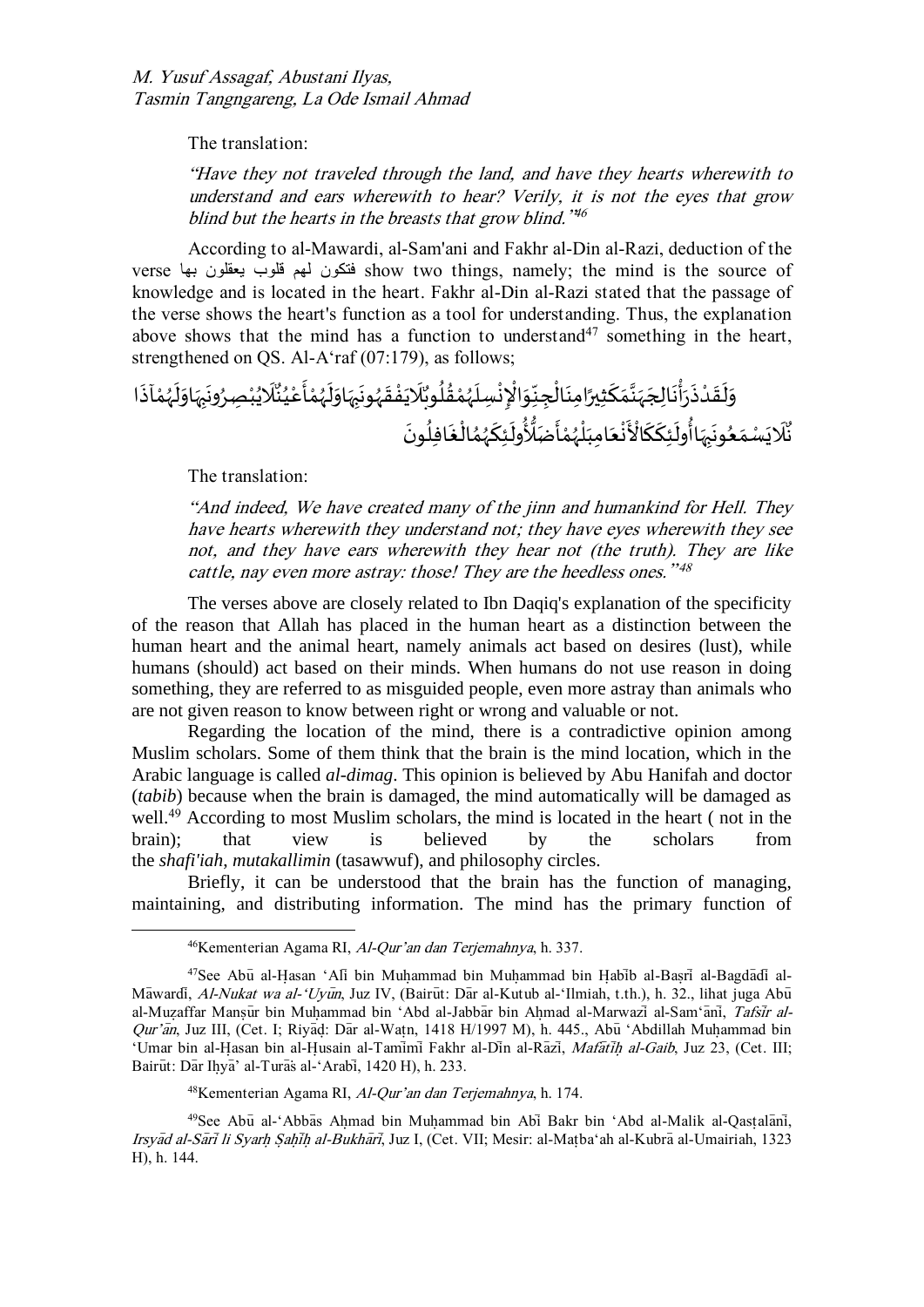understanding something. This difference in function then becomes the reason that the mind should be located in the heart. However, mind and brain are interconnected, namely the brain as a conduit of information to the mind to understand. Therefore, a heart equipped with reason function to understand something, both in terms of good or bad, benefits or harms, and so on.

# V. CLOSING

Based on the discussion related to the hadith about the existence of the heart above, the author concludes that;

- a. The hadith about existence which is the focus of the study in this paper has authentic quality, both in terms of the sanad and its matan. Moreover, with the involvement of Imam al-Bukhari and Muslims in narrating and perpetuating the hadith in their respective books.
- b. The content of the hadith concerning the existence of the heart shows that the essence of the heart is a place for the treasury of all matters of an abstract nature, such as; faith, disbelief, honesty, feelings, and so on. In addition, the heart is the driving center (commanding) in the organ system of the human body and the center of Allah's judgment regarding the good or bad qualities of the human being.

After conducting a study of the hadith about the existence of the heart, the author realizes that the liver is an organ that is very small in size (a lump of flesh), but its role is huge in determining the good or bad of a person's personal quality, both physically and inactions. Therefore, the author hopes that this article can help everyone, especially Muslims, understand the existence of their hearts so that everyone can direct their hearts to goodness.

#### **REFERENCES**

- 'Abd al-Bāqī, Muhammad Fu'ād. Al-Mu'jam al-Mufahras li Alfāz al-Qur'ān al-Karīm. Kairo: Dar al-Kutub al-Misriah, 1364 H.
- Ahmad, Arifuddin. Paradigma Baru Memahami Hadis Nabi, (Cet. I: Jakarta: Renaisan, 2005 M.
- Amin, Kamaruddin. Menguji Kembali Keakuratan Metode Kritik Hadis. Cet. I; Jakarta: Hikmah, 2009.
- 'Atif al-Zain, Samih. 'Ilm al-Nafs. Juz 1. Bairūt: Dar al-Kitab al-Lubnani, 1411 H/1991 M.
- Abu 'Amr,Ibn al-Salah 'Usman bin 'Abd al-Rahman.Ma'rifah Anwa' 'Ulum al-Hadis.Beirut: Dar al-Fikr, 1406 H/1986 M.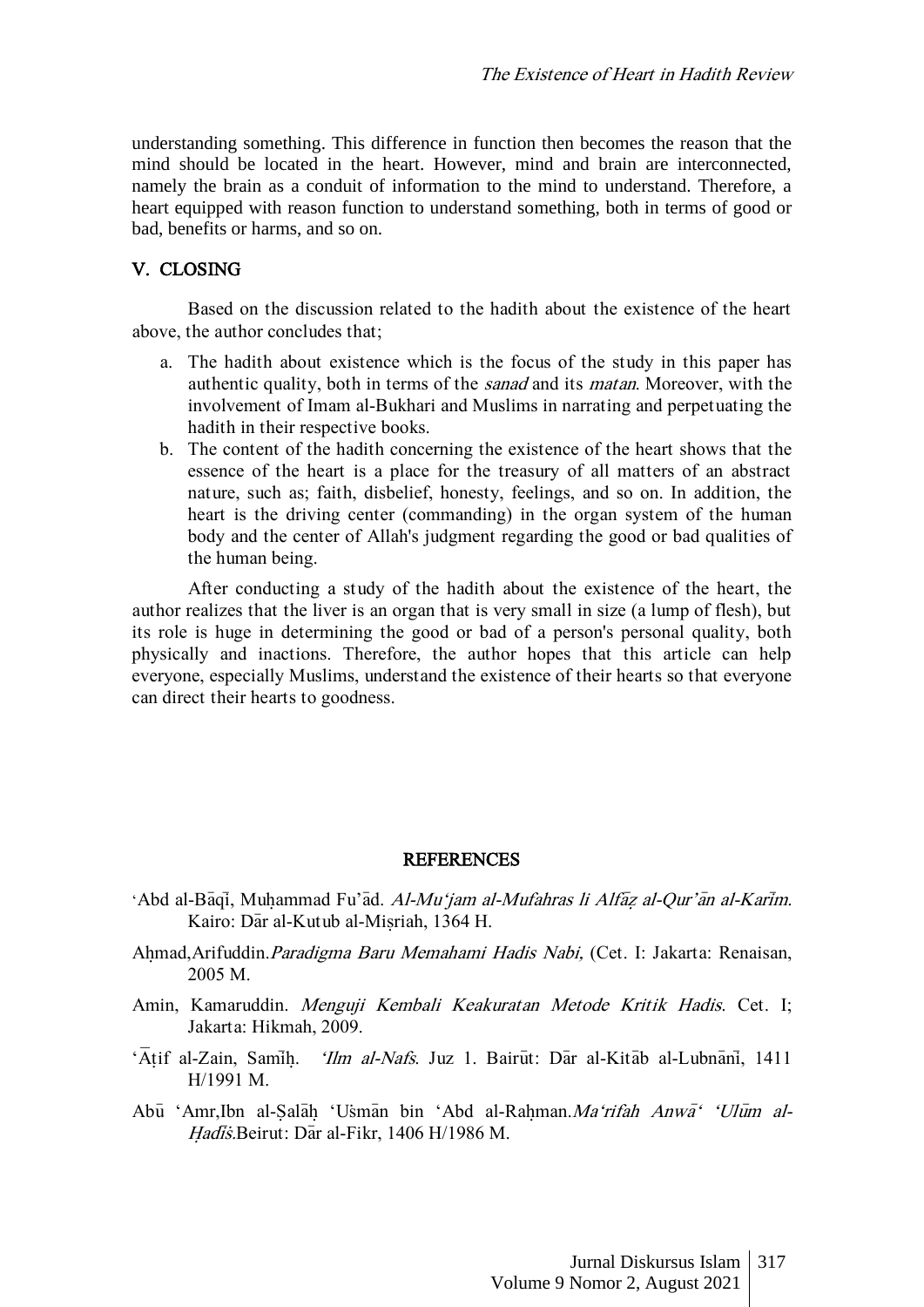- al-Basri, Abu al-Fida' Isma'il bin 'Amr bin Kasir al-Qurasyi.Ikhtisar 'Ulum al-Hadis. Cet. II; Bairut: Dar Kutub al-'Ilmiyyah t.th..
- Al-Bukhari, Abū 'Abdillah Muhammad bin Isma il bin Mugirah. Al-Jami'al-Sahih al-Musnad min Hadis Rasulillah SAW wa Sunanu-hu wa Ayyamu-hu. Juz 1 dan 2. Cet. I; Kairo: al-Matba'ah al-Salafiyyah, 1400 H.
- al-Darimi, Abu Muhammad 'Abdullah bin 'Abd al-Rahman bin al-Fadl bin Bahram bin 'Abd al-Samad al-Tamimi al-Samaraqandi. Sunan al-Darimi. Juz 3. Cet. I; Saudi Arabiyyah: Dar al-Mugni li al-Nasyr wa al-Tawzi', 1412 H/2000 M.
- al-Gaza $\overline{a}$ li, Abu H $\overline{a}$ mid Muhammad bin Muhammad al-Tusi. *Ihya 'Ulum al-Din.* Juz 3. Bairut: Dar al-Ma'rifah, t.th.
- Hidayati, Nur dan Dwi Retnowati. Kamus Lengkap Biologi. Cet. I; t.t.: Dwimedia Press, 2010.
- al-Hurawi, Abu Mansur Muhammad bin Ahmad bin al-Azhari. Tahzib al-Lugah. Juz 15. Cet. I; Bairūt: Dar Ihya al-Turas al-'Arabi, 2001 H.
- Ibn Manzūr, Abū al-Fadl Muhammad bin Mukrim bin 'Ali Jamāl al-Din al-Ansāri al-Ifriqi. Lisan al-'Arab. Juz 1, 3 dan 4. Cet. III; Bairut: Dar Sadir, 1414 H.
- al-Jauziyah, Ibn Qayyim Muhammad bin Abi Bakr bin Ayyub bin Sa'ad Syams al-Din. Al-Tibyan fi Aqsam al-Qur'an. Bairut: Dar al-Ma'rifah, t.th.
- al-Jurjani, 'Ali bin Muhammad bin 'Ali al-Zain al-Syarif. Al-Ta'rifat. Cet. I; Bairut: Dar al-Kutub al-'Ilmiah, 1403 H/1983 M.
- al-Khatib, Abd' al-Karim. Usul al-Hadis: 'Ulumuh wa Mustalahuh. Bairut: Dar al-Fikr, 1975 M.
- Kementerian Agama RI.Al-Qur'an dan Terjemahnya. Cet. I; t.t., PT Tiga Serangkai Pustaka Mandiri, 1430 H / 2009 M.
- Kementerian Pendidikan Indonesia. Kamus Besar Bahasa Indonesia. Cet. XVI; Jakarta: Pusat Bahasa, 2008 M.
- Majma' al-Lugah al-'Arabiah. Al-Mu'jam al-Wasit. Juz 2. Kairo: Dar al-Da'wah, t.th.
- al-Mawardi, Abu al-Hasan 'Ali bin Muhammad bin Muhammad bin Habib al-Basri al-Bagdadi. Al-Nukat wa al-'Uyun. Juz 4. Bairut: Dar al-Kutub al-'Ilmiah, t.th..
- al-Naisaburi, Abu al-Hasan 'Ali bin Ahmad bin Muhamma bin 'Ali al-Wahidi. Al-Wajiz fi Tafsir al-Kitab al-'Aziz. Cet. I; Bairut: Dar al-Qalam, 1415 H.
- al-Naisabūri, Abū al-Husain Muslim bin al-Hajjāj bin al-Qusyairi. Al-Musnad al-Sahīh al-Mukhtasar bi Naql al-'Adl 'an al-'Adl ila Rasulillah SAW. Juz 3. Bairut: Dar Ihya al-Turas al-'Arabi, t.th.
- al-Nasa<sup>7</sup>i, Abū 'Abd al-Rahman Ahmad bin Syu'aib bin 'Ali al-Khurasani. Al-Sunan al-Kubra li al-Nasai. Juz 5 dan 5. Cet. I; Bairut: Mu'assasah al-Risalah. 1421 H/2001 M.
- al-Nawawi, Abu Zakariya Mahyi al-Din Yahya bin Syarf. Al-Minhaj Syarh Sahih Muslim. Juz 11. Cet. II; Bairūt: Dār Ihyā al-Turās al-'Arabī, 1329 H.